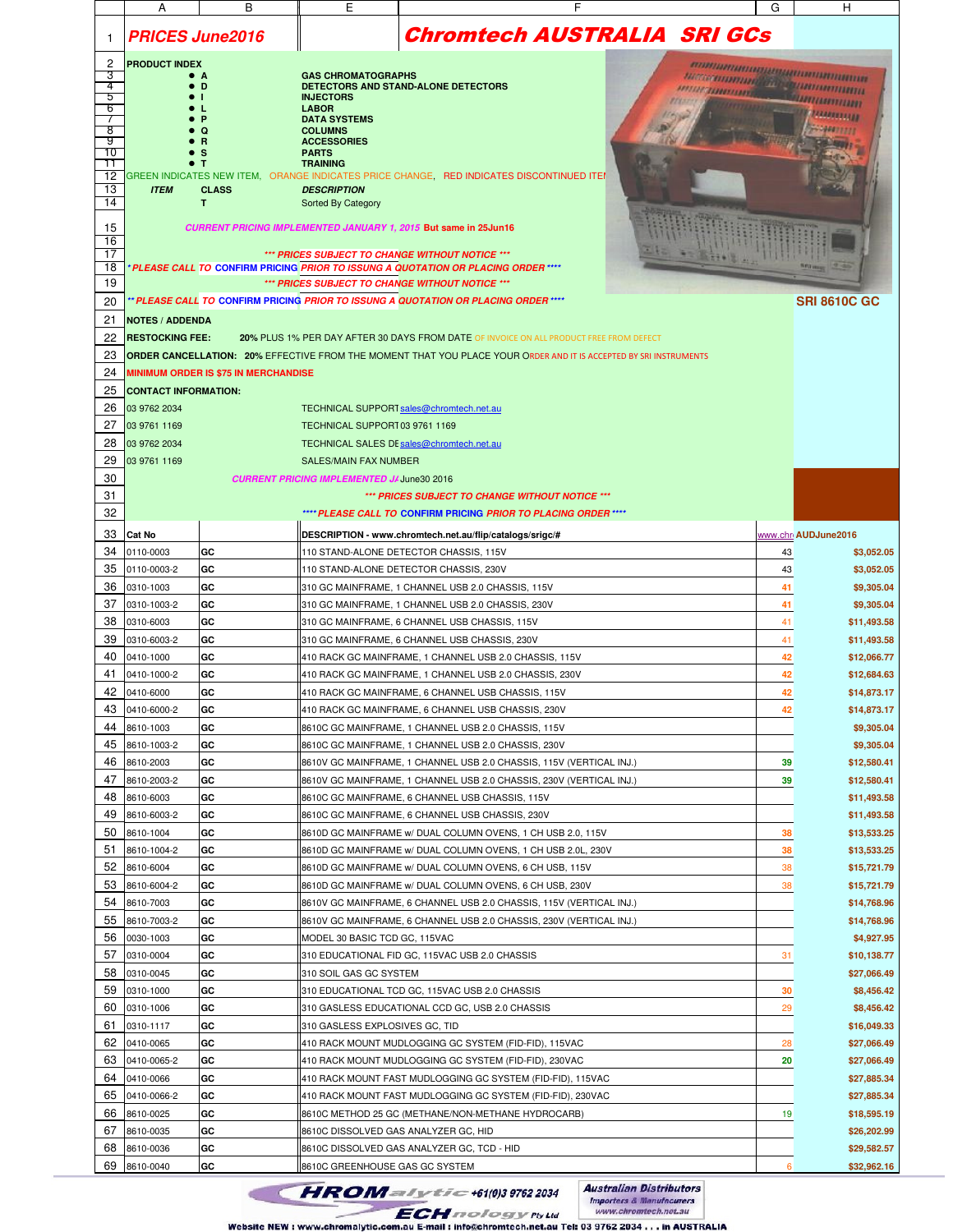|     | $\mathsf{A}$  | ь  | ᄇ                                                           | G  | H           |
|-----|---------------|----|-------------------------------------------------------------|----|-------------|
| 70  | 8610-0050     | GC | 8610C BTEX GAS CHROMATOGRAPH, METHOD 5030 COMPLIANT         | 20 | \$32,962.16 |
| 71  | 8610-0051     | GC | 8610C BTEX GAS CHROMATOGRAPH, METHOD 5030/5035 COMPLIANT    |    | \$35,478.25 |
|     |               |    |                                                             |    |             |
| 72  | 8610-0059     | GC | 8610C ENVIRONMENTAL GC (PID-FID/DELCD-P&T)                  | 22 | \$38,038.99 |
| 73  | 8610-0061     | GC | 8610C GEOPROBE GC (PID-FID/DELCD)                           | 26 | \$31,279.81 |
| 74  | 8610-0062     | GC | 8610C GEOPROBE GC (FID/DELCD)                               | 26 | \$25,369.25 |
| 75  | 8610-0065     | GC | 8610C MUDLOGGING GC (FID-FID)                               |    | \$23,672.01 |
|     |               |    |                                                             |    |             |
| 76  | 8610-0066     | GC | 8610C FAST MUDLOGGING GC, 115VAC                            |    | \$24,505.75 |
| 77  | 8610-0070     | GC | 8610C MULTIPLE GAS GC I (TCD)                               | 8  | \$17,746.57 |
| 78  | 8610-0071     | GC | 8610C MULTIPLE GAS GC I (TCD-FID-METH)                      | 8  | \$24,699.29 |
| 79  |               |    |                                                             |    |             |
|     | 8610-0072     | GC | 8610C MULTIPLE GAS GC I (TCD-HID)                           | 8  | \$25,369.25 |
| 80  | 8610-0073     | GC | 8610C MULTIPLE GAS GC I + SULFUR ANALYZER                   | 13 | \$35,522.91 |
| 81  | 8610-0091     | GC | 8610C MEDICAL HERB POTENCY GC, FID                          | 15 | \$18,118.77 |
| 82  | 8610-0092     | GC | 8610C MEDICAL HERB POTENCY/PESTICIDES GC                    | 13 | \$37,279.70 |
|     |               |    |                                                             |    |             |
| 83  | 8610-0114     | GC | 8610C METHOD TO-14 AIR MONITORING GC                        | 24 | \$38,038.99 |
| 84  | 8610-0370     | GC | 8610C MULTIPLE GAS GC III (TCD)                             | 12 | \$18,937.61 |
| 85  | 8610-0371     | GC | 8610C MULTIPLE GAS GC III (TCD-FID-METH)                    | 12 | \$25,860.56 |
| 86  | 8610-0372     | GC | 8610C MULTIPLE GAS GC III (TCD-HID)                         | 12 | \$26,545.41 |
|     |               |    |                                                             |    |             |
| 87  | 8610-0373     | GC | 8610C MULTIPLE GAS GC III + SULFUR ANALYZER                 | 13 | \$36,684.18 |
| 88  | 8610-1025     | GC | 8610C EPA METHOD 25 GC, 115VAC                              |    | \$25,711.68 |
| 89  | 8610-1117     | GC | 8610C EXPLOSIVES GC (TID)                                   | 27 | \$16,049.33 |
| 90  |               |    |                                                             |    |             |
|     | 8610-1500     | GC | 8610C CFC GAS CHROMATOGRAPH WITH TCD                        |    | \$13,533.25 |
| 91  | 8610-1510     | GC | 8610C CFC GAS CHROMATOGRAPH WITH FID                        |    | \$13,533.25 |
| 92  | 8610-3070     | GC | 8610C NATURAL GAS ANALYZER GC, TCD                          | 14 | \$17,746.57 |
| 93  | 8610-5400     | GC | 8610C CAPILLARY FID GC                                      | 5  | \$14,366.98 |
|     |               |    |                                                             |    |             |
| 94  | 8610-5405     | GC | 8610C NARROW BORE CAPILLARY FID GC                          |    | \$16,897.95 |
| 95  | 8610-5500     | GC | 8610D TUNEABLE COLUMN SELECTIVITY GC                        |    | \$19,443.81 |
| 96  | 8610-5700     | GC | 8610C SPME GC                                               |    | \$15,230.49 |
|     |               |    |                                                             |    |             |
| 97  | 8610-5800     | GC | 8610C HRVOC GC SYSTEM, 115VAC                               |    | \$27,006.94 |
| 98  | 8610-5810     | GC | 8610C HRVOC GC SYSTEM, 115VAC, ADD PID, 6 CH.               |    | \$35,106.04 |
| 99  | 8610-6584     | GC | 8610C BIODIESEL GC SYSTEM, ASTM D-6584, 115VAC              |    | \$13,354.59 |
| 100 | 8610-6555     | GC | 8610C SULFUR IN NATURAL GAS GC SYSTEM, 115VAC               |    | \$29,582.57 |
|     |               |    |                                                             |    |             |
| 101 | 8610-VUPG     | GC | UPGRADE PRECONFIGURED GC MODEL TO VERTICAL CHASSIS 8610V GC |    | \$3,290.26  |
| 102 | 0110-2007     | GC | CCD MOUNTED ON MODEL 110 CHASSIS                            |    | \$5,061.94  |
| 103 | 8670-2007     | GC | REPLACEMENT CCD DETECTOR ELEMENT                            |    | \$178.66    |
| 104 |               |    |                                                             |    |             |
|     | 8670-0150     | GC | FID CERAMIC IGNITOR ELEMENT                                 |    | \$133.99    |
| 105 | 8670-0155     | GC | FID COLLECTOR ELECTRODE CABLE WITH BNC CONNECTOR            |    | \$59.55     |
|     |               |    |                                                             |    |             |
| 106 | 8670-1024     | GC | FID DETECTOR BODY                                           |    | \$521.08    |
| 107 | 8670-1025     | GC | FID DETECTOR BODY FOR METHANIZER                            |    | \$684.85    |
|     |               |    |                                                             |    |             |
| 108 | 8670-1029     | GC | DELCD HEATER / COLLECTOR ELECTRODE ASSEMBLY                 |    | \$699.74    |
| 109 | 0110-2026     | GC | FID-DELCD MOUNTED ON MODEL 110 CHASSIS                      |    | \$11,493.58 |
|     |               |    |                                                             |    |             |
| 110 | 8690-2026     | GC | FID-DELCD DETECTOR ASSEMBLY (FID-DELCD)                     |    | \$8,456.42  |
| 111 | 0110-1026     | GC | DELCD MOUNTED ON MODEL 110 CHASSIS                          |    | \$9,796.34  |
|     |               |    |                                                             |    |             |
| 112 | 8670-1029     | GC | DELCD HEATER / COLLECTOR ELECTRODE ASSEMBLY                 |    | \$699.74    |
| 113 | 8670-2029     | GC | DELCD HEATER / COLLECTOR ELECTRODE ASSEMBLY, MULLITE        |    | \$803.96    |
|     |               |    |                                                             |    |             |
| 114 | 8690-1026     | GC | <b>DELCD DETECTOR</b>                                       |    | \$6,774.07  |
|     | 115 0110-0009 | GC | RGD MOUNTED ON MODEL 110 CHASSIS                            |    | \$13,175.93 |
|     |               |    |                                                             |    |             |
|     | 116 8690-0009 | GC | RGD DETECTOR (WITH EMPTY REACTOR)                           |    | \$10,138.77 |
|     | 117 8670-0009 | GC | REPLACEMENT RGD REACTION TUBE, UNPACKED, WITH FRITS         |    | \$178.66    |
|     |               |    |                                                             |    |             |
|     | 118 8690-0011 | GC | <b>BLANK REACTION TUBE W/FRITS</b>                          |    | \$89.33     |
|     | 119 0110-0020 | GC | ECD MOUNTED ON MODEL 110 CHASSIS                            |    | \$13,175.93 |
|     | 120 8690-0020 | GC | <b>ECD DETECTOR</b>                                         |    | \$10,138.77 |
|     | 121 0110-0010 | GC | FID MOUNTED ON MODEL 110 CHASSIS                            |    | \$6,431.64  |
|     |               |    |                                                             |    |             |
|     | 122 0110-1080 | GC | FID-FPD MOUNTED ON MODEL 110 CHASSIS                        |    | \$11,493.58 |
|     | 123 0110-4010 | GC | FID-PID MOUNTED ON MODEL 110 CHASSIS                        |    | \$12,327.31 |
|     | 124 0110-2026 | GC | FID-DELCD MOUNTED ON 110 CHASSIS                            |    | \$11,493.58 |
|     | 125 8670-0150 | GC | <b>FID IGNITOR</b>                                          |    | \$133.99    |
|     |               |    |                                                             |    |             |
|     | 126 8670-0154 | GC | FID COLLECTOR ELECTRODE (REPL. 8610C)                       |    | \$44.66     |
|     | 127 8670-0155 | GC | FID COLLECTOR ELECTRODE CABLE (REPL. 8610C)                 |    | \$59.55     |
|     | 128 8670-0156 | GC | FID COLLECTOR ELECTRODE ASSEMBLY, NEW STYLE 2010 Q4         |    | \$44.66     |
|     |               |    |                                                             |    |             |
|     | 129 8670-0157 | GC | FID HYDROGEN RESTRICTER                                     |    | \$44.66     |
|     | 130 8670-0158 | GC | FID INSULATION PADDING, REPLACEMENT                         |    | \$133.99    |
|     | 131 8670-1023 | GC | FID DETECTOR INLET BULKHEAD FITTING                         |    | \$431.75    |
|     |               |    |                                                             |    |             |
| 132 | 8670-1024     | GC | FID DETECTOR BODY                                           |    | \$521.08    |
|     | 133 8670-1025 | GC | FID DETECTOR BODY FOR METHANIZER                            |    | \$684.85    |
|     | 134 8690-0010 | GC | FID DETECTOR                                                |    | \$3,394.48  |
|     | 135 8690-0081 | GC |                                                             |    |             |
|     |               |    | METHANIZER ACCESSORY MOUNTED TO EXISTING VALVE OVEN         |    | \$2,530.97  |
|     | 136 8690-0082 | GC | METHANIZER ACCESSORY, IN JET                                |    | \$1,697.24  |
| 137 | 8670-1081     | GC | REPLACEMENT METHANIZER TUBE, 6" x 1/8" S.S.                 |    | \$178.66    |
|     | 138 8670-1082 | GC | REPLACEMENT METHANIZER JET                                  |    | \$178.66    |
|     |               |    |                                                             |    |             |
|     | 139 8690-1115 | GC | FID / NPD CONVERTIBLE DETECTOR                              |    | \$5,910.56  |
|     | 140 8690-2026 | GC | FID/DELCD DETECTOR                                          |    | \$8,456.42  |
|     | 141 8690-8294 | GC | METHANIZER/OXIDIZER UNIT, FOR METHOD 25-3                   |    | \$8,203.32  |
|     | 142 8670-0120 | GC | NPD BEAD (REPLACEMENT ONLY)                                 |    | \$684.85    |
|     | 143 8670-1026 | GC | NPD DETECTOR BODY                                           |    | \$521.08    |
|     |               |    |                                                             |    |             |
|     | 144 0110-0015 | GC | NPD MOUNTED ON MODEL 110 CHASSIS                            |    | \$8,113.99  |
|     | 145 8690-0015 | GC | <b>NPD DETECTOR</b>                                         |    | \$5,076.83  |
|     |               |    |                                                             |    |             |

**Australian Distributors**<br>Importers & Manufacurers<br>www.chromtech.net.au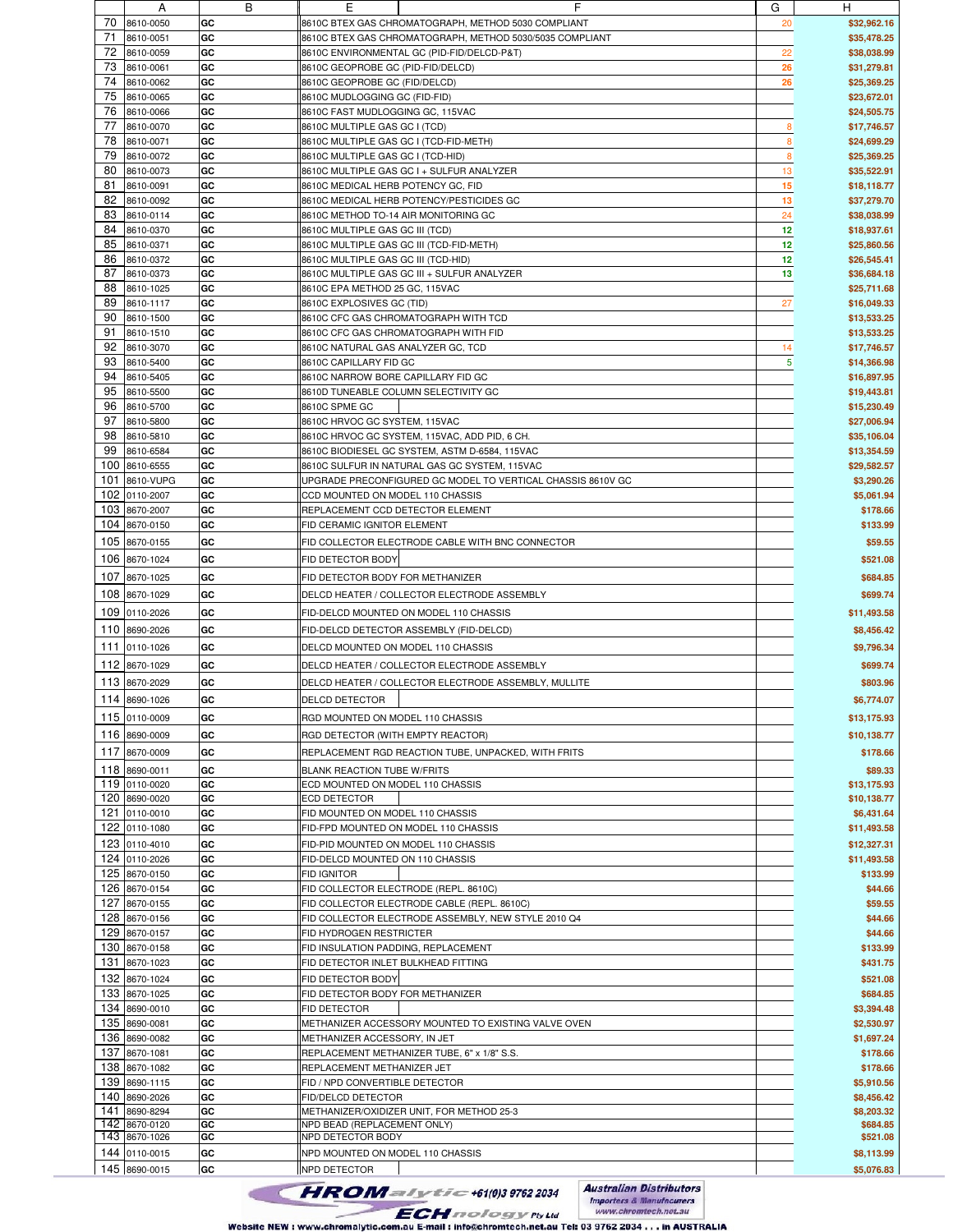|     | $\overline{a}$ | D         | c                                                                      | U  | п              |
|-----|----------------|-----------|------------------------------------------------------------------------|----|----------------|
| 146 | 8690-1015      | GC        | NPD CONVERSION KIT FOR FID                                             |    | \$2,203.43     |
|     |                |           |                                                                        |    |                |
| 147 | 8690-1115      | GC        | FID / NPD CONVERTIBLE DETECTOR                                         |    | \$5,910.56     |
|     |                |           |                                                                        |    |                |
| 148 | 8690-2615      | GC        | NPD-DELCD SERIES DETECTOR                                              |    | \$10,138.77    |
| 149 |                | GC        | PID CELL ASSEMBLY                                                      |    | \$863.51       |
|     | 8670-1240      |           |                                                                        |    |                |
| 150 | 8670-1242      | GC        | PID LAMP 10.6eV w/ SEAL, 106-TYPE (SMALL, NEW STYLE)                   |    | \$863.51       |
|     |                |           |                                                                        |    |                |
| 151 | 8670-1243      | GC        | PID LAMP 10.2eV w/ SEAL, 103C-TYPE (LARGE, OLD STYLE)                  |    | \$863.51       |
| 152 | 8670-1244      | GC        | PID LAMP SEAL, TEFLON®, PACK OF 10                                     |    | \$178.66       |
|     |                |           |                                                                        |    |                |
| 153 | 8670-1245      | GC        | PID 45VDC BATTERY (REPLACEMENT)                                        |    | \$59.55        |
|     |                |           |                                                                        |    |                |
| 154 | 8670-1246      | GC        | PID HV POWER SUPPLY TRANSFORMER, 8610 A, B MODEL                       |    | \$178.66       |
|     |                |           |                                                                        |    |                |
| 155 | 8670-1247      | GC        | PID HV POWER SUPPLY CIRCUIT BOARD, 8610C, 310 MODEL                    |    | \$223.32       |
|     |                |           |                                                                        |    |                |
| 156 | 8670-1248      | GC        | PID DETECTOR INLET BULKHEAD FITTING                                    |    | \$431.75       |
|     |                |           |                                                                        |    |                |
| 157 | 8670-1249      | GC        | PID COLLECTOR ELECTRODE CABLE WITH BNC CONNECTOR                       |    | \$89.33        |
|     |                |           |                                                                        |    |                |
|     | 158 0110-0040  | GC        | PID MOUNTED ON MODEL 110 CHASSIS                                       |    | \$8,962.61     |
|     | 159 0110-4010  | GC        | PID-FID MOUNTED ON MODEL 110 CHASSIS                                   |    | \$12,327.31    |
|     |                |           |                                                                        |    |                |
|     | 160 0110-2426  | GC        | PID-FID-DELCD MOUNTED ON MODEL 110 CHASSIS                             |    | \$17,389.25    |
|     |                |           |                                                                        |    |                |
|     | 161 8690-0040  | GC        | PID DETECTOR                                                           |    | \$5,910.56     |
|     | 162 0110-0080  |           |                                                                        |    |                |
|     |                | GC        | FPD MOUNTED ON MODEL 110 CHASSIS                                       |    | \$9,796.34     |
| 163 | 0110-0085      | GC        | DFPD MOUNTED ON MODEL 110 CHASSIS                                      |    | \$16,570.41    |
|     |                |           |                                                                        |    |                |
|     | 164 0110-1080  | GC        | FPD-FID MOUNTED ON MODEL 110 CHASSIS                                   |    | \$11,493.58    |
|     |                |           |                                                                        |    |                |
| 165 | 8670-0080      | GC        | PHOTOMULTIPLIER (PMT) TUBE                                             |    | \$1,697.24     |
| 166 |                | GC        | FPD DETECTOR BODY                                                      |    |                |
|     | 8670-0081      |           |                                                                        |    | \$1,697.24     |
| 167 | 8670-0082      | GC        | SULFUR WAVELENGTH FILTER, FOR 8610-8610B, 9300A ONLY                   |    | \$521.08       |
|     |                |           |                                                                        |    |                |
| 168 | 8670-0083      | GC        | PHOSPHORUS WAVELENGTH FILTER, FOR 8610-8610C, 9300A ONLY               |    | \$521.08       |
|     |                |           |                                                                        |    |                |
| 169 | 8670-0084      | GC        | FPD FILTER ASSEMBLY WITH BUILT-IN SULFUR FILTER                        |    | \$1,027.28     |
|     |                |           |                                                                        |    |                |
| 170 | 8670-0085      | GC        | FPD FILTER ASSEMBLY WITH BUILT-IN PHOSPHORUS FILTER                    |    | \$1,027.28     |
|     |                |           |                                                                        |    |                |
| 171 | 8670-0086      | GC        | FPD PMT SOCKET ASSEMBLY                                                |    | \$625.30       |
|     |                |           |                                                                        |    |                |
| 172 | 8670-2085      | GC        | DFPD-FID DETECTOR BODY                                                 |    | \$1,697.24     |
|     |                |           |                                                                        |    |                |
| 173 | 8690-0080      | GC        | FPD DETECTOR                                                           |    | \$6,774.07     |
|     |                |           |                                                                        |    |                |
| 174 | 8690-0085      | GC        | SIMULTANEOUS S/P FPD DETECTOR (DFPD)                                   |    | \$13,533.25    |
| 175 | 8690-1080      | GC        | FPD-FID DUAL DETECTOR (DUAL ELECTRONICS)                               |    | \$8,456.42     |
|     |                |           |                                                                        |    |                |
| 176 | 8690-2085      | GC        | DFPD-FID DETECTOR (3 AMPLIFIERS)                                       |    | \$15,230.49    |
|     |                |           |                                                                        |    |                |
| 177 | 8660-9007      | GC        | UPGRADE TCD TO CURRENT HIGH TEMPERATURE MODEL (HARDWARE ONLY)          |    | \$1,697.24     |
| 178 |                |           |                                                                        |    |                |
|     | 8670-0007      | GC        | TCD CELL w/ FILAMENTS, HEATING ELEMENT, SRI MODEL                      |    | \$1,697.24     |
|     |                |           |                                                                        |    |                |
| 179 | 8670-0011      | GC        | TCD GAIN SWITCH                                                        |    | \$59.55        |
| 180 |                | GC        | TCD CELL STAINLESS STEEL, GOWMAC-TYPE                                  |    | \$1,697.24     |
|     | 8670-9100      |           |                                                                        |    |                |
| 181 | 8670-9110      | GC        | O-RING FOR TCD FILAMENT, EACH (MIN. QTY 10)                            |    | \$14.89        |
|     |                |           |                                                                        |    |                |
| 182 | 8670-9120      | GC        | TCD FILAMENT, TUNGSTEN-RHENIUM (SPECIFY COPPER OR VITON SEAL)          |    | \$133.99       |
|     |                |           |                                                                        |    |                |
| 183 | 8670-9121      | GC        | TCD FILAMENT, GOLD PLATED, SET OF FOUR (AuW 13-300)                    |    | \$1,027.28     |
|     | 184 8670-9122  | GC        | O-RING, FOR TCD FILAMENT, PACK OF 10                                   |    | \$44.66        |
|     |                |           |                                                                        |    |                |
| 185 | 8670-9123      | GC        | NUT, TCD, FILAMENT RETAINING (WAS FILAMENT W/ CU SEAL)                 |    | \$29.78        |
|     |                |           |                                                                        |    |                |
| 186 | 8670-9124      | GC        | COPPER SEAL, FOR TCD FILAMENT, PACK OF 10                              |    | \$89.33        |
|     |                |           |                                                                        |    |                |
| 187 | 8670-9125      | GC        | TCD FILAMENT PROTECTION CIRCUIT (RETROFIT)                             |    | \$848.62       |
| 188 | 0110-0007      | GC        | TCD MOUNTED ON MODEL 110 CHASSIS                                       |    | \$6,431.64     |
|     |                |           |                                                                        |    |                |
| 189 | 8690-0007      | GC        | <b>TCD DETECTOR</b>                                                    |    | \$3,394.48     |
|     |                |           |                                                                        |    |                |
| 190 | 8690-0008      | GC        | TCD DETECTOR, 1 FILAMENT                                               |    | \$2,203.43     |
|     |                |           |                                                                        |    |                |
|     | 191 8670-0030  | GC        | HID HV ELECTRODE ASSEMBLY                                              |    | \$133.99       |
|     |                |           |                                                                        |    |                |
|     | 192 8670-0031  | GC        | HID DETECTOR BODY                                                      |    | \$431.75       |
|     |                |           |                                                                        |    |                |
|     | 193 8690-0030  | GC        | HID DETECTOR, SRI DESIGN                                               |    | \$5,910.56     |
|     |                |           |                                                                        |    |                |
|     | 194 0110-0030  | GC        | HID MOUNTED ON MODEL 110 CHASSIS                                       |    | \$8,962.61     |
|     | 195 8670-0017  | GC        | TID DETECTOR BEAD                                                      |    | \$684.85       |
|     |                |           |                                                                        |    |                |
|     | 196 8670-1017  | GC        | TID DETECTOR BODY                                                      |    | \$521.08       |
|     |                |           |                                                                        |    |                |
| 197 | 8690-0017      | GC        | TID DETECTOR                                                           |    | \$5,076.83     |
|     |                |           |                                                                        |    |                |
|     | 198 0110-0017  | GC        | TID MOUNTED ON MODEL 110 CHASSIS                                       |    | \$8,113.99     |
|     |                |           |                                                                        |    |                |
| 199 | 8690-0005      | GC        | ULTRAVIOLET DETECTOR (UVD), 254NM                                      |    | \$4,734.40     |
|     |                |           |                                                                        |    |                |
|     | 200 0110-0005  | GC        | UV DETECTOR MOUNTED ON MODEL 110 CHASSIS                               |    | \$7,771.57     |
|     | 201 8640-0001  |           |                                                                        |    |                |
|     |                | GC        | LIQUID AUTOSAMPLER, 120 VIAL TRAY, COBRA (VERTICAL, FOR 8610V ONLY)    | 39 | \$18,878.06    |
|     | 202 8640-0002  | GC        | MOUNTING BRACKET KIT, FOR COBRA VERTICAL AUTOSAMPLER (8610V ONLY)      |    | \$2,471.42     |
|     |                |           |                                                                        |    |                |
|     | 203 8640-0003  | GC        | 10 UL SYRINGE, FOR COBRA AUTOSAMPLER, 5 CM. NEEDLE                     |    | \$74.44        |
|     |                |           |                                                                        |    |                |
|     | 204 8640-0050  | GC        | AUTOCALIBRATION SYSTEM, GAS                                            |    | \$5,076.83     |
|     | 205 8640-1000  | GC        | XYZTEK BANDOLERO GAS AUTOSAMPLER, FOR 100 EXETAINERS                   |    | \$8,218.21     |
|     |                |           |                                                                        |    |                |
|     | 206 8640-2000  | GC        | HEADSPACE AUTOSAMPLER, HTA HT2000H, WITH MTG. KIT                      |    | \$30,475.86    |
|     |                |           |                                                                        |    |                |
|     | 207 8640-CADP  | GC        | ADAPTER, COBRA TO 8610C GC                                             |    | \$4,109.10     |
|     | 208 8640-HT20  | GC        |                                                                        |    |                |
|     |                |           | HEADSPACE TRAY, UNHEATED, 50 POSITION FOR 10, 20 ML. VIAL (23 MM DIA.) |    | \$2,471.42     |
|     | 209 8640-HT40  | GC        | HEADSPACE TRAY, UNHEATED, 28 POSITION FOR 40 ML. VIAL (26 MM DIA.)     |    | \$2,471.42     |
|     |                |           |                                                                        |    |                |
|     | 210 8660-CADP  | GC        | INSTALLATION OF 8610C GC COBRA ADAPTER, MODIFICATIONS (LABOR)          |    | \$1,563.25     |
|     |                |           |                                                                        |    |                |
|     | 211 8670-0068  | GC        | SYRINGE NEEDLE, REPLACEMENT, FOR 42 VIAL LIQUID AUTOSAMPLER            |    | \$133.99       |
|     | 212 8670-2368  | GC        |                                                                        |    |                |
|     |                |           | INJECTION PORT COUPLER TO LIQUID AUTOSAMPLER CAROUSEL                  |    | \$267.99       |
|     | 213 8690-0047  | GC        | 10 POSITION GREENHOUSE GAS AUTOSAMPLER                                 |    | \$7,846.01     |
|     |                |           |                                                                        |    |                |
|     | 214 8690-0048  | GC        | GREENHOUSE GAS AUTOSAMPLER SUPPORT HARDWARE, INSTALLED ON NEW GC       |    | \$1,920.56     |
|     |                |           |                                                                        |    |                |
|     | 215 8690-0053  | GC        | 10 STATION PURGE-AND-TRAP SAMPLE SELECTOR                              |    | \$11,836.01    |
|     |                |           |                                                                        |    |                |
|     | 216 8690-0075  | GC        | ON-LINE LIQUID SAMPLER, FOR P&T                                        |    | \$5,910.56     |
|     | 217 8690-0087  | GC        | DISSOLVED GAS PERMEATION LOOP ACCESSORY                                |    | \$5,910.56     |
|     |                |           |                                                                        |    |                |
|     | 218 8690-2253  | GC        | 10 STATION PURGE-AND-TRAP SAMPLE SELECTOR 220 V                        |    | \$11,836.01    |
|     |                |           |                                                                        |    |                |
|     | 219 8670-0024  | GC        | HEATED INJECTOR BODY                                                   |    | \$848.62       |
|     |                |           |                                                                        |    |                |
|     | 220 8670-0025  | GC        | HEATED INJECTOR HARDWARE, COMPLETE, WITHOUT EPC                        |    | \$1,697.24     |
|     | 221 8670-0026  | <b>CC</b> | HEATED IN IFCTION PORT CARRIER INI ET                                  |    | <b>88 8712</b> |
|     |                |           |                                                                        |    |                |

**Australian Distributors**<br>Importers & Manufacurers<br>www.chromtech.net.au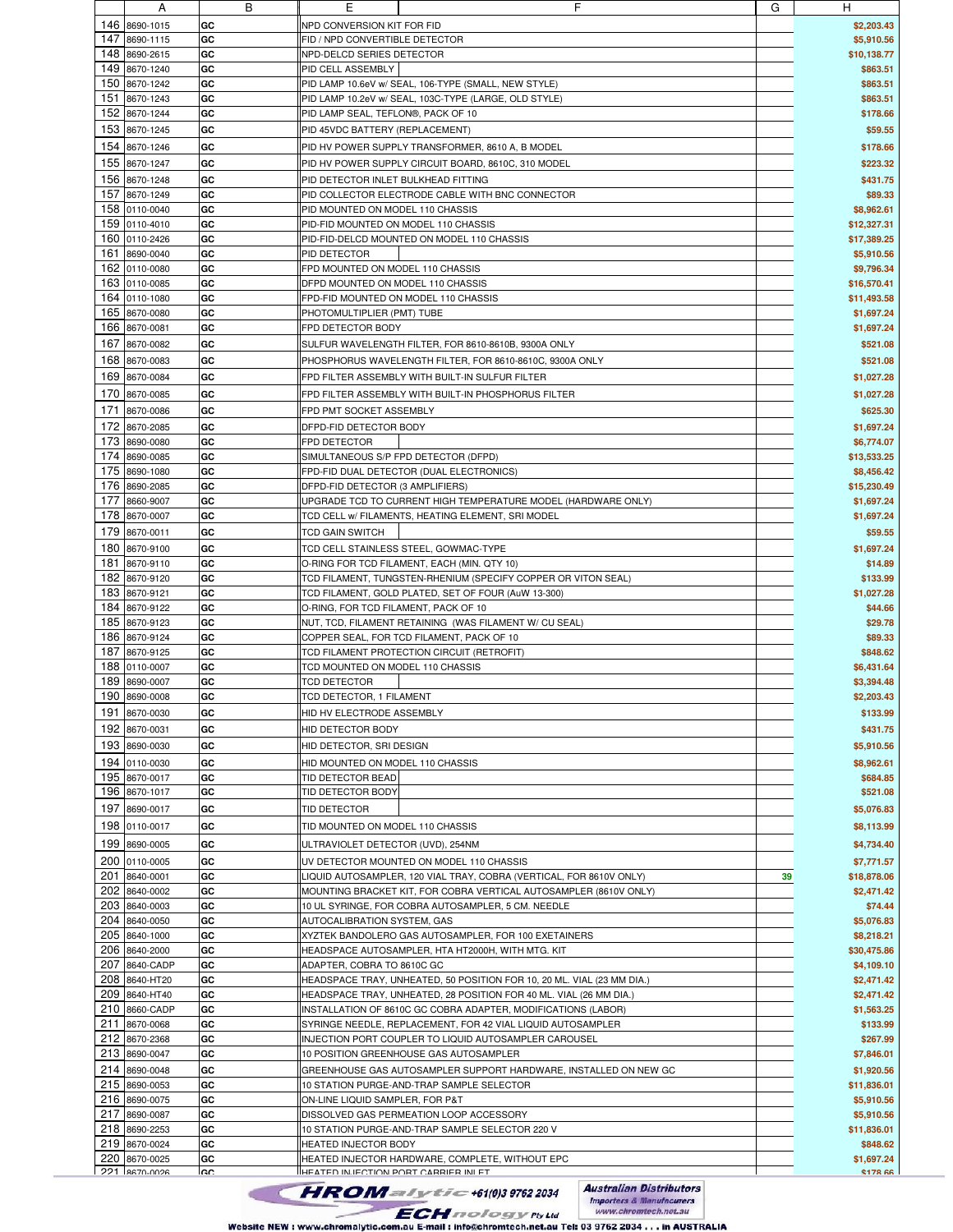|     | A             | В         | Е                                       | F                                                                                                     | G  | H             |
|-----|---------------|-----------|-----------------------------------------|-------------------------------------------------------------------------------------------------------|----|---------------|
| 222 | 8670-0034     | GC        | HEATED SPLIT INJECTOR BODY              |                                                                                                       |    | \$1,191.04    |
|     | 223 8670-0072 | GC        | SPME INJECTOR SLEEVE (FOR HTD. INJ.)    |                                                                                                       |    | \$267.99      |
|     | 224 8670-1034 | GC        |                                         | SILCOSTEEL LINER FOR SPLIT/SPLITLESS INJECTOR                                                         |    | \$44.66       |
|     | 225 8670-1353 | GC        |                                         |                                                                                                       |    | \$133.99      |
| 226 |               |           |                                         | SILICONE SEPTA, MOLDED PLUG, FOR ON-COLUMN INJECTOR (PACK OF 25)                                      |    |               |
|     | 8670-1354     | GC        |                                         | SILICONE SEPTA, STAMPED DISK, FOR HEATED INJECTOR (PACK OF 25)                                        |    | \$133.99      |
| 227 | 8670-9090     | GC        | SEPTUM NUT w/ GUIDE FOR 26GA. NEEDLE    |                                                                                                       |    | \$59.55       |
| 228 | 8670-9092     | GC        | CAPILLARY SPME ADAPTER                  |                                                                                                       |    |               |
|     | 229 8670-9093 | GC        | 0.53mm CAPILLARY COLUMN ADAPTER         |                                                                                                       |    | \$44.66       |
|     | 230 8670-9094 | GC        | <b>INJECTOR BODY</b>                    |                                                                                                       |    | \$431.75      |
| 231 | 8670-9095     | GC        |                                         | SEPTUM NUT W/ GUIDE FOR 20GA. NEEDLE                                                                  |    | \$59.55       |
|     | 232 8670-9096 | GC        |                                         | SEPTUM NUT W/ GUIDE FOR 20GA. NEEDLE, FOR HEATED INJECTOR                                             |    | \$59.55       |
|     | 233 8670-9304 | GC        |                                         | HEATED TRANSFER LINE ADDITION, FOR NEW BUILD GC, RT. SIDE                                             |    | \$1,191.04    |
|     | 234 8670-9305 | GC        | HEATED TRANSFER LINE MOD, w/ PLUG       |                                                                                                       |    | \$521.08      |
|     | 235 8670-9550 | GC        | SYRINGE 10 uL                           |                                                                                                       |    | \$74.44       |
| 236 |               | GC        |                                         |                                                                                                       |    |               |
|     | 8690-0023     |           |                                         | ADDITIONAL ON-COLUMN INJECTOR, EPC CIRCUIT                                                            |    | \$2,203.43    |
| 237 | 8690-0025     | GC        | HEATED INJECTION PORT UPGRADE           |                                                                                                       |    | \$1,354.81    |
|     | 238 8690-0027 | GC        |                                         | HELIUM PURGE, INJECTOR TO COLUMN, FOR MG#3                                                            |    | \$521.08      |
| 239 | 8690-0028     | GC        |                                         | HEATED INJECTOR UPGRADE, WITH SOLENOID, AS THERMAL DESORBER                                           |    | \$2,203.43    |
|     | 240 8690-0034 | GC        |                                         | SPLIT/SPLITLESS INJECTOR UPGRADE, AUTO. VENT                                                          |    | \$2,530.97    |
|     | 241 8690-0035 | GC        | <b>GAS PHASE SPLITTER</b>               |                                                                                                       |    | \$1,354.81    |
| 242 | 8690-0037     | GC        | ON-COLUMN PTV INJECTOR UPGRADE          |                                                                                                       | 60 | \$2,530.97    |
|     | 243 8690-0045 | GC        | <b>HEATED STATIC HEADSPACE INJECTOR</b> |                                                                                                       |    | \$10,138.77   |
|     | 244 8690-0046 | GC        |                                         | HEATED STATIC HEADSPACE INJECTOR UPGRADE, TO EXISTING VALVE, VALVE OVEN                               |    | \$6,774.07    |
|     | 245 8690-2022 | GC        |                                         | ADDITIONAL EPC CONTROL ZONE (NO INJECTOR)                                                             |    | \$1,518.58    |
|     | 246 8690-2023 | GC        |                                         | ADDITIONAL INJECTION PORT WITHOUT EPC CONTROL/CARRIER                                                 |    | \$848.62      |
|     | 247 8690-7034 | GC        |                                         | HEATED SPLIT/SPLITLESS INJECTOR UPGRADE WITH PTV                                                      |    | \$3,394.48    |
| 248 | 8690-8034     | GC        |                                         | HEATED SPLIT/SPLITLESS INJECTOR UPGRADE WITH PTV, VALVE                                               |    | \$6,774.07    |
|     | 249 8660-1351 | GC        |                                         |                                                                                                       |    | \$1,697.24    |
|     |               |           |                                         | PURGE AND TRAP HEAD UPGRADE, FOR TO-14 SYSTEM                                                         |    |               |
|     | 250 8670-1173 | GC        |                                         | NEEDLE, 115 MM, FOR METHOD 5035 SPARGE HEAD                                                           |    | \$59.55       |
| 251 | 8670-1174     | GC        |                                         | NEEDLE, 50 MM, FOR METHOD 5035 SPARGE HEAD                                                            |    | \$59.55       |
|     | 252 8670-1300 | GC        | BLANK TRAP, 6" x 1/8" S.S.              |                                                                                                       |    | \$44.66       |
|     | 253 8670-1305 | GC        | TENAX GR TRAP, 6" x 1/8" S.S.           |                                                                                                       |    | \$133.99      |
|     | 254 8670-1315 | GC        | CARBOSIEVE II TRAP, 6" x 1/8" S.S.      |                                                                                                       |    | \$133.99      |
|     | 255 8670-1320 | GC        | CARBOPACK B TRAP, 6" x 1/8" S.S.        |                                                                                                       |    | \$133.99      |
|     | 256 8670-1324 | GC        | POLISHING FILTER, 3" x 1/8" S.S.        |                                                                                                       |    | \$133.99      |
|     | 257 8670-1330 | GC        |                                         | TEFLON TEST TUBE SEALS (1 PAIR), FOR P&T                                                              |    | \$29.78       |
|     | 258 8670-1335 | GC        | SPARGE TEST TUBES (10 PACK)             |                                                                                                       |    | \$29.78       |
|     | 259 8670-1345 | GC        | SPECIAL CRYOTRAP ACCESSORY              |                                                                                                       |    | \$14,203.21   |
|     | 260 8670-1350 | GC        |                                         | PURGE & TRAP SPARGING HEAD w/ GAS INJ. PORT                                                           |    | \$595.52      |
|     | 261 8670-1351 | GC        |                                         | SPARGE HEAD, 5030 INTERCHANGEABLE, REPLACEMENT                                                        |    |               |
|     |               |           |                                         |                                                                                                       |    | \$1,027.28    |
|     | 262 8670-1352 | GC        |                                         | SPARGE HEAD, 5035 INTERCHANGEABLE, REPLACEMENT                                                        |    | \$2,024.78    |
|     | 263 8670-1450 | GC        |                                         | TRAP HEATER ASSEMBLY WITH T-COUPLE, FOR 6" x 1/8" S.S. TRAP                                           |    | \$431.75      |
|     | 264 8670-2300 | GC        | BLANK TRAP, 6" x 1/4" S.S.              |                                                                                                       |    | \$178.66      |
|     | 265 8670-2305 | GC        | TENAX GR TRAP, 6" x 1/4" S.S.           |                                                                                                       |    | \$416.87      |
|     | 266 8670-2315 | GC        | CARBOSIEVE II TRAP. 6" x 1/4" S.S.      |                                                                                                       |    | \$416.87      |
| 267 | 8670-2320     | GC        | CARBOPACK B TRAP, 6" x 1/4" S.S.        |                                                                                                       |    | \$416.87      |
|     | 268 8670-2450 | GC        |                                         | TRAP HEATER ASSEMBLY WITH T-COUPLE, FOR 6" x 1/4" S.S. TRAP                                           |    | \$535.97      |
|     | 269 8670-5052 | GC        |                                         | UPGRADE METHOD 5030 P&T TO 5035 COMPLIANT (NEW BUILD ONLY)                                            | 22 | \$2,530.97    |
|     | 270 8670-5860 | GC        |                                         | ONLINE SAMPLER / SPARGER FOR HRVOC GC                                                                 |    | \$4,213.32    |
|     | 271 8670-9556 | GC        | 1/16" S.S. TUBE FOR P&T SPARGE GAS      |                                                                                                       |    | \$44.66       |
|     | 272 8680-0052 | GC        |                                         | METHOD 5035 COMPLIANT VOA VIAL SPARGE ACCESSORY                                                       |    | \$6,089.22    |
|     | 273 8690-0051 | GC        |                                         | AUTOMATED PURGE AND TRAP CONCENTRATOR, METHOD 5030, DUAL 1/8" TRAPS                                   |    | \$10,987.39   |
|     | 274 8690-0052 | GC        |                                         | AUTOMATED PURGE AND TRAP CONCENTRATOR, METHOD 5030/35                                                 |    | \$13,533.25   |
|     | 275 8690-0053 | GC        |                                         | 10 SAMPLE PURGE AND TRAP AUTOSAMPLER, w/4 RELAY BD                                                    |    | \$11,836.01   |
|     |               |           |                                         |                                                                                                       |    |               |
|     | 276 8690-0054 | GC        |                                         | 10 SAMPLE METHOD 5035 PURGE-AND-TRAP SAMPLER                                                          |    | \$11,836.01   |
| 277 | 8690-0064     | GC        |                                         | 4 PORT LIQUID SAMPLING VALVE, MANUAL ACTUATOR                                                         |    | \$2,024.78    |
| 278 | 8690-0075     | GC        |                                         | ON-LINE LIQUID SAMPLER FOR PURGE-AND-TRAP                                                             |    | \$5,910.56    |
| 279 | 8690-0084     | GC        |                                         | HEATED / FAST COOLING ADSORBENT TRAP FOR EXISTING GAS VALVE                                           |    | \$2,530.97    |
|     | 280 8690-0086 | GC        |                                         | PELTIER CRYOCOOLING w/ ELECTRONICS FOR TRAP                                                           |    | \$2,530.97    |
|     |               |           |                                         |                                                                                                       |    |               |
| 281 | 8690-0090     | GC        |                                         | PELTIER CRYOCOOLED TRAP, FOR GAS SAMPLING VALVE                                                       |    | \$5,076.83    |
|     | 282 8690-0097 | GC        | TRAP PACKING ACCESSORY                  |                                                                                                       |    | \$267.99      |
|     | 283 8690-1051 | GC        |                                         | METHOD TO-14 AIR CONCENTRATOR, VAC PUMP, 1 TRAP                                                       |    | \$9,305.04    |
|     | 284 8690-1052 | GC        |                                         | METHOD TO-14 AIR CONCENTRATOR, 2 TRAP, w/TUBE DESORBER                                                |    | \$12,684.63   |
|     | 285 8690-1053 | GC        |                                         | METHOD TO-14 AIR CONCENTRATOR, VAC PUMP, SINGLE 1/4" TRAP                                             |    | \$9,692.13    |
|     | 286 8690-1055 | GC        |                                         | METHOD TO-14 AIR CONCENTRATOR, VAC PUMP, 2 TRAPS                                                      |    | \$10,138.77   |
| 287 | 8690-1084     | GC        |                                         | HEATED/FAST COOLING 1/4" TRAP, FOR EXISTING GAS SAMPLING VALVE                                        |    | \$2,918.06    |
|     | 288 8690-2051 | GC        |                                         | AUTOMATED PURGE AND TRAP CONCENTRATOR, METHOD 5030, SINGLE 1/4" TRAP                                  |    | \$10,600.30   |
|     | 289 8690-2084 | GC        |                                         | DUAL HEATED TRAPS FOR EXISTING GAS VALVES                                                             |    | \$5,061.94    |
|     | 290 8690-2253 | GC        |                                         | 10 STATION PURGE-AND-TRAP AUTOSAMPLER 230V, 4 REL BD                                                  |    | \$11,836.01   |
|     | 291 8690-5052 | GC        |                                         | UPGRADE 5030 P&T TO METHOD 5030/5035 COMPLIANT (NEW BUILD ONLY)                                       |    | \$2,530.97    |
|     | 292 8670-0060 | GC        | VALCO E ROTOR MID TEMP.                 |                                                                                                       |    | \$223.32      |
|     |               |           |                                         |                                                                                                       |    | \$223.32      |
|     | 293 8670-0061 | GC        | VALCO P ROTOR LOW TEMP.                 |                                                                                                       |    |               |
|     | 294 8670-0062 | GC        | VALCO T ROTOR HIGH TEMP.                |                                                                                                       |    | \$223.32      |
|     | 295 8670-0063 | GC        |                                         | 10 PORT VALVE HEAD, GAS SAMPLING (PLUMBED AND INSTALLED)                                              |    | \$1,488.81    |
|     | 296 8670-0064 | GC        |                                         | ELECTRIC VALVE ACTUATOR, FOR 10 PORT GAS SAMPLING VALVE                                               |    | \$1,697.24    |
|     | 297 8670-0065 | GC        |                                         | 10 PORT VALVE HEAD, GAS SAMPLING (REPLACEMENT PART)                                                   |    | \$1,176.16    |
|     | 298 8670-0066 | GC        |                                         | CIRCUIT BOARD KIT, FOR ELECTRIC ACTUATOR, 115VAC                                                      |    | \$521.08      |
|     | 299 8670-0067 | <b>CC</b> |                                         | IN IFOTOR LINER LOW DEAD VOLLIME FOR LISE WITH CAS SAMPLING VALVE                                     |    | <b>CRO 33</b> |
|     |               |           |                                         | <b>Australian Distributors</b><br><b>HROM</b> all $y$ tic +61(0)3 9762 2034<br>maartare 2 Manufacusar |    |               |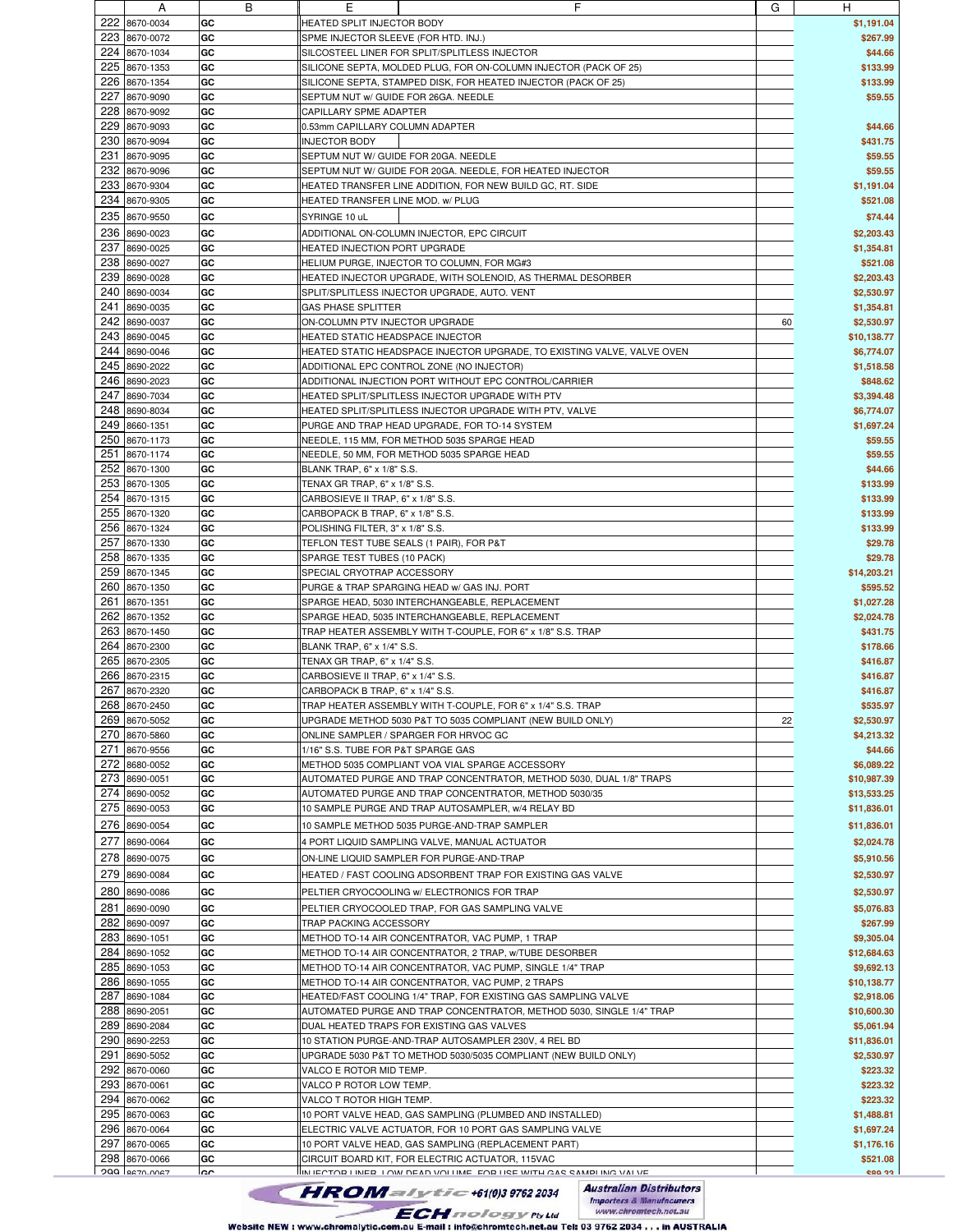|     | A               | в              | ᄇ                                                                        | G  | H          |
|-----|-----------------|----------------|--------------------------------------------------------------------------|----|------------|
|     | 300 8670-0069   | GC             | 10 PORT GAS SAMPLING VALVE, ELECTRIC ACTUATOR, FOR SELF-INSTALL          |    | \$1,980.11 |
|     | 301 8670-0078   |                |                                                                          |    |            |
|     |                 | GC             | ELECTRIC ACTUATOR, FOR 22 PORT 10 POSITION VALVE, 115VAC                 |    | \$2,530.97 |
|     | 302 8670-0079   | GC             | 22 PORT 10 POSITION STREAM SELECTOR VALVE HEAD, REPLACEMENT              |    | \$2,530.97 |
|     | 303 8670-8000   | GC             | SAMPLE LOOP (SPECIFY VOLUME BETWEEN 0.5mL and 3.0mL)                     |    | \$89.33    |
|     |                 |                |                                                                          |    |            |
|     | 304 8690-0060   | GC             | 10 PORT GAS SAMPLING VALVE, MULTIGAS 3 PLUMBING, WITH SOLENOID           |    | \$4,213.32 |
|     | 305 8690-0061   | GC             | 10 PORT GAS SAMPLING VALVE, PNEUMATIC ACTUATOR                           |    | \$4,213.32 |
|     |                 |                |                                                                          |    |            |
|     | 306 8690-0062   | GC             | 4 PORT LIQUID SAMPLING VALVE, ELECTRIC ACTUATOR                          |    | \$4,213.32 |
|     | 307 8690-0063   | GC             | 10 PORT GAS SAMPLING VALVE, MANUAL ACTUATOR                              |    | \$2,024.78 |
|     |                 |                |                                                                          |    |            |
|     | 308 8690-0064   | GC             | 4 PORT LIQUID SAMPLING VALVE, MANUAL ACTUATOR                            |    | \$2,024.78 |
|     | 309 8690-0065   | GC             | 10 PORT GAS SAMPLING VALVE, ELECTRIC ACTUATOR                            |    | \$3,394.48 |
|     | 310 8690-0066   | GC             | 10 INPUT HEATED STREAM SELECTOR W/ TRANSFER LINE                         |    | \$7,607.80 |
|     |                 |                |                                                                          |    |            |
|     | 311 8690-0067   | GC             | BLOCK HEATER W/ CARTRIDGE FOR GAS VALVE                                  |    | \$848.62   |
|     | 312 8690-0068   | GC             | 10 STREAM SELECTOR VALVE, AUTOMATED, EXTERNAL, UNHEATED                  |    | \$4,734.40 |
|     |                 |                |                                                                          |    |            |
|     | 313 8690-0069   | GC             | SOLENOID-CONTROLLED GAS VALVE                                            |    | \$848.62   |
|     | 314 8690-0072   | GC             | SPLIT VENT VALVE                                                         |    | \$1,518.58 |
|     |                 |                |                                                                          |    |            |
|     | 315 8690-0073   | GC             | VACUUM PUMP INTERFACE, DATA SYSTEM CONTROLLED                            |    | \$1,027.28 |
|     | 316 8690-0074   | GC             | THERMOSTATTED VALVE OVEN, HIGH TEMP. (300℃ MAX.)                         |    | \$2,024.78 |
|     |                 |                |                                                                          |    |            |
|     | 317 8690-0076   | GC             | NEEDLE VALVE, FOR THC FID (MUDLOGGING GC)                                |    | \$521.08   |
|     | 318 8690-0077   | GC             | 22 PORT, 10 STREAM SELECTOR VALVE, AUTOMATED, STD. ALONE                 |    | \$7,607.80 |
|     |                 |                |                                                                          |    |            |
|     | 319 8690-0078   | GC             | 22 PORT, 10 STREAM SELECTOR VALVE, ELECTRIC ACTUATOR, PLUMBED            |    | \$5,910.56 |
|     | 320 8690-0079   | GC             | 22 PORT, 10 STREAM SELECTOR VALVE, ELECTRIC ACTUATOR, UNPLUMBED          |    | \$5,076.83 |
| 321 | 8690-0084       | GC             | HEATED / FAST COOLING TRAP AND PLUMBING                                  |    | \$2,530.97 |
|     |                 |                |                                                                          |    |            |
|     | 322 8690-0087   | GC             | DISSOLVED GAS PERMEATION LOOP ACCESSORY                                  |    | \$5,910.56 |
| 323 | 8690-0088       | GC             | THERMOSTATTED VALVE OVEN                                                 |    | \$1,354.81 |
|     |                 |                |                                                                          |    |            |
|     | 324 8690-0089   | GC             | UNHEATED INSULATED VALVE OVEN                                            |    | \$431.75   |
|     | 325 8690-0091   | GC             | THERMOSTATTED VALVE OVEN, NARROW, FOR 8610D GC                           |    | \$1,354.81 |
|     | 326 8690-1288   | GC             | 12 POSITION THERMOSTATTED 40 ML VIAL OVEN                                |    | \$2,143.88 |
|     |                 |                |                                                                          |    |            |
| 327 | 8670-0025       | GC             | HEATED INJECTOR HARDWARE, COMPLETE, WITHOUT EPC                          |    | \$1,697.24 |
|     | 328 8690-0075   | GC             | ON-LINE LIQUID SAMPLER                                                   |    | \$5,910.56 |
|     |                 |                |                                                                          |    |            |
| 329 | 8670-2368       | GC             | INJECTION PORT COUPLER TO LIQUID AUTOSAMPLER CAROUSEL                    |    | \$267.99   |
|     | 330 8670-8000   | GC             | SAMPLE LOOP (0.5 to 3.0cc, SPECIFY)                                      |    | \$89.33    |
|     | 331 8660-1000   | GC             | LABOR                                                                    |    |            |
|     |                 |                |                                                                          |    |            |
| 332 | 8660-1500       | GC             | TUNE-UP, BASE RATE (SEE PAGE 13 FOR RATE SCALE)                          |    | \$1,295.26 |
|     | 333 8660-2000   | GC             | TRAINING, HALF DAY RATE IN-HOUSE (4 HRS.)                                |    | \$1,027.28 |
|     |                 |                |                                                                          |    |            |
|     | 334 8660-2200   | GC             | TRAINING, FULL DAY RATE IN-HOUSE (8 HRS.)                                |    | \$2,039.66 |
|     | 335 8660-3000   | GC             | <b>RENTAL</b>                                                            |    |            |
|     | 336 8600-1050   | GC             | PEAKSIMPLE 1 CH. USB DATA SYSTEM KIT, 115VAC, MODEL 333                  | 83 | \$2,530.97 |
|     |                 |                |                                                                          |    |            |
|     | 337 8600-1051   | GC             | 4 RELAY KIT FOR MODEL 333                                                | 83 | \$267.99   |
|     | 338 8600-1052   | GC             | MODEL 333 PIC CHIP, FOR WINDOWS 7/8, 64-BIT                              |    | \$178.66   |
|     |                 |                |                                                                          |    |            |
|     | 339 8600-1053   | GC             | MODEL 302 PIC CHIP, FOR WINDOWS 7/8, 64-BIT                              |    | \$178.66   |
|     | 340 8600-1250   | GC             | PEAKSIMPLE 1 CH. USB DATA SYSTEM KIT, 230VAC, MODEL 333                  | 83 | \$2,530.97 |
| 341 | 8600-4060       | GC             | 4 RELAY BOARD FOR GC RETROFIT SERIAL INTERFACE, 8610C                    |    | \$401.98   |
|     |                 |                |                                                                          |    |            |
|     | 342 8600-4061   | GC             | 4 RELAY BOARD FOR GC RETROFIT, WITH EXTERNAL JACK (CURRENT 8610C)        |    | \$431.75   |
|     | 343 8600-5655   | GC             | 1 CH. DATA SYSTEM WITH H2 / HC SENSOR INSTALLED                          |    | \$2,873.40 |
|     |                 |                |                                                                          |    |            |
| 344 | 8600-6055       | GC             | PEAKSIMPLE 6 CH. USB DATA SYSTEM KIT, 115V MODEL 302                     | 84 | \$4,734.40 |
| 345 | 8600-6056       | GC             | AC SWITCHED OUTLET FOR USB DATA SYSTEM                                   |    | \$506.19   |
|     |                 |                |                                                                          |    |            |
|     | 346 8600-6255   | GC             | PEAKSIMPLE 6 CH. USB DATA SYSTEM KIT, 230V MODEL 302                     |    | \$4,734.40 |
|     | 347 8600-REPL   | GC             | REPLACEMENT DATA ACQ. BOARD, WITH EXCHG. (SAME ONLY, 203, 202, 333, 302) |    | \$848.62   |
|     | 348 8660-4653   |                |                                                                          |    |            |
|     |                 | GC             | UPGRADE 4 CH. DATA SYSTEM TO 6 CH. USB VERSION (IN EXISTING GC/LC)       |    | \$4,734.40 |
|     | 349 8660-6053   | GC             | UPGRADE 1 CH. DATA SYSTEM TO 6 CH. USB VERSION (IN EXISTING GC/LC)       |    | \$4,734.40 |
|     | 350 8660-6055   | GC             | UPGRADE 1 CH. USB DATA SYSTEM TO 6 CH. USB VERSION (IN NEW GC/LC)        |    | \$2,203.43 |
|     |                 |                |                                                                          |    |            |
|     | 351 8670-0232   | GC             | SERIAL CABLE, RS-232 (DB-9 CONNECTORS), 6'                               |    | \$44.66    |
|     | 352 8670-1052   | GC             | 64 BIT WINDOWS 7 COMPATIBLE PIC CHIP FOR EARLY MODEL 333                 |    | \$178.66   |
|     | 353 8670-1052   | GC             | 64 BIT WINDOWS 7 COMPATIBLE PIC CHIP FOR EARLY MODEL 333                 |    | \$178.66   |
|     |                 |                |                                                                          |    |            |
|     | 354 8670-1058   | GC             | POWER SUPPLY FOR MODEL 333, 115VAC TO 15VDC                              |    | \$59.55    |
|     | 355 8670-1058-2 | GC             | POWER SUPPLY FOR MODEL 333, 230VAC TO 15VDC                              |    | \$178.66   |
|     | 356 8670-USB2   | GC             |                                                                          |    |            |
|     |                 |                | USB 2.0 A TO B CABLE, 6'                                                 |    | \$59.55    |
|     | 357 8600-PK1A   | <b>COLUMNS</b> | 3' x 1/8" S.S. SILICA GEL PACKED COLUMN                                  |    | \$267.99   |
|     | 358 8600-PK1B   | <b>COLUMNS</b> | 6' x 1/8" S.S. SILICA GEL PACKED COLUMN                                  |    | \$357.31   |
|     |                 |                |                                                                          |    |            |
|     | 359 8600-PK2A   | <b>COLUMNS</b> | 3' x 1/8" S.S. MOLECULAR SIEVE 5A PACKED COLUMN                          |    | \$267.99   |
|     | 360 8600-PK2B   | <b>COLUMNS</b> | 6' x 1/8" S.S. MOLECULAR SIEVE 5A PACKED COLUMN                          |    | \$357.31   |
|     |                 |                |                                                                          |    |            |
|     | 361 8600-PK3A   | <b>COLUMNS</b> | 3' x 1/8" S.S. MOLECULAR SIEVE 13X PACKED COLUMN                         |    | \$267.99   |
|     | 362 8600-PK3B   | <b>COLUMNS</b> | 6' x 1/8" S.S. MOLECULAR SIEVE 13X PACKED COLUMN                         |    | \$357.31   |
|     | 363 8600-PKC3   | <b>COLUMNS</b> | CTR3 DOUBLE PACKED COLUMN, FOR ARGON                                     |    | \$1,116.60 |
|     |                 |                |                                                                          |    |            |
|     | 364 8600-PKC4   | <b>COLUMNS</b> | CTR1 DOUBLE PACKED COLUMN                                                |    | \$1,027.28 |
|     | 365 8600-PKC5   | <b>COLUMNS</b> | 24' x 1/8" S.S. AT-1000/CARBOPACK B CFC PACKED COLUMN                    |    | \$1,161.27 |
|     |                 |                |                                                                          |    |            |
|     | 366 8600-PKC6   | <b>COLUMNS</b> | 35' x 1/8" S.S. MOLECULAR SIEVE 5A PACKED COLUMN                         |    | \$1,325.04 |
|     | 367 8600-PKC7   | <b>COLUMNS</b> | CTR-1 EQUIVALENT SRI COLUMN SET                                          |    | \$1,042.16 |
|     | 368 8600-PKDA   | <b>COLUMNS</b> | 3' x 1/8" S.S. HAYESEP D PACKED COLUMN                                   |    | \$267.99   |
|     |                 |                |                                                                          |    |            |
|     | 369 8600-PKDB   | <b>COLUMNS</b> | 6' x 1/8" S.S. HAYESEP D PACKED COLUMN                                   |    | \$357.31   |
|     | 370 8600-PKQA   | <b>COLUMNS</b> | 3' x 1/8" S.S. PORAPAK Q PACKED COLUMN                                   |    | \$267.99   |
|     |                 |                |                                                                          |    |            |
|     | 371 8600-PKQA-T | <b>COLUMNS</b> | 3' x 1/8" TEFLON® PORAPAK Q PACKED COLUMN                                |    | \$267.99   |
|     | 372 8600-PKQB   | <b>COLUMNS</b> | 6' x 1/8" S.S. PORAPAK Q PACKED COLUMN                                   |    | \$357.31   |
|     |                 |                |                                                                          |    |            |
|     | 373 8600-PKQB-T | <b>COLUMNS</b> | 6' x 1/8" TEFLON® PORAPAK Q PACKED COLUMN                                |    | \$357.31   |
|     | 374 8600-PKSC   | <b>COLUMNS</b> | 6' x 1/8" S.S. SHINCARBON ST 80/100 PACKED COLUMN (2M)                   |    | \$714.63   |
|     | 375 8600-PKTA   | <b>COLUMNS</b> | 3' x 1/8" S.S. HAYESEP T PACKED COLUMN                                   |    | \$267.99   |
|     |                 |                |                                                                          |    |            |
|     | 376 8600-PKTB   | <b>COLUMNS</b> | 6' x 1/8" S.S. HAYESEP T PACKED COLUMN                                   |    | \$357.31   |
|     | 377 8600-P08A   | <b>COLUMNS</b> | 3' x 1/8" S.S. C8 PACKED COLUMN                                          |    | \$461.53   |
|     |                 |                |                                                                          |    |            |
|     | 378 8600-P08B   | <b>COLUMNS</b> | 6' x 1/8" S.S. C8 PACKED COLUMN                                          |    | \$684.85   |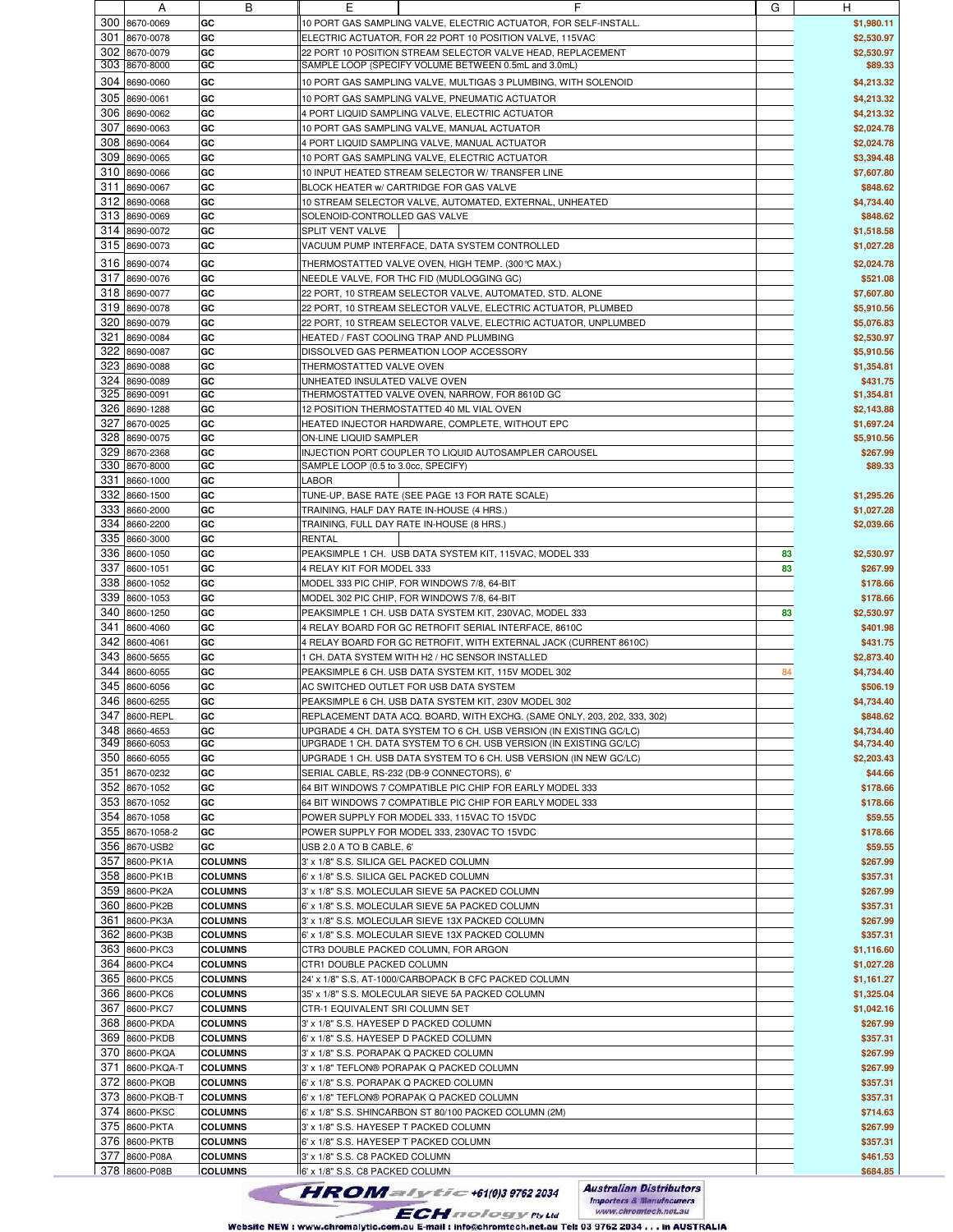|     | A               | в                  | ᄇ                                                                          | G  | н            |
|-----|-----------------|--------------------|----------------------------------------------------------------------------|----|--------------|
|     | 379 8600-P18A   | <b>COLUMNS</b>     | 3' x 1/8" S.S. C18 PACKED COLUMN                                           |    | \$461.53     |
| 380 |                 |                    |                                                                            |    | \$684.85     |
|     | 8600-P18B       | <b>COLUMNS</b>     | 6' x 1/8" S.S. C18 PACKED COLUMN                                           |    |              |
| 381 | 8600-WB1A       | <b>COLUMNS</b>     | 15M x 0.53MM I.D. 5.0U MXT-1 CAPILLARY COLUMN (DB-1 NON-POLAR)             |    | \$580.63     |
| 382 | 8600-WB1B       | <b>COLUMNS</b>     | 30M x 0.53MM I.D. 5.0U MXT-1 CAPILLARY COLUMN                              |    | \$967.72     |
| 383 | 8600-WB1C       | <b>COLUMNS</b>     | 60M x 0.53MM I.D. 5.0U MXT-1 CAPILLARY COLUMN                              | 81 | \$1,563.25   |
| 384 | 8600-WB5A       | <b>COLUMNS</b>     | 15M x 0.53MM I.D. 1.0U MXT-5 CAPILLARY COLUMN (DB-5 MED. POLARITY)         |    | \$580.63     |
|     |                 |                    |                                                                            |    |              |
| 385 | 8600-WB5B       | <b>COLUMNS</b>     | 30M x 0.53MM I.D. 1.0U MXT-5 CAPILLARY COLUMN                              |    | \$967.72     |
| 386 | 8600-WB5C       | <b>COLUMNS</b>     | 60M x 0.53MM I.D. 1.0U MXT-5 CAPILLARY COLUMN                              |    | \$1,563.25   |
| 387 | 8600-WBAA       | <b>COLUMNS</b>     | 30M x 0.53MM I.D. 10U MXT-ALUMINA BOND/NA2SO4 CAPILLARY COLUMN (79714-273) |    | \$1,339.93   |
| 388 | 8600-WBAB       | <b>COLUMNS</b>     | 50M x 0.53MM I.D. 10U RT-ALUMINA BOND/KCI CAPILLARY COLUMN (19760)         |    | \$1,741.90   |
|     |                 |                    |                                                                            |    |              |
| 389 | 8600-WABM       | <b>COLUMNS</b>     | 30M x 0.53MM I.D. 10u MXT-ALUMINA BOND/MAPD CAP. COLUMN (79728-273)        |    | \$1,786.57   |
| 390 | 8600-WBBD       | <b>COLUMNS</b>     | 15M x 0.53MM I.D. 0.15U MXT-500 CAPILLARY COLUMN (FOR GLYC. IN BIODIESEL)  |    | \$729.51     |
| 391 | 8600-WBBG       | <b>COLUMNS</b>     | 15M x 0.53MM I.D. 0.15U MXT-BIODIESEL CAPILLARY COLUMN                     |    | \$803.96     |
| 392 | 8600-WBMB       | <b>COLUMNS</b>     | 30M x 0.53MM I.D. 50U MXT-MSIEVE 5A CAPILLARY COLUMN (79723-273)           |    | \$1,995.00   |
|     |                 |                    |                                                                            |    |              |
| 393 | 8600-WBQA       | <b>COLUMNS</b>     | 15M x 0.53MM I.D. 20.0U RT-Q-BOND CAPILLARY COLUMN (19741)                 |    | \$759.29     |
| 394 | 8600-WBQB       | <b>COLUMNS</b>     | 30M x 0.53MM I.D. 20.0U RT-Q-BOND CAPILLARY COLUMN (19742)                 |    | \$1,116.60   |
| 395 | 8600-WBSB       | <b>COLUMNS</b>     | 30M x 0.53MM I.D. 20U MXT-S-BOND CAPILLARY COLUMN (79712-273)              |    | \$1,414.37   |
| 396 | 8600-WBVA       | <b>COLUMNS</b>     | 15M x 0.53MM I.D. 3.0U MXT-VOL CAPILLARY COLUMN (FOR VOLATILES)            |    | \$580.63     |
|     |                 |                    |                                                                            |    |              |
| 397 | 8600-WBVB       | <b>COLUMNS</b>     | 30M x 0.53MM I.D. 3.0U MXT-VOL CAPILLARY COLUMN                            |    | \$967.72     |
| 398 | 8600-WBVC       | <b>COLUMNS</b>     | 60M x 0.53MM I.D. 3.0U MXT-VOL CAPILLARY COLUMN                            |    | \$1,563.25   |
| 399 | 8600-WBXA       | <b>COLUMNS</b>     | 15M x 0.53MM I.D. 1.0U MXT-WAX CAPILLARY COLUMN (POLAR)                    |    | \$580.63     |
|     | 400 8600-WBXB   | <b>COLUMNS</b>     | 30M x 0.53MM I.D. 1.0U MXT-WAX CAPILLARY COLUMN                            |    | \$967.72     |
| 401 |                 |                    |                                                                            |    |              |
|     | 8600-WBXC       | <b>COLUMNS</b>     | 60M x 0.53MM I.D. 1.0U MXT-WAX CAPILLARY COLUMN                            |    | \$1,563.25   |
|     | 402 0510-0081   | <b>ACCESSORIES</b> | METHANIZER ACCESSORY, FOR NON-SRI GC / AFTERMARKET, 90-240 VAC             |    | \$2,203.43   |
|     | 403 0510-1081   | <b>ACCESSORIES</b> | REPLACEMENT METHANIZER TUBE FOR MODEL 510                                  |    | \$193.54     |
|     | 404 2014-H100   | <b>ACCESSORIES</b> | HYDROGEN GENERATOR, PEM MODEL H2-100, 100CC/MINUTE, 115VAC                 |    | \$4,734.40   |
|     | 405 2014-H100-2 |                    | HYDROGEN GENERATOR, PEM MODEL H2-100, 100CC/MINUTE, 230VAC                 |    | \$4,734.40   |
|     |                 | <b>ACCESSORIES</b> |                                                                            |    |              |
|     | 406 8600-C346   | <b>ACCESSORIES</b> | GAS LINE INSTALLATION KIT CGA346                                           |    | \$684.85     |
|     | 407 8600-C350   | <b>ACCESSORIES</b> | GAS LINE INSTALLATION KIT CGA350                                           | 80 | \$684.85     |
| 408 | 8600-C380       | <b>ACCESSORIES</b> | <b>GAS LINE INSTALLATION KIT CGA380</b>                                    |    | \$684.85     |
| 409 | 8600-C580       | <b>ACCESSORIES</b> | GAS LINE INSTALLATION KIT CGA580                                           | 80 | \$684.85     |
|     |                 |                    |                                                                            |    |              |
|     | 410 8600-C590   | <b>ACCESSORIES</b> | GAS LINE INSTALLATION KIT CGA590                                           | 80 | \$684.85     |
| 411 | 8600-MAIN       | <b>ACCESSORIES</b> | GC MAINTENANCE KIT, SPECIFY 8610C OR 310, 115V OR 230V                     | 81 | \$848.62     |
|     | 412 8660-0060   | <b>ACCESSORIES</b> | FAST MUDLOGGER MODIFICATION                                                |    | \$848.62     |
|     | 413 8660-0082   |                    |                                                                            |    |              |
|     |                 | <b>ACCESSORIES</b> | METHANIZER RETROFIT KIT, IN JET VERSION                                    |    | \$1,697.24   |
| 414 | 8670-1081       | <b>ACCESSORIES</b> | METHANIZER TUBE REPLACEMENT- 6" x 1/8"                                     |    | \$178.66     |
|     | 415 8670-1082   | <b>ACCESSORIES</b> | METHANIZER TUBE REPLACEMENT- 2" x 1/8" - FOR NEW 8610C GC                  |    | \$178.66     |
|     | 416 8670-1083   | <b>ACCESSORIES</b> | METHANIZER TUBE, IN JET, UNPACKED                                          |    | \$178.66     |
|     | 417 8670-1122   |                    |                                                                            |    | \$476.42     |
|     |                 | <b>ACCESSORIES</b> | VOLTAGE TRANSFORMER, STEP UP/STEP DOWN, 115VAC-230VAC                      |    |              |
|     | 418 8670-1340   | <b>ACCESSORIES</b> | OXYGEN TRAP FILTER                                                         |    | \$253.10     |
|     | 419 8670-1341   | <b>ACCESSORIES</b> | HYDROCARBON TRAP FILTER                                                    |    | \$178.66     |
| 420 | 8670-3500       | <b>ACCESSORIES</b> | AUTOSAMPLER MOUNTING SYSTEM, FOR HTA                                       |    | \$3,394.48   |
| 421 | 8670-5850       |                    |                                                                            |    | \$848.62     |
|     |                 | <b>ACCESSORIES</b> | SAMPLE STREAM DRYER                                                        |    |              |
| 422 | 8670-6010       | <b>ACCESSORIES</b> | DIGITAL MASS FLOW CONTROLLER (PORTER)                                      |    | \$3,126.49   |
| 423 | 8670-9008       | <b>ACCESSORIES</b> | MAINTENANCE KIT, HYDROGEN GENERATOR (MINUS CELL)                           |    | \$729.51     |
| 424 | 8670-9304       | <b>ACCESSORIES</b> | HEATED TRANSFER LINE ADDITION, FOR NEW BUILD GC, RT. SIDE                  |    | \$1,191.04   |
|     | 425 8670-9305   | <b>ACCESSORIES</b> | HEATED TRANSFER LINE MOD. w/ PLUG                                          |    | \$521.08     |
|     |                 |                    |                                                                            |    |              |
|     | 426 8670-9554   | <b>ACCESSORIES</b> | SRI TUBING CUTTER FOR COPPER TUBING                                        |    | \$29.78      |
|     | 427 8680-0052   | <b>ACCESSORIES</b> | METHOD 5035 COMPLIANT VOA VIAL SPARGE ACCESSORY                            |    | \$6,089.22   |
|     | 428 8680-0352   | <b>ACCESSORIES</b> | SPARE DESSICANT CANISTER                                                   |    | \$1,027.28   |
|     | 429 8680-5050   | <b>ACCESSORIES</b> | HOT WAND ACCESSORY, ADJUSTABLE, 115V                                       |    | \$1,250.60   |
|     |                 |                    |                                                                            |    |              |
|     | 430 8690-0070   | <b>ACCESSORIES</b> | INTERNAL WHISPER-QUIET AIR COMPRESSOR, 115V                                |    | \$1,027.28   |
|     | 431 8690-0071   | <b>ACCESSORIES</b> | PERISTALTIC PUMP, REPLACEMENT                                              |    | \$684.85     |
|     | 432 8690-0073   | <b>ACCESSORIES</b> | VACUUM PUMP INTERFACE, AUTOMATED                                           |    | \$1,027.28   |
|     | 433 8690-0081   | <b>ACCESSORIES</b> | METHANIZER ACCESSORY BUILT ONTO EXISTING VALVE OVEN                        |    | \$2,530.97   |
|     |                 |                    |                                                                            |    |              |
|     | 434 8690-0082   | <b>ACCESSORIES</b> | METHANIZER ACCESSORY, IN JET                                               |    | \$1,697.24   |
|     | 435 8690-0086   | <b>ACCESSORIES</b> | PELTIER COOLING WITH ELECTRONICS, FOR EXISTING TRAP                        |    | \$2,530.97   |
|     | 436 8690-0087   | <b>ACCESSORIES</b> | DGA-TOGA PERMEATION LOOP ACCESSORY                                         |    | \$5,910.56   |
| 437 | 8690-0090       | <b>ACCESSORIES</b> | PELTIER COOLED TRAP, FOR GAS SAMPLING VALVE                                |    | \$5,076.83   |
|     | 438 8690-0092   | <b>ACCESSORIES</b> | ENRICHMENT COIL ACCESSORY                                                  |    | \$1,697.24   |
|     |                 |                    |                                                                            |    |              |
|     | 439 8690-0093   | <b>ACCESSORIES</b> | ONLINE MEMBRANE SAMPLER W/ SPARGER FOR COOLING TOWER WATER                 |    | \$5,910.56   |
| 440 | 8690-0094       | <b>ACCESSORIES</b> | OXIDIZER ACCESSORY                                                         |    | \$4,109.10   |
|     | 441 8690-0095   | <b>ACCESSORIES</b> | REUSEABLE SHIPPING CONTAINER                                               |    | \$357.31     |
| 442 | 8690-2270       | <b>ACCESSORIES</b> | INTERNAL WHISPER-QUIET AIR COMPRESSOR, 230V                                |    | \$1,027.28   |
|     |                 |                    |                                                                            |    |              |
|     | 443 8690-5510   | <b>ACCESSORIES</b> | DIGITAL MULTIMETER, GENERAL PURPOSE                                        |    | \$29.78      |
|     | 444 8690-5600   | <b>ACCESSORIES</b> | H2 / HC LEAK DETECTOR, AC POWERED, WITH DIGITAL VOLTMETER                  |    | \$684.85     |
| 445 | 8690-5655       | <b>ACCESSORIES</b> | H2 / HC LEAK DETECTOR, BUILT INTO 1 CH. DATA SYSTEM                        |    | \$2,709.63   |
|     | 446 8690-9305   | <b>ACCESSORIES</b> | HEATED TRANSFER LINE WITH THERMOCOUPLE, 115V                               |    | \$848.62     |
|     |                 |                    |                                                                            |    |              |
| 447 | 8690-9400       | <b>ACCESSORIES</b> | VAPORIZER                                                                  |    | \$1,697.24   |
|     | 448 0510-1081   | <b>PARTS</b>       | REPLACEMENT METHANIZER TUBE FOR MODEL 510                                  |    | \$193.54     |
|     | 449 0510-1450   | <b>PARTS</b>       | HEATER ASSEMBLY, COMPLETE, FOR STD. ALONE METHANIZER, 115V                 |    | \$431.75     |
|     | 450 8600-REPL   | <b>PARTS</b>       | REPLACEMENT DATA ACQ. BOARD, WITH EXCHG. (SAME ONLY, 203, 202, 333, 302)   |    | \$848.62     |
|     | 451 8660-6055   |                    |                                                                            |    |              |
|     |                 | <b>PARTS</b>       | JPGRADE 1 CHANNEL DATA SYSTEM TO 6 CHANNEL VERSION (IN NEW GC)             |    | \$2,203.43   |
|     | 452 8670-3HTB   | <b>PARTS</b>       | 3 ZONE HEATER CONTROL BOARD                                                |    | \$848.62     |
|     | 453 8670-CB02   | PARTS              | CIRCUIT BREAKER, 2 A (115VAC)                                              |    | \$29.78      |
|     | 454 8670-CB05   | <b>PARTS</b>       | CIRCUIT BREAKER, 5 A (230VAC)                                              |    | \$29.78      |
|     | 455 8670-CB10   | <b>PARTS</b>       | CIRCUIT BREAKER, 10A (115VAC)                                              |    | \$29.78      |
|     |                 |                    |                                                                            |    |              |
|     | 456 8670-GRE1   | <b>PARTS</b>       | GRAPHITE ELECTRODE ROPE, WITH CONNECTORS, FOR HYDROGEN GENERATOR           |    | \$178.66     |
|     | $457$ 8670-KRF1 | <b>DARTS</b>       | KVNAR RARR FITTING WATER FOR HVDROGEN GENERATOR (REPLACES NVI ON)          |    | <b>AA 66</b> |
|     |                 |                    | <b>Australian Distributors</b><br>$HROM=I_YE=+61(0)397622034$              |    |              |
|     |                 |                    |                                                                            |    |              |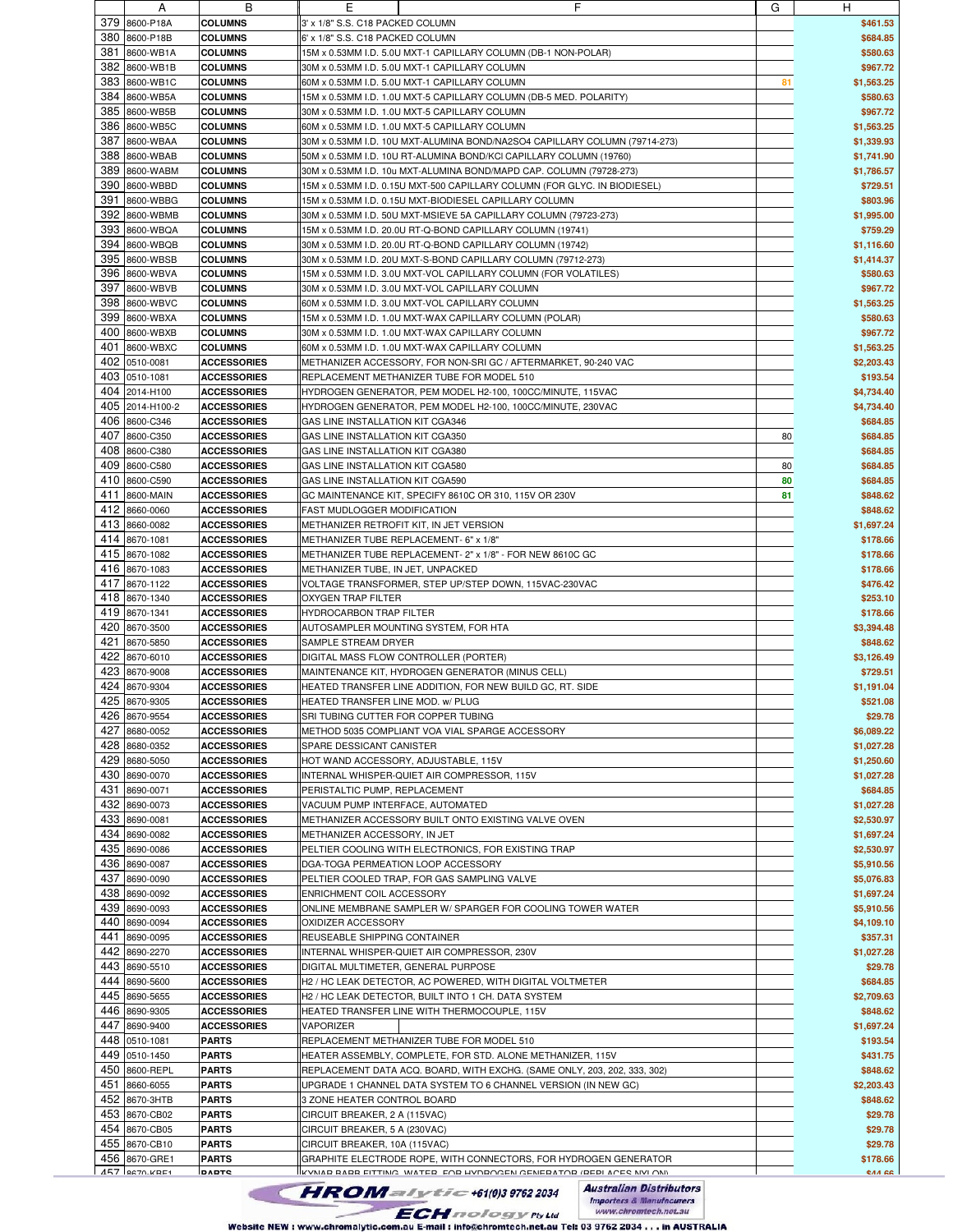| 459 |                                | в                            |                                                                            | G | H                    |
|-----|--------------------------------|------------------------------|----------------------------------------------------------------------------|---|----------------------|
|     | 458 8670-0007                  | <b>PARTS</b>                 | TCD CELL w/ FILAMENTS, HEATING ELEMENT, SRI MODEL                          |   | \$1,697.24           |
|     |                                |                              |                                                                            |   |                      |
|     | 8670-0011                      | <b>PARTS</b>                 | TCD GAIN SWITCH                                                            |   | \$59.55              |
| 460 | 8670-0017                      | <b>PARTS</b>                 | TID DETECTOR BEAD                                                          |   | \$684.85             |
| 461 | 8670-0025                      | <b>PARTS</b>                 | HEATED INJECTOR HARDWARE, COMPLETE, WITHOUT EPC                            |   | \$1,697.24           |
|     |                                |                              |                                                                            |   |                      |
|     | 462 8670-0026                  | <b>PARTS</b>                 | HEATED INJECTION PORT CARRIER INLET                                        |   | \$178.66             |
| 463 | 8670-0030                      | <b>PARTS</b>                 | HID HV ELECTRODE ASSEMBLY                                                  |   | \$133.99             |
| 464 | 8670-0031                      | <b>PARTS</b>                 | HID DETECTOR BODY                                                          |   | \$431.75             |
|     |                                |                              |                                                                            |   |                      |
| 465 | 8670-0034                      | <b>PARTS</b>                 | HEATED SPLIT INJECTOR BODY                                                 |   | \$1,191.04           |
| 466 | 8670-0060                      | <b>PARTS</b>                 | VALCO E ROTOR MID TEMP.                                                    |   | \$223.32             |
|     |                                |                              |                                                                            |   |                      |
| 467 | 8670-0061                      | <b>PARTS</b>                 | VALCO P ROTOR LOW TEMP.                                                    |   | \$223.32             |
| 468 | 8670-0062                      | <b>PARTS</b>                 | VALCO T ROTOR HIGH TEMP.                                                   |   | \$223.32             |
| 469 | 8670-0063                      | <b>PARTS</b>                 | 10 PORT VALVE HEAD, GAS SAMPLING (PLUMBED AND INSTALLED)                   |   | \$1,488.81           |
|     |                                |                              |                                                                            |   |                      |
| 470 | 8670-0064                      | <b>PARTS</b>                 | ELECTRIC VALVE ACTUATOR, FOR 10 PORT GAS SAMPLING VALVE                    |   | \$1,697.24           |
| 471 | 8670-0065                      | <b>PARTS</b>                 | 10 PORT VALVE HEAD, GAS SAMPLING (REPLACEMENT PART)                        |   | \$1,176.16           |
| 472 | 8670-0066                      | <b>PARTS</b>                 | CIRCUIT BOARD KIT, FOR ELECTRIC ACTUATOR, 115VAC                           |   | \$521.08             |
|     |                                |                              |                                                                            |   |                      |
| 473 | 8670-0067                      | <b>PARTS</b>                 | INJECTOR LINER, LOW DEAD VOLUME, FOR USE WITH GAS SAMPLING VALVE           |   | \$89.33              |
|     | 474 8670-0068                  | <b>PARTS</b>                 | SYRINGE NEEDLE, REPLACEMENT, FOR LIQUID AUTOSAMPLER                        |   | \$133.99             |
| 475 |                                |                              |                                                                            |   |                      |
|     | 8670-0069                      | <b>PARTS</b>                 | 10 PORT GAS SAMPLING VALVE, ELECTRIC ACTUATOR, FOR SELF-INSTALL.           |   | \$1,980.11           |
| 476 | 8670-0070                      | <b>PARTS</b>                 | AIR COMPRESSOR, REPLACEMENT, 115VAC                                        |   | \$521.08             |
| 477 | 8670-0071                      | <b>PARTS</b>                 | PERISTALTIC PUMP TUBING, REPLACEMENT                                       |   | \$178.66             |
|     |                                |                              |                                                                            |   |                      |
| 478 | 8670-0072                      | <b>PARTS</b>                 | SPME INJECTOR SLEEVE (FOR HTD. INJ.)                                       |   | \$267.99             |
| 479 | 8670-0073                      | <b>PARTS</b>                 | VACUUM PUMP INTERFACE, SELF INSTALL KIT                                    |   | \$1,027.28           |
| 480 | 8670-0074                      | <b>PARTS</b>                 | VACUUM PUMP, REPLACEMENT                                                   |   | \$178.66             |
|     |                                |                              |                                                                            |   |                      |
| 481 | 8670-0075                      | <b>PARTS</b>                 | AIR LINE FILTER REPLACEMENT KIT, FOR INTERNAL AIR COMPRESSOR               |   | \$267.99             |
| 482 | 8670-0078                      | <b>PARTS</b>                 | ELECTRIC ACTUATOR, FOR 22 PORT 10 POSITION VALVE, 115VAC                   |   | \$2,530.97           |
| 483 | 8670-0079                      | <b>PARTS</b>                 | 22 PORT 10 POSITION STREAM SELECTOR VALVE HEAD, REPLACEMENT                |   | \$2,530.97           |
|     |                                |                              |                                                                            |   |                      |
| 484 | 8670-0080                      | <b>PARTS</b>                 | PHOTOMULTIPLIER (PMT) TUBE                                                 |   | \$1,697.24           |
| 485 | 8670-0081                      | <b>PARTS</b>                 | FPD DETECTOR BODY                                                          |   | \$1,697.24           |
|     |                                |                              |                                                                            |   |                      |
| 486 | 8670-0082                      | <b>PARTS</b>                 | SULPHUR WAVELENGTH FILTER                                                  |   | \$521.08             |
| 487 | 8670-0083                      | <b>PARTS</b>                 | PHOSPHORUS WAVELENGTH FILTER                                               |   | \$521.08             |
| 488 | 8670-0084                      | <b>PARTS</b>                 | FPD FILTER ASSEMBLY WITH BUILT-IN SULFUR FILTER                            |   | \$1,027.28           |
|     |                                |                              |                                                                            |   |                      |
| 489 | 8670-0085                      | <b>PARTS</b>                 | FPD FILTER ASSEMBLY WITH BUILT-IN PHOSPHORUS FILTER                        |   | \$1,027.28           |
| 490 | 8670-0086                      | <b>PARTS</b>                 | FPD PMT SOCKET ASSEMBLY                                                    |   | \$625.30             |
|     |                                |                              |                                                                            |   |                      |
| 491 | 8670-0120                      | <b>PARTS</b>                 | NPD BEAD (REPLACEMENT ONLY)                                                |   | \$684.85             |
| 492 | 8670-0150                      | <b>PARTS</b>                 | FID IGNITOR / ELCD HEATER                                                  |   | \$133.99             |
| 493 | 8670-0154                      | <b>PARTS</b>                 | FID COLLECTOR ELECTRODE (REPL. 8610C)                                      |   | \$44.66              |
|     |                                |                              |                                                                            |   |                      |
| 494 | 8670-0155                      | <b>PARTS</b>                 | FID COLLECTOR ELECTRODE CABLE (REPL. 8610C)                                |   | \$59.55              |
| 495 | 8670-0156                      | <b>PARTS</b>                 | FID COLLECTOR ELECTRODE ASSEMBLY, NEW STYLE 2010 Q4                        |   | \$44.66              |
| 496 |                                |                              |                                                                            |   | \$44.66              |
|     | 8670-0157                      | <b>PARTS</b>                 | FID HYDROGEN RESTRICTER                                                    |   |                      |
| 497 | 8670-0232                      | <b>PARTS</b>                 | SERIAL CABLE, RS-232 (DB-9 CONNECTORS), 6'                                 |   | \$44.66              |
| 498 | 8670-0353                      | <b>PARTS</b>                 | CELL, HYDROGEN GENERATOR, REPLACEMENT (NEW)                                |   | \$2,024.78           |
|     |                                |                              |                                                                            |   |                      |
| 499 | 8670-0354                      | <b>PARTS</b>                 | CELL, HYDROGEN GENERATOR, REPLACEMENT (REBUILT)                            |   | \$1,191.04           |
| 500 | 8670-0355                      | <b>PARTS</b>                 | H2-40 SAFETY UPGRADE KIT                                                   |   |                      |
| 501 | 8670-0356                      |                              |                                                                            |   |                      |
| 502 |                                |                              |                                                                            |   |                      |
|     |                                | <b>PARTS</b>                 | H2-50 SAFETY UPGRADE KIT                                                   |   |                      |
|     | 8670-0357                      | <b>PARTS</b>                 | GLASS CYLINDER REPLACEMENT KIT, FOR H2 GENERATOR                           |   | \$595.52             |
| 503 | 8670-0651                      | <b>PARTS</b>                 | FAN MOTOR KIT (FAN MOTOR AND BLADE), 8610C (SPECIFY 115VAC OR 230VAC)      |   | \$357.31             |
|     | 504 8670-0655                  | <b>PARTS</b>                 | FAN MOTOR KIT (FAN MOTOR AND BLADE), 310/410 (SPECIFY 115VAC OR 230VAC)    |   | \$357.31             |
|     | 505 8670-1024                  | <b>PARTS</b>                 | FID DETECTOR BODY                                                          |   | \$521.08             |
|     | 506 8670-1025                  | <b>PARTS</b>                 | FID DETECTOR BODY FOR METHANIZER                                           |   | \$684.85             |
|     | 507 8670-1026                  | <b>PARTS</b>                 | NPD DETECTOR BODY                                                          |   | \$521.08             |
|     |                                |                              |                                                                            |   |                      |
|     | 508 8670-1028                  | <b>PARTS</b>                 | DELCD COOLING FAN, FOR RED LID                                             |   | \$59.55              |
|     | 509 8670-1029                  | <b>PARTS</b>                 | DELCD HEATER / COLLECTOR ELECTRODE ASSEMBLY                                |   | \$699.74             |
|     | 510 8670-1034                  | <b>PARTS</b>                 | SILCOSTEEL LINER FOR SPLIT/SPLITLESS INJECTOR                              |   | \$44.66              |
|     | 511 8670-1052                  | <b>PARTS</b>                 | 64 BIT WINDOWS 7 COMPATIBLE PIC CHIP FOR EARLY MODEL 333                   |   | \$178.66             |
|     |                                |                              |                                                                            |   |                      |
|     | 512 8670-1081                  | <b>PARTS</b>                 | METHANIZER TUBE REPLACEMENT- 6" x 1/8"                                     |   | \$178.66             |
|     | 513 8670-1082                  | <b>PARTS</b>                 | METHANIZER IN-JET TUBE REPLACEMENT- 2" x 1/8"                              |   | \$178.66             |
|     | 514 8670-1083                  | <b>PARTS</b>                 | METHANIZER TUBE, IN JET, UNPACKED                                          |   | \$178.66             |
|     |                                |                              |                                                                            |   |                      |
|     | 515 8670-1084                  | <b>PARTS</b>                 | HEATED/FAST COOLING 1/4" TRAP. FOR EXISTING GAS SAMPLING VALVE             |   | \$2,918.06           |
|     | 516 8670-114A                  | <b>PARTS</b>                 | DIFFERENTIAL AMPLIFIER IC. INA114AP                                        |   | \$59.55              |
|     | 517 8670-117P                  | <b>PARTS</b>                 | DIFFERENTIAL AMPLIFIER IC, INA117P                                         |   | \$59.55              |
|     | 518 8670-1249                  | <b>PARTS</b>                 |                                                                            |   | \$89.33              |
|     |                                |                              | PID COLLECTOR ELECTRODE CABLE WITH BNC CONNECTOR                           |   |                      |
|     | 519 8670-1351                  | <b>PARTS</b>                 | SPARGE HEAD, 5030 INTERCHANGEABLE, REPLACEMENT                             |   | \$1,027.28           |
|     | 520 8670-1352                  | <b>PARTS</b>                 | SPARGE HEAD, 5035 INTERCHANGEABLE, REPLACEMENT                             |   | \$2,024.78           |
|     |                                |                              |                                                                            |   |                      |
|     | 521 8670-1353                  | <b>PARTS</b>                 | SILICONE SEPTA, MOLDED PLUG, FOR ON-COLUMN INJECTOR (PACK OF 25)           |   | \$133.99             |
|     | 522 8670-1354                  | <b>PARTS</b>                 | SILICONE SEPTA, STAMPED DISK, FOR HEATED INJECTOR (PACK OF 25)             |   | \$133.99             |
| 523 | 8670-1358                      | <b>PARTS</b>                 | PORTER PRESSURE REGULATOR w/ GAUGE                                         |   | \$684.85             |
|     |                                |                              |                                                                            |   |                      |
|     | 524 8670-1400                  | <b>PARTS</b>                 | OVEN HEATER / SOCKET SET, 115 OR 230V                                      |   | \$89.33              |
|     | 525 8670-1401                  | <b>PARTS</b>                 | OVEN HEATER ELEMENT, 8610A/B/9300A, REPLACEMENT                            |   | \$357.31             |
|     | 526 8670-1402                  | <b>PARTS</b>                 | OVEN HEATER SOCKET FOR 8610A, B, 9300A GC's                                |   | \$29.78              |
|     |                                |                              |                                                                            |   |                      |
|     | 527 8670-1403                  | <b>PARTS</b>                 | OVEN HEATER ELEMENT FOR 8610C GC, 115V                                     |   | \$89.33              |
|     | 528 8670-1404                  | <b>PARTS</b>                 | OVEN HEATER ELEMENT FOR 8610C GC, 230V                                     |   | \$89.33              |
|     | 529 8670-1405                  | <b>PARTS</b>                 | OVEN HEATER ELEMENT FOR 310 GC, 230V                                       |   | \$89.33              |
|     |                                |                              |                                                                            |   |                      |
| 530 | 8670-1406                      | <b>PARTS</b>                 | OVEN HEATER ELEMENT FOR 310 GC, 115V                                       |   | \$89.33              |
|     | 531 8670-1410                  | <b>PARTS</b>                 | CARTRIDGE HEATER, 100W, 1/4"x1 5/16", FOR DET. BLOCK, METH. (115V OR 230V) |   | \$133.99             |
|     |                                |                              |                                                                            |   |                      |
|     | 532 8670-1411                  | <b>PARTS</b>                 | CARTRIDGE HEATER, 100W, 3/8"x2 3/4", FOR ECD HEATER BLOCK (115V OR 230V)   |   | \$133.99             |
|     | 533 8670-1412                  | <b>PARTS</b>                 | CARTRIDGE HEATER, 40W, 1/4"x1 1/4", FOR 5030 P&T SAMPLER (115V OR 230V)    |   | \$133.99             |
|     | 534 8670-1413                  | <b>PARTS</b>                 | CARTRIDGE HEATER, 40W, 1/4"x1 1/4", FOR HID HEATER BLOCK (24VDC)           |   | \$133.99             |
|     |                                |                              |                                                                            |   |                      |
|     | 535 8670-1414                  | <b>PARTS</b>                 | CARTRIDGE HEATER, 50W, 1/4"x1 1/4", FOR 510 METHANIZER HEATER (12VDC)      |   | \$133.99             |
|     | 536 8670-1415<br>537 8670-1416 | <b>PARTS</b><br><b>PARTS</b> | CARTRIDGE HEATER, 150W, 3/8"x2", FOR THERMAL DESORBER (115V OR 230V)       |   | \$133.99<br>\$133.99 |

**Australian Distributors**<br>Importers & Manufacurers<br>www.chromtech.net.au Website NEW : www.chromalytic.com.au E-mail : info@chromtech.net.au Tel: 03 9762 2034 . . . in AUSTRALIA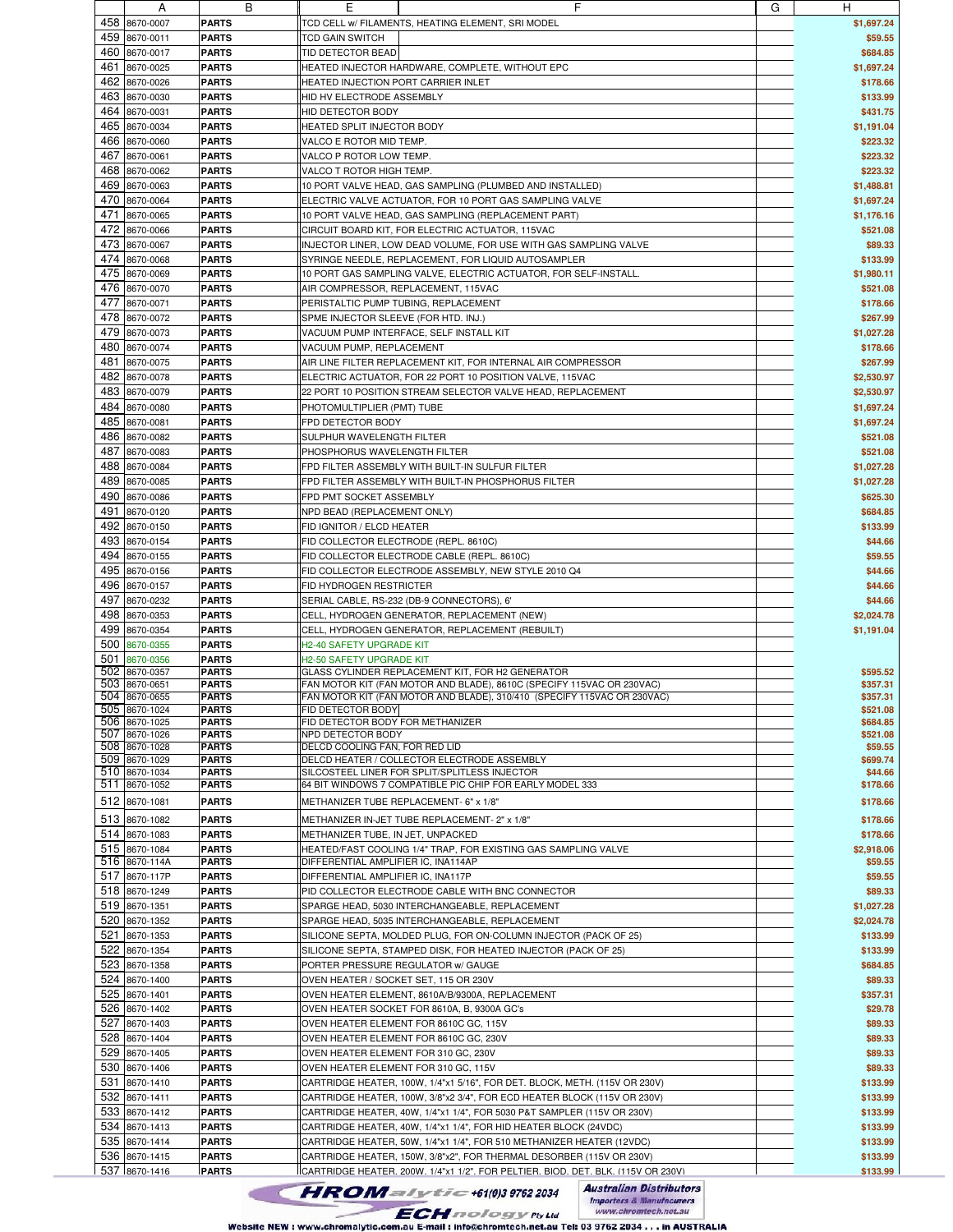|     | $\mathsf{A}$    | ь                       | ᄂ                                                                  | G | H          |
|-----|-----------------|-------------------------|--------------------------------------------------------------------|---|------------|
|     | 538 8670-1418   | <b>PARTS</b>            | 1/4" TO 1/8" VESPEL REDUCING FERRULE, PACK OF 10                   |   | \$89.33    |
|     |                 |                         |                                                                    |   |            |
| 539 | 8670-1419       | <b>PARTS</b>            | 1/4" TO 1/8" TEFLON® REDUCING FERRULE, PACK OF 10                  |   | \$89.33    |
|     | 540 8670-1450   | <b>PARTS</b>            | TRAP HEATER ASSEMBLY WITH T-COUPLE                                 |   | \$431.75   |
| 541 | 8670-1460       | <b>PARTS</b>            | TYPE K THERMOCOUPLE, 36"                                           |   | \$178.66   |
|     |                 |                         |                                                                    |   |            |
| 542 | 9670-1506       | <b>PARTS</b>            | 1/16" S.S. FERRULE SET, PACK OF 10                                 |   | \$133.99   |
| 543 | 8670-1590       | <b>PARTS</b>            | 3/8" GRAPHITE FERRULE FOR TSD                                      |   | \$14.89    |
| 544 | 8670-1800       |                         |                                                                    |   | \$44.66    |
|     |                 | <b>PARTS</b>            | 1/8" BRASS NUT, PACK OF 10                                         |   |            |
| 545 | 8670-1801       | <b>PARTS</b>            | 1/8" BRASS FERRULE SET, PACK OF 10                                 |   | \$59.55    |
|     | 546 8670-1802   | <b>PARTS</b>            | 1/8" BRASS "TEE" FITTING, WITH NUTS, FERRULES                      |   | \$59.55    |
| 547 | 8670-1805       | <b>PARTS</b>            | 1/8" S.S. NUT, PACK OF 10                                          |   | \$89.33    |
|     | 548 8670-1806   | <b>PARTS</b>            | 1/8" S.S. FERRULE SET, PACK OF 10                                  |   | \$89.33    |
|     |                 |                         |                                                                    |   |            |
|     | 549 8670-1814   | <b>PARTS</b>            | 1/4" TO 1/8" REDUCING FITTING, FOR CTR COLUMN, ETC.                |   | \$59.55    |
|     | 550 8670-1815   | <b>PARTS</b>            | 1/4" TO 1/8" REDUCING FITTING, WITH 1/16" GAS LINE ENTRY           |   | \$178.66   |
|     | 551 8670-1818   | <b>PARTS</b>            | 1/8" GRAPHITE STRAIGHT FERRULE, PACK OF 10                         |   | \$59.55    |
|     | 552 8670-1853   | <b>PARTS</b>            | GRAPHITE REDUCING FERRULE, 1/8" - 0.8mm, PACK OF 10                |   | \$59.55    |
|     |                 |                         |                                                                    |   |            |
|     | 553 8670-1855   | <b>PARTS</b>            | 1/4" GRAPHITE STRAIGHT FERRULE, PACK OF 10                         |   | \$59.55    |
| 554 | 8670-1828       | <b>PARTS</b>            | GRAPHITE REDUCING FERRULE, 1/8" - 0.5MM, PACK OF 10                |   | \$74.44    |
|     |                 |                         |                                                                    |   |            |
| 555 | 8670-2029       | <b>PARTS</b>            | DELCD HEATER / COLLECTOR ELECTRODE ASSEMBLY. MULLITE               |   | \$803.96   |
|     | 556 8670-2085   | <b>PARTS</b>            | DFPD-FID DETECTOR BODY                                             |   | \$1,697.24 |
| 557 | 8670-2270       | <b>PARTS</b>            | AIR COMPRESSOR, REPLACEMENT, 230VAC                                |   | \$521.08   |
|     |                 |                         |                                                                    |   |            |
| 558 | 8670-2300       | <b>PARTS</b>            | BLANK TRAP, 6" x 1/4" S.S.                                         |   | \$178.66   |
| 559 | 8670-2305       | <b>PARTS</b>            | TENAX GR TRAP, 6" x 1/4" S.S.                                      |   | \$416.87   |
|     |                 |                         |                                                                    |   |            |
| 560 | 8670-2315       | <b>PARTS</b>            | CARBOSIEVE II TRAP, 6" x 1/4" S.S.                                 |   | \$416.87   |
| 561 | 8670-2320       | <b>PARTS</b>            | CARBOPACK B TRAP, 6" x 1/4" S.S.                                   |   | \$416.87   |
| 562 | 8670-2368       | <b>PARTS</b>            | INJECTION PORT COUPLER TO LIQUID AUTOSAMPLER CAROUSEL              |   | \$267.99   |
|     |                 |                         |                                                                    |   |            |
| 563 | 8670-4055       | <b>PARTS</b>            | MODEL 202 4 CH. DATA SYSTEM BOARD, REPLACEMENT ONLY                |   | \$1,250.60 |
| 564 | 8670-5600       | <b>PARTS</b>            | PROBE, REPLACEMENT, FOR HC/H2 LEAK DETECTOR                        |   | \$133.99   |
|     |                 |                         |                                                                    |   |            |
| 565 | 8670-6000       | <b>PARTS</b>            | DIGITAL FLOW CONTROLLER                                            |   | \$595.52   |
| 566 | 8670-6020       | <b>PARTS</b>            | PRESSURE SENSOR WITH CONNECTOR FOR EPC                             |   | \$267.99   |
| 567 |                 |                         |                                                                    |   |            |
|     | 8670-6021       | <b>PARTS</b>            | TANK PRES. REGULATOR w/ CGA FITTING                                |   | \$431.75   |
| 568 | 8670-6022       | <b>PARTS</b>            | NORGREN GAS PRESSURE REGULATOR                                     |   | \$133.99   |
| 569 | 8670-6023       | <b>PARTS</b>            | NORGREN PRESSURE REGULATOR w/ SENSOR                               |   | \$267.99   |
|     |                 |                         |                                                                    |   |            |
| 570 | 8670-6024       | <b>PARTS</b>            | WATTS GAS PRESSURE REGULATOR                                       |   | \$178.66   |
| 571 | 8670-6025       | <b>PARTS</b>            | WATTS PRESSURE REGULATOR w/ SENSOR                                 |   | \$297.76   |
|     |                 |                         |                                                                    |   |            |
| 572 | 8670-6026       | <b>PARTS</b>            | <b>GAUGE FOR REGULATOR</b>                                         |   | \$74.44    |
|     | 573 8670-6030   | <b>PARTS</b>            | HYDROGEN RESTRICTOR, FOR GAS LINE USE AT REGULATOR                 |   | \$133.99   |
| 574 |                 |                         |                                                                    |   |            |
|     | 8670-6500       | <b>PARTS</b>            | OVEN CIRCULATING FAN w/ SQUIIREL CAGE                              |   | \$178.66   |
| 575 | 8670-6550       | <b>PARTS</b>            | GRAY OVEN COOLING FAN, WITH COOLING FAN MUFFIN                     |   | \$431.75   |
| 576 | 8670-6554       | <b>PARTS</b>            | <b>HEATSINK FAN</b>                                                |   | \$133.99   |
|     |                 |                         |                                                                    |   |            |
| 577 | 8670-6575       | <b>PARTS</b>            | CHASSIS FAN, 24VDC, FOR 8610C/310                                  |   | \$133.99   |
| 578 | 8670-6576       | <b>PARTS</b>            | CHASSIS FAN, 115VAC, FOR 8610C/310                                 |   | \$178.66   |
| 579 | 8670-6600       | <b>PARTS</b>            | COLUMN OVEN LID, 8610B                                             |   | \$178.66   |
|     |                 |                         |                                                                    |   |            |
| 580 | 8670-9001       | <b>PARTS</b>            | GC MAINTENANCE KIT, 8610C 115V                                     |   | \$848.62   |
| 581 | 8670-9002       | <b>PARTS</b>            | GC MAINTENANCE KIT, 8610C 230V                                     |   | \$848.62   |
|     |                 |                         |                                                                    |   |            |
| 582 | 8670-9003       | <b>PARTS</b>            | GC MAINTENANCE KIT, 8610B 115V                                     |   | \$684.85   |
| 583 | 8670-9004       | <b>PARTS</b>            | GC MAINTENANCE KIT, 8610B 230V                                     |   | \$684.85   |
|     | 8670-9005       |                         |                                                                    |   |            |
| 584 |                 | <b>PARTS</b>            | GC MAINTENANCE KIT, 310 115V                                       |   | \$848.62   |
|     | 585 8670-9006   | <b>PARTS</b>            | GC MAINTENANCE KIT, 310 230V                                       |   | \$848.62   |
|     | 586 8670-9007   | <b>PARTS</b>            | GC MAINTENANCE KIT, 8610V, 115V                                    |   | \$848.62   |
|     |                 |                         |                                                                    |   |            |
|     | 587 8670-9093   | <b>PARTS</b>            | 0.53mm CAPILLARY COLUMN ADAPTER                                    |   | \$44.66    |
|     | 588 8670-9304   | <b>PARTS</b>            | HEATED TRANSFER LINE ADDITION, FOR NEW BUILD GC, RT. SIDE          |   | \$1,191.04 |
|     | 589 8670-9305   |                         |                                                                    |   |            |
|     |                 | <b>PARTS</b>            | HEATED TRANSFER LINE MOD. w/ PLUG                                  |   | \$521.08   |
|     | 590 8670-9555   | <b>PARTS</b>            | TUBING COPPER 1/8", 50' ROLL                                       |   | \$89.33    |
|     | 591 8670-USB2   | <b>PARTS</b>            | USB 2.0 A TO B CABLE, 6'                                           |   | \$59.55    |
|     |                 |                         |                                                                    |   |            |
|     | 592 8690-0064   | <b>PARTS</b>            | 4 PORT LIQUID SAMPLING VALVE, MANUAL ACTUATOR                      |   | \$2,024.78 |
|     | 593 8690-0071   | <b>PARTS</b>            | PERISTALTIC PUMP, REPLACEMENT                                      |   | \$684.85   |
|     | 594 8690-0072   | <b>PARTS</b>            | SPLIT VENT VALVE                                                   |   | \$1,518.58 |
|     |                 |                         |                                                                    |   |            |
|     | 595 8690-0073   | <b>PARTS</b>            | VACUUM PUMP INTERFACE, DATA SYSTEM CONTROLLED                      |   | \$1,027.28 |
|     | 596 8690-0076   | <b>PARTS</b>            | NEEDLE VALVE, FOR THC FID (MUDLOGGING GC)                          |   | \$521.08   |
|     |                 |                         | METHANIZER ACCESSORY BUILT ONTO EXISTING VALVE OVEN                |   |            |
|     | 597 8690-0081   | <b>PARTS</b>            |                                                                    |   | \$2,530.97 |
|     | 598 8690-0082   | <b>PARTS</b>            | METHANIZER ACCESSORY, IN JET                                       |   | \$1,697.24 |
|     | 599 8690-0086   | <b>PARTS</b>            | PELTIER COOLING w/ ELECTRONICS FOR TRAP                            |   | \$2,530.97 |
|     |                 |                         |                                                                    |   |            |
|     | 600 8690-0090   | <b>PARTS</b>            | PELTIER COOLED TRAP, FOR GAS SAMPLING VALVE                        |   | \$5,076.83 |
| 601 | 8690-0095       | <b>PARTS</b>            | REUSEABLE SHIPPING CONTAINER                                       |   | \$357.31   |
|     | 602 8690-0096   |                         |                                                                    |   |            |
|     |                 | <b>PARTS</b>            | DISSOLVED GAS EXTRACTOR ASSEMBLY                                   |   | \$1,191.04 |
|     | 603 8690-0151   | <b>PARTS</b>            | NAFION MEMBRANE REPLACEMENT FOR HYDROGEN GEN.                      |   | \$178.66   |
|     | 604 8690-0152   | <b>PARTS</b>            | NAFION TUBING, DRYER, FOR HYDROGEN GENERATOR                       |   | \$357.31   |
|     |                 |                         |                                                                    |   |            |
|     | 605 8690-0153   | <b>PARTS</b>            | WATER FILTER, FOR HYDROGEN GENERATOR                               |   | \$59.55    |
|     | 606 8690-1070   | <b>PARTS</b>            | REPLACEMENT AIR FILTER                                             |   | \$178.66   |
|     |                 |                         |                                                                    |   |            |
|     | 607 8690-7000   | <b>PARTS</b>            | OP-AMP CHIP, LF356 (REPLACES OP-80A)                               |   | \$29.78    |
|     | 608 8690-7100   | <b>PARTS</b>            | <b>SCR - TRIAC CIRCUIT BOARD</b>                                   |   | \$431.75   |
|     | 609 8660-2200   | <b>TRAINING / LABOR</b> | TRAINING, FULL DAY RATE IN-HOUSE (8 HRS.)                          |   | \$2,039.66 |
|     |                 |                         |                                                                    |   |            |
|     | 610 8660-1500   | <b>TRAINING / LABOR</b> | TUNE-UP USER'S 1 DETECTOR GC SYSTEM (BASE CHARGE)                  |   | \$1,295.26 |
|     | 611 8660-1500   | <b>TRAINING / LABOR</b> | EACH ADDITIONAL DETECTOR, ADD                                      |   | \$476.42   |
|     |                 |                         |                                                                    |   |            |
|     | 612 8660-1500   | <b>TRAINING / LABOR</b> | EACH ADDITIONAL INJECTOR (GAS SAMPLING VALVE, P&T, TSD, ETC.), ADD |   | \$476.42   |
|     | 613 8660-1500   | <b>TRAINING / LABOR</b> | TRAINING, HOURLY RATE IN-HOUSE                                     |   | \$253.10   |
|     | 614 0030-1003   | <b>PRODUCT LIST</b>     | MODEL 30 BASIC TCD GC, 115VAC                                      |   | \$4,927.95 |
|     |                 |                         |                                                                    |   |            |
|     | 615 0110-0003   | <b>PRODUCT LIST</b>     | 110 STAND-ALONE DETECTOR CHASSIS, 115V                             |   | \$3,052.05 |
|     | 616 0110-0003-2 | <b>PRODUCT LIST</b>     | 110 STAND-ALONE DETECTOR CHASSIS, 230V                             |   | \$3,052.05 |
|     |                 |                         |                                                                    |   | \$7,771.57 |
|     | 617 0110-0005   | <b>PRODUCT LIST</b>     | UVD MOUNTED ON MODEL 110 CHASSIS                                   |   |            |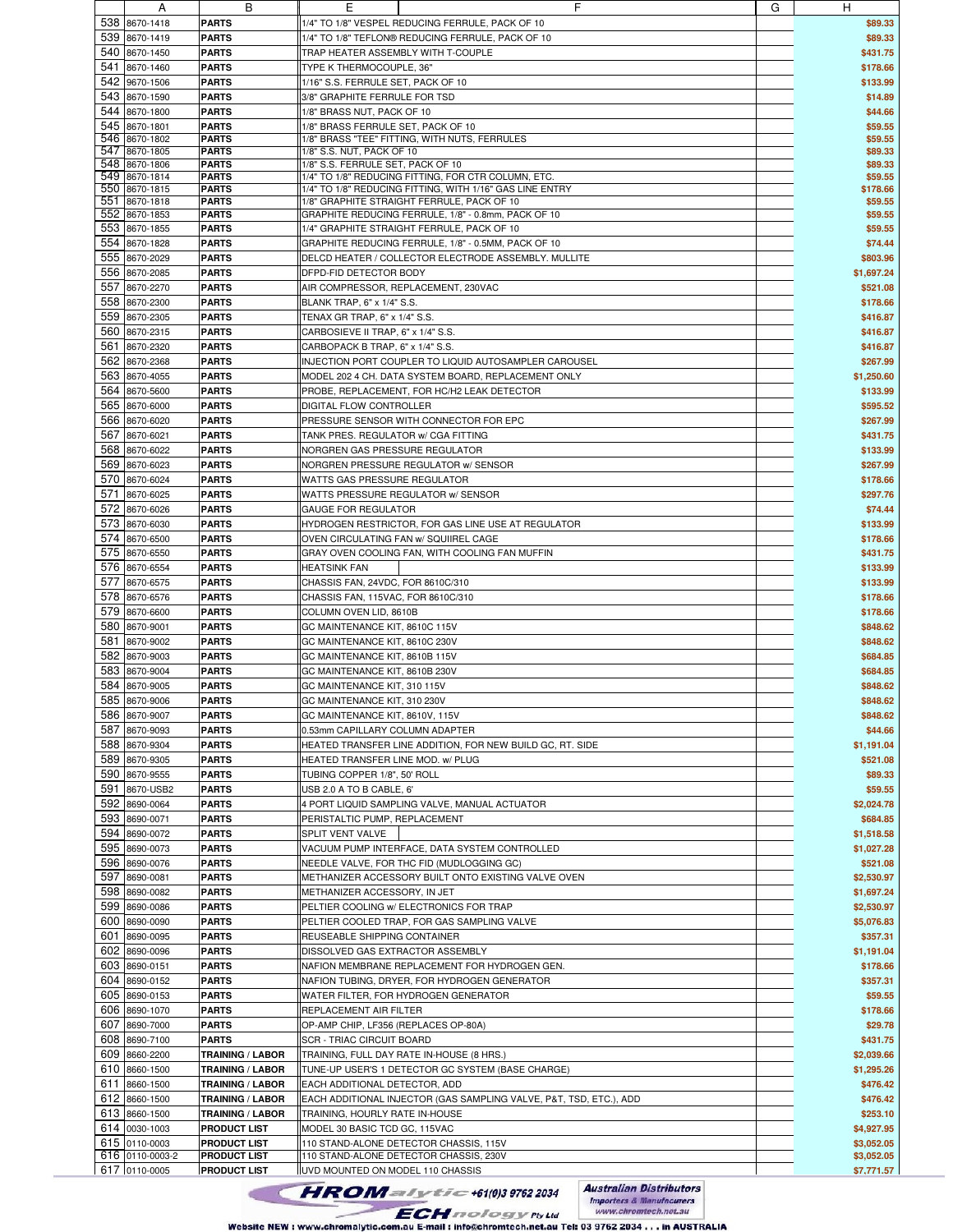|     | A               | ь                   | ᄇ                                                                  | G | н           |
|-----|-----------------|---------------------|--------------------------------------------------------------------|---|-------------|
|     | 618 0110-0007   | <b>PRODUCT LIST</b> | TCD MOUNTED ON MODEL 110 CHASSIS                                   |   | \$6,431.64  |
|     | 619 0110-0009   |                     |                                                                    |   |             |
|     |                 | <b>PRODUCT LIST</b> | RGD MOUNTED ON MODEL 110 CHASSIS                                   |   | \$13,175.93 |
|     | 620 0110-0010   | <b>PRODUCT LIST</b> | FID MOUNTED ON MODEL 110 CHASSIS                                   |   | \$6,431.64  |
| 621 | 0110-0015       | <b>PRODUCT LIST</b> | NPD MOUNTED ON MODEL 110 CHASSIS                                   |   | \$8,113.99  |
|     |                 |                     |                                                                    |   |             |
|     | 622 0110-0017   | <b>PRODUCT LIST</b> | TID MOUNTED ON MODEL 110 CHASSIS                                   |   | \$8,113.99  |
|     | 623 0110-0020   | <b>PRODUCT LIST</b> | ECD MOUNTED ON MODEL 110 CHASSIS                                   |   | \$13,175.93 |
|     |                 |                     |                                                                    |   |             |
|     | 624 0110-0030   | <b>PRODUCT LIST</b> | HID MOUNTED ON MODEL 110 CHASSIS                                   |   | \$8,962.61  |
|     | 625 0110-0040   | <b>PRODUCT LIST</b> | PID MOUNTED ON MODEL 110 CHASSIS                                   |   | \$8,962.61  |
|     | 626 0110-0080   | <b>PRODUCT LIST</b> | FPD MOUNTED ON MODEL 110 CHASSIS                                   |   | \$9,796.34  |
|     |                 |                     |                                                                    |   |             |
|     | 627 0110-0085   | <b>PRODUCT LIST</b> | SIMULTANEOUS S/P FPD MOUNTED ON MODEL 110 CHASSIS                  |   | \$16,570.41 |
|     | 628 0110-1026   | <b>PRODUCT LIST</b> | DELCD MOUNTED ON MODEL 110 CHASSIS                                 |   | \$9,796.34  |
|     |                 |                     |                                                                    |   |             |
|     | 629 0110-1080   | <b>PRODUCT LIST</b> | FPD-FID MOUNTED ON MODEL 110 CHASSIS                               |   | \$11,493.58 |
|     | 630 0110-2007   | <b>PRODUCT LIST</b> | CCD MOUNTED ON MODEL 110 CHASSIS                                   |   | \$5,061.94  |
|     |                 |                     |                                                                    |   |             |
| 631 | 0110-2026       | <b>PRODUCT LIST</b> | FID-DELCD MOUNTED ON MODEL 110 CHASSIS                             |   | \$11,493.58 |
|     | 632 0110-2426   | <b>PRODUCT LIST</b> | PID-FID-DELCD MOUNTED ON MODEL 110 CHASSIS                         |   | \$17,389.25 |
|     | 633 0110-4010   | <b>PRODUCT LIST</b> | PID-FID MOUNTED ON MODEL 110 CHASSIS                               |   | \$12,327.31 |
|     |                 |                     |                                                                    |   |             |
|     | 634 0310-0004   | <b>PRODUCT LIST</b> | 310 EDUCATIONAL FID GC, USB 2.0 CHASSIS, 115V                      |   | \$10,138.77 |
|     | 635 0310-0045   | <b>PRODUCT LIST</b> | 310 SOIL GAS GC SYSTEM                                             |   | \$27,066.49 |
|     |                 |                     |                                                                    |   |             |
|     | 636 0310-1000   | <b>PRODUCT LIST</b> | 310 EDUCATIONAL TCD GC, USB 2.0 CHASSIS, 115V                      |   | \$8,456.42  |
| 637 | 0310-1003       | <b>PRODUCT LIST</b> | 310 GC MAINFRAME, 1 CHANNEL USB 2.0 CHASSIS, 115V                  |   | \$8,456.42  |
|     |                 |                     |                                                                    |   |             |
|     | 638 0310-1003-2 | <b>PRODUCT LIST</b> | 310 GC MAINFRAME, 1 CHANNEL USB 2.0 CHASSIS, 230V                  |   | \$9,305.04  |
|     | 639 0310-1006   | <b>PRODUCT LIST</b> | 310 GASLESS EDUCATIONAL CCD GC, SERIAL CHASSIS, 115V               |   | \$8,456.42  |
|     | 640 0310-1007   | <b>PRODUCT LIST</b> | 310 GASLESS INDOOR AIR QUALITY GC (CCD)                            |   | \$10,987.39 |
|     |                 |                     |                                                                    |   |             |
|     | 641 0310-1008   | <b>PRODUCT LIST</b> | 310 GASLESS INDOOR AIR QUALITY GC (CCD-PID)                        |   | \$16,912.84 |
| 642 | 0310-1117       | <b>PRODUCT LIST</b> | 310 GASLESS EXPLOSIVES GC, TID                                     |   | \$16,049.33 |
|     |                 |                     |                                                                    |   |             |
|     | 643 0310-6003   | <b>PRODUCT LIST</b> | 310 GC MAINFRAME, 6 CHANNEL USB CHASSIS, 115V                      |   | \$11,493.58 |
| 644 | 0310-6003-2     | <b>PRODUCT LIST</b> | 310 GC MAINFRAME, 6 CHANNEL USB CHASSIS, 230V                      |   | \$11,493.58 |
|     |                 |                     |                                                                    |   |             |
|     | 645 0410-0065   | <b>PRODUCT LIST</b> | 410 RACK MOUNT MUDLOGGING GC SYSTEM (FID-FID)                      |   | \$27,066.49 |
|     | 646 0410-0065-2 | <b>PRODUCT LIST</b> | 410 RACK MOUNT MUDLOGGING GC SYSTEM (FID-FID)                      |   | \$27,066.49 |
| 647 | 0410-0066       | <b>PRODUCT LIST</b> | 410 RACK MOUNT MUDLOGGING GC SYSTEM (FID-FID)                      |   | \$27,885.34 |
|     |                 |                     |                                                                    |   |             |
|     | 648 0410-0066-2 | <b>PRODUCT LIST</b> | 410 RACK MOUNT MUDLOGGING GC SYSTEM (FID-FID), 230VAC              |   | \$27,885.34 |
|     | 649 0410-1000   | <b>PRODUCT LIST</b> | 410 RACK GC MAINFRAME, 1 CHANNEL USB 2.0 CHASSIS, 115V             |   | \$12,684.63 |
|     |                 |                     |                                                                    |   |             |
| 650 | 0410-1000-2     | <b>PRODUCT LIST</b> | 410 RACK GC MAINFRAME, 1 CHANNEL USB 2.0 CHASSIS, 230V             |   | \$12,684.63 |
|     | 651 0410-6000   | <b>PRODUCT LIST</b> | 410 RACK GC MAINFRAME, 6 CHANNEL USB CHASSIS, 115V                 |   | \$14,873.17 |
|     | 652 0410-6000-2 |                     |                                                                    |   |             |
|     |                 | <b>PRODUCT LIST</b> | 410 RACK GC MAINFRAME, 6 CHANNEL USB CHASSIS, 230V                 |   | \$14,873.17 |
|     | 653 0510-0081   | <b>PRODUCT LIST</b> | METHANIZER ACCESSORY FOR NON-SRI GC / AFTERMARKET, 90-240 VAC      |   | \$2,203.43  |
| 654 | 0510-1081       | <b>PRODUCT LIST</b> | REPLACEMENT METHANIZER TUBE FOR MODEL 510                          |   | \$193.54    |
|     |                 |                     |                                                                    |   |             |
|     | 655 0510-1450   | <b>PRODUCT LIST</b> | HEATER ASSEMBLY, COMPLETE, FOR STD. ALONE METHANIZER, 115VAC       |   | \$431.75    |
| 656 | 2014-H100       | <b>PRODUCT LIST</b> | HYDROGEN GENERATOR, PEM MODEL H2-100, 100CC/MINUTE, 115VAC         |   | \$4,734.40  |
|     |                 |                     |                                                                    |   |             |
| 657 | 2014-H100-2     | <b>PRODUCT LIST</b> | HYDROGEN GENERATOR, PEM MODEL H2-100, 100CC/MINUTE, 230VAC         |   | \$4,734.40  |
|     | 658 8600-1050   | <b>PRODUCT LIST</b> | PEAKSIMPLE 1 CH. USB DATA SYSTEM KIT, 115VAC, MODEL 333            |   | \$2,530.97  |
| 659 | 8600-1051       | <b>PRODUCT LIST</b> |                                                                    |   | \$267.99    |
|     |                 |                     | 4 RELAY KIT FOR MODEL 333                                          |   |             |
| 660 | 8600-1052       | <b>PRODUCT LIST</b> | MODEL 333 PIC CHIP, FOR WINDOWS 7/8 64-BIT                         |   | \$178.66    |
| 661 | 8600-1053       | <b>PRODUCT LIST</b> | MODEL 302 PIC CHIP, FOR WINDOWS 7/8 64-BIT                         |   | \$178.66    |
|     |                 |                     |                                                                    |   |             |
| 662 | 8600-1250       | <b>PRODUCT LIST</b> | PEAKSIMPLE 1 CH. USB DATA SYSTEM KIT, 230VAC, MODEL 333            |   | \$2,530.97  |
| 663 | 8600-2022       | <b>PRODUCT LIST</b> | SINGLE-GAS EPC OPTION FOR MODEL 333 UNITS                          |   | \$848.62    |
|     |                 |                     |                                                                    |   |             |
|     | 664 8600-4060   | <b>PRODUCT LIST</b> | 4 RELAY BOARD FOR GC RETROFIT, 8610C/310                           |   | \$401.98    |
|     | 665 8600-4061   | <b>PRODUCT LIST</b> | 4 RELAY BOARD FOR GC RETROFIT, WITH EXTERNAL JACK (CURRENT 8610C)  |   | \$431.75    |
|     | 666 8600-5655   |                     |                                                                    |   |             |
|     |                 | <b>PRODUCT LIST</b> | 1 CH. DATA SYSTEM WITH H2 / HC SENSOR INSTALLED                    |   | \$2,873.40  |
|     | 667 8660-6053   | <b>PRODUCT LIST</b> | UPGRADE 1 CH. DATA SYSTEM TO 6 CH. USB VERSION (IN EXISTING GC/LC) |   | \$4,734.40  |
|     | 668 8600-6055   | <b>PRODUCT LIST</b> | PEAKSIMPLE 6 CH. USB DATA SYSTEM KIT, 115v MODEL 302               |   | \$4,734.40  |
|     |                 |                     |                                                                    |   |             |
|     | 669 8600-6056   | <b>PRODUCT LIST</b> | SWITCHED AC OUTLET FOR USB DATA SYSTEM                             |   | \$506.19    |
|     | 670 8600-6255   | <b>PRODUCT LIST</b> | PEAKSIMPLE 6 CH. USB DATA SYSTEM KIT, 230V MODEL 302               |   | \$4,734.40  |
| 671 |                 |                     |                                                                    |   | \$5,076.83  |
|     | 8600-9000       | <b>PRODUCT LIST</b> | DATA SYSTEM HOST NOTEBOOK PC w/ PTR.                               |   |             |
|     | 672 8600-9010   | <b>PRODUCT LIST</b> | DATA SYSTEM HOST DESKTOP PC w/ PTR.                                |   | \$4,406.87  |
|     | 673 8600-9050   | <b>PRODUCT LIST</b> | MULTIMEDIA DATA SYSTEM HOST DESKTOP PC W/ PTR.                     |   | \$5,910.56  |
|     |                 |                     |                                                                    |   |             |
|     | 674 8600-9660   | <b>PRODUCT LIST</b> | DATA ACQUISITION BOARD, REPLACEMENT WITH TRADE (333, 202, 302)     |   | \$818.84    |
|     | 675 8600-C346   | <b>PRODUCT LIST</b> | GAS LINE INSTALLATION KIT CGA346                                   |   | \$684.85    |
|     | 676 8600-C350   | <b>PRODUCT LIST</b> | GAS LINE INSTALLATION KIT CGA350                                   |   | \$684.85    |
|     |                 |                     |                                                                    |   |             |
| 677 | 8600-C380       | <b>PRODUCT LIST</b> | GAS LINE INSTALLATION KIT CGA380                                   |   | \$684.85    |
|     | 678 8600-C580   | <b>PRODUCT LIST</b> | GAS LINE INSTALLATION KIT CGA580                                   |   | \$684.85    |
|     |                 |                     |                                                                    |   |             |
|     | 679 8600-C590   | <b>PRODUCT LIST</b> | GAS LINE INSTALLATION KIT CGA590                                   |   | \$684.85    |
|     | 680 8600-P08A   | <b>PRODUCT LIST</b> | 3' x 1/8" S.S. C8 PACKED COLUMN                                    |   | \$461.53    |
| 681 | 8600-P08B       | <b>PRODUCT LIST</b> | 6' x 1/8" S.S. C8 PACKED COLUMN                                    |   | \$684.85    |
|     |                 |                     |                                                                    |   |             |
|     | 682 8600-P18A   | <b>PRODUCT LIST</b> | 3' x 1/8" S.S. C18 PACKED COLUMN                                   |   | \$461.53    |
|     | 683 8600-P18B   | <b>PRODUCT LIST</b> | 6' x 1/8" S.S. C18 PACKED COLUMN                                   |   | \$684.85    |
|     |                 |                     |                                                                    |   |             |
|     | 684 8600-PK1A   | <b>PRODUCT LIST</b> | 3' x 1/8" S.S. SILICA GEL PACKED COLUMN                            |   | \$267.99    |
|     | 685 8600-PK1B   | <b>PRODUCT LIST</b> | 6' x 1/8" S.S. SILICA GEL PACKED COLUMN                            |   | \$357.31    |
|     | 686 8600-PK2A   |                     |                                                                    |   |             |
|     |                 | <b>PRODUCT LIST</b> | 3' x 1/8" S.S. MOLECULAR SIEVE 5A PACKED COLUMN                    |   | \$267.99    |
| 687 | 8600-PK2B       | <b>PRODUCT LIST</b> | 6' x 1/8" S.S. MOLECULAR SIEVE 5A PACKED COLUMN                    |   | \$357.31    |
|     | 688 8600-PK3A   | <b>PRODUCT LIST</b> | 3' x 1/8" S.S. MOLECULAR SIEVE 13X PACKED COLUMN                   |   | \$267.99    |
|     |                 |                     |                                                                    |   |             |
|     | 689 8600-PK3B   | <b>PRODUCT LIST</b> | 6' x 1/8" S.S. MOLECULAR SIEVE 13X PACKED COLUMN                   |   | \$357.31    |
|     | 690 8600-PKC3   | <b>PRODUCT LIST</b> | CTR3 DOUBLE PACKED COLUMN, FOR ARGON                               |   | \$1,116.60  |
|     | 691 8600-PKC4   | <b>PRODUCT LIST</b> | CTR1 DOUBLE PACKED COLUMN                                          |   | \$1,027.28  |
|     |                 |                     |                                                                    |   |             |
|     | 692 8600-PKC5   | <b>PRODUCT LIST</b> | 24' x 1/8" S.S. AT-1000/CARBOPACK B CFC PACKED COLUMN              |   | \$1,161.27  |
|     | 693 8600-PKC6   | <b>PRODUCT LIST</b> | 35' x 1/8" S.S. MOLECULAR SIEVE 5A PACKED COLUMN                   |   | \$1,325.04  |
|     |                 |                     |                                                                    |   |             |
|     | 694 8600-PKC7   | <b>PRODUCT LIST</b> | CTR-1 EQUIVALENT SRI COLUMN SET                                    |   | \$1,042.16  |
|     | 695 8600-PKDA   | <b>PRODUCT LIST</b> | 3' x 1/8" S.S. HAYESEP D PACKED COLUMN                             |   | \$267.99    |
|     | 696 8600-PKDB   | <b>PRODUCT LIST</b> | 6' x 1/8" S.S. HAYESEP D PACKED COLUMN                             |   | \$357.31    |
|     |                 |                     |                                                                    |   |             |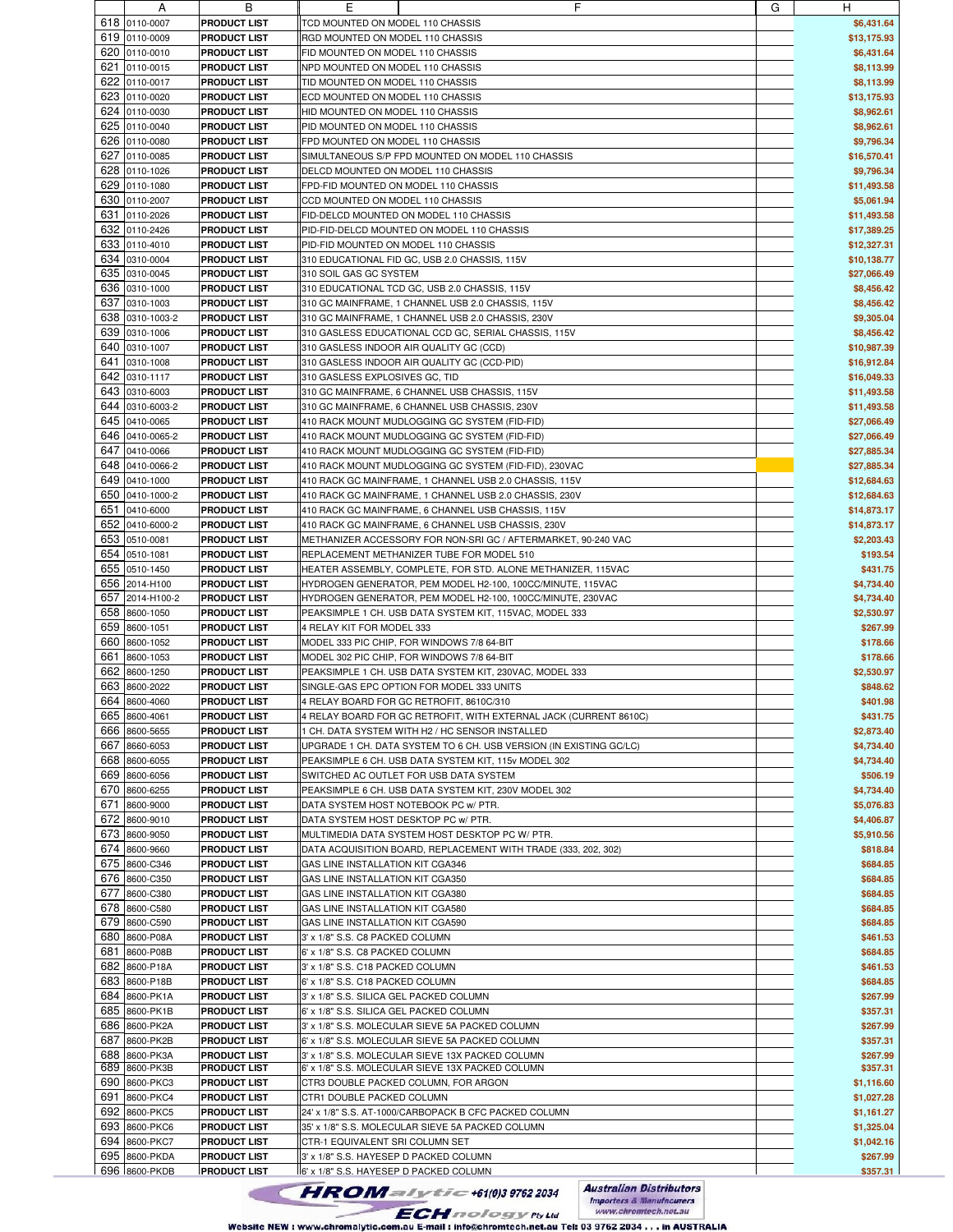|     | A               | в                   | ᄇ                                                                          | G  | H           |
|-----|-----------------|---------------------|----------------------------------------------------------------------------|----|-------------|
| 697 |                 |                     |                                                                            |    |             |
|     | 8600-PKQA       | <b>PRODUCT LIST</b> | 3' x 1/8" S.S. PORAPAK Q PACKED COLUMN                                     |    | \$267.99    |
| 698 | 8600-PKQA-T     | <b>PRODUCT LIST</b> | 3' x 1/8" TEFLON® PORAPAK Q PACKED COLUMN                                  |    | \$267.99    |
| 699 | 8600-PKQB       | <b>PRODUCT LIST</b> | 6' x 1/8" S.S. PORAPAK Q PACKED COLUMN                                     |    | \$357.31    |
|     |                 |                     |                                                                            |    |             |
| 700 | 8600-PKQB-T     | <b>PRODUCT LIST</b> | 6' x 1/8" TEFLON® PORAPAK Q PACKED COLUMN                                  |    | \$357.31    |
| 701 | 8600-PKSC       | <b>PRODUCT LIST</b> | 6' x 1/8" S.S. SHINCARBON ST 80/100 PACKED COLUMN (2M)                     |    | \$714.63    |
| 702 | 8600-PKTA       | <b>PRODUCT LIST</b> | 3' x 1/8" S.S. HAYESEP T PACKED COLUMN                                     |    | \$267.99    |
|     |                 |                     |                                                                            |    |             |
| 703 | 8600-PKTB       | <b>PRODUCT LIST</b> | 6' x 1/8" S.S. HAYESEP T PACKED COLUMN                                     |    | \$357.31    |
| 704 | 8600-WB1A       | <b>PRODUCT LIST</b> | 15M x 0.53MM I.D. 5.0U MXT-1 CAPILLARY COLUMN (DB-1 NON-POLAR)             |    | \$580.63    |
|     |                 |                     |                                                                            |    |             |
| 705 | 8600-WB1B       | <b>PRODUCT LIST</b> | 30M x 0.53MM I.D. 5.0U MXT-1 CAPILLARY COLUMN                              |    | \$967.72    |
| 706 | 8600-WB1C       | <b>PRODUCT LIST</b> | 60M x 0.53MM I.D. 5.0U MXT-1 CAPILLARY COLUMN                              |    | \$1,563.25  |
| 707 | 8600-WB5A       | <b>PRODUCT LIST</b> | 15M x 0.53MM I.D. 1.0U MXT-5 CAPILLARY COLUMN (DB-5 MED. POLARITY)         |    | \$580.63    |
|     |                 |                     |                                                                            |    |             |
| 708 | 8600-WB5B       | <b>PRODUCT LIST</b> | 30M x 0.53MM I.D. 1.0U MXT-5 CAPILLARY COLUMN                              |    | \$967.72    |
| 709 | 8600-WB5C       | <b>PRODUCT LIST</b> | 60M x 0.53MM I.D. 1.0U MXT-5 CAPILLARY COLUMN                              |    | \$1,563.25  |
|     |                 |                     |                                                                            |    |             |
| 710 | 8600-WBAA       | <b>PRODUCT LIST</b> | 30M x 0.53MM I.D. 10U MXT-ALUMINA BOND/NA2SO4 CAPILLARY COLUMN (79714-273) |    | \$1,339.93  |
| 711 | 8600-WBAB       | <b>PRODUCT LIST</b> | 50M x 0.53MM I.D. 10U RT-ALUMINA BOND/KCI CAPILLARY COLUMN (19760)         |    | \$1,741.90  |
| 712 | 8600-WABM       | <b>PRODUCT LIST</b> | 30M x 0.53MM I.D. 10u MXT-ALUMINA BOND/MAPD CAP. COLUMN (79728-273)        |    | \$1,786.57  |
|     |                 |                     |                                                                            |    |             |
| 713 | 8600-WBBD       | <b>PRODUCT LIST</b> | 15M x 0.53MM I.D. 0.15U MXT-500 CAPILLARY COLUMN (FOR GLYC. IN BIODIESEL)  |    | \$729.51    |
| 714 | 8600-WBBG       | <b>PRODUCT LIST</b> | 15M x 0.53MM I.D. 0.15U MXT-BIODIESEL CAPILLARY COLUMN                     |    | \$803.96    |
|     |                 |                     |                                                                            |    |             |
| 715 | 8600-WBMB       | <b>PRODUCT LIST</b> | 30M x 0.53MM I.D. 50U MXT-MSIEVE 5A CAPILLARY COLUMN (79723-273)           |    | \$1,995.00  |
| 716 | 8600-WBQA       | <b>PRODUCT LIST</b> | 15M x 0.53MM I.D. 20U RT-Q-BOND CAPILLARY COLUMN (19741)                   |    | \$759.29    |
| 717 | 8600-WBQB       | <b>PRODUCT LIST</b> | 30M x 0.53MM I.D. 20U RT-Q-BOND CAPILLARY COLUMN (19742)                   |    |             |
|     |                 |                     |                                                                            |    | \$1,116.60  |
| 718 | 8600-WBSB       | <b>PRODUCT LIST</b> | 30M x 0.53MM I.D. 20U MXT-S-BOND CAPILLARY COLUMN (79712-273)              |    | \$1,414.37  |
| 719 | 8600-WBVA       | <b>PRODUCT LIST</b> | 15M x 0.53MM I.D. 3.0U MXT-VOL CAPILLARY COLUMN (FOR VOLATILES)            |    | \$580.63    |
|     |                 |                     |                                                                            |    |             |
| 720 | 8600-WBVB       | <b>PRODUCT LIST</b> | 30M x 0.53MM I.D. 3.0U MXT-VOL CAPILLARY COLUMN                            |    | \$967.72    |
| 721 | 8600-WBVC       | <b>PRODUCT LIST</b> | 60M x 0.53MM I.D. 3.0U MXT-VOL CAPILLARY COLUMN                            |    | \$1,563.25  |
| 722 | 8600-WBXA       | <b>PRODUCT LIST</b> | 15M x 0.53MM I.D. 1.0U MXT-WAX CAPILLARY COLUMN (POLAR)                    |    | \$580.63    |
|     |                 |                     |                                                                            |    |             |
| 723 | 8600-WBXB       | <b>PRODUCT LIST</b> | 30M x 0.53MM I.D. 1.0U MXT-WAX CAPILLARY COLUMN                            |    | \$967.72    |
| 724 | 8600-WBXC       | <b>PRODUCT LIST</b> | 60M x 0.53MM I.D. 1.0U MXT-WAX CAPILLARY COLUMN                            |    | \$1,563.25  |
|     |                 |                     |                                                                            |    |             |
| 725 | 8610-0025       | <b>PRODUCT LIST</b> | 8610C METHOD 25 GC (CH4/NON-CH4 HC)                                        |    | \$18,595.19 |
| 726 | 8610-0035       | <b>PRODUCT LIST</b> | 8610C DISSOLVED GAS ANALYZER GC SYSTEM, HID                                |    | \$26,202.99 |
| 727 | 8610-0036       | <b>PRODUCT LIST</b> |                                                                            |    | \$29,582.57 |
|     |                 |                     | 8610C DISSOLVED GAS ANALYZER GC SYSTEM, TCD - HID                          |    |             |
| 728 | 8610-0040       | <b>PRODUCT LIST</b> | 8610C GREENHOUSE GAS GC SYSTEM                                             |    | \$32,962.16 |
| 729 | 8610-0050       | <b>PRODUCT LIST</b> | 8610C BTEX GAS CHROMATOGRAPH, METHOD 5030 COMPLIANT                        |    | \$32,962.16 |
|     |                 |                     |                                                                            |    |             |
| 730 | 8610-0051       | <b>PRODUCT LIST</b> | 8610C BTEX GAS CHROMATOGRAPH, METHOD 5030/5035 COMPLIANT                   |    | \$35,478.25 |
| 731 | 8610-0059       | <b>PRODUCT LIST</b> | 8610C ENVIRONMENTAL GC (PID-FID/DELCD-P&T)                                 |    | \$38,038.99 |
|     |                 |                     |                                                                            |    |             |
| 732 | 8610-0061       | <b>PRODUCT LIST</b> | 8610C GEOPROBE GC (PID-FID/DELCD)                                          |    | \$31,279.81 |
| 733 | 8610-0062       | <b>PRODUCT LIST</b> | 8610C GEOPROBE GC (FID/DELCD)                                              |    | \$25,369.25 |
| 734 | 8610-0065       | <b>PRODUCT LIST</b> | 8610C MUDLOGGING GC (FID-FID)                                              |    | \$23,672.01 |
|     |                 |                     |                                                                            |    |             |
| 735 | 8610-0066       | <b>PRODUCT LIST</b> | 8610C FAST MUDLOGGING GC, 115VAC                                           |    | \$24,505.75 |
|     | 736 8610-0070   | <b>PRODUCT LIST</b> | 8610C MULTIPLE GAS ANALYZER GC - TCD                                       |    | \$17,746.57 |
|     | 737 8610-0071   | <b>PRODUCT LIST</b> | 8610C MULTIPLE GAS ANALYZER TCD FID METH                                   |    | \$24,699.29 |
|     |                 |                     |                                                                            |    |             |
| 738 | 8610-0072       | <b>PRODUCT LIST</b> | 8610C MULTIPLE GAS ANALYZER TCD HID                                        |    | \$25,369.25 |
| 739 | 8610-0073       | <b>PRODUCT LIST</b> | 8610C MULTIPLE GAS + SULFUR ANALYZER                                       |    | \$35.522.91 |
|     | 740 8610-0091   | <b>PRODUCT LIST</b> | 8610C MEDICAL HERB POTENCY GC, FID                                         |    | \$18,118.77 |
|     |                 |                     |                                                                            |    |             |
|     | 741 8610-0092   | <b>PRODUCT LIST</b> | 8610C MEDICAL HERB POTENCY/PESTICIDES GC                                   |    | \$37,279.70 |
|     | 742 8610-0114   | <b>PRODUCT LIST</b> | 8610C METHOD TO-14 AIR MONITORING GC                                       |    | \$38,038.99 |
|     | 743 8610-0370   | <b>PRODUCT LIST</b> | 8610C MULTIPLE GAS GC III (TCD)                                            |    | \$18,937.61 |
|     | 744 8610-0371   | <b>PRODUCT LIST</b> | 8610C MULTIPLE GAS GC III (TCD-FID-METH)                                   |    | \$25,860.56 |
|     | 745 8610-0372   | <b>PRODUCT LIST</b> | 8610C MULTIPLE GAS GC III (TCD-HID)                                        |    | \$26,545.41 |
|     |                 |                     | 8610C MULTIPLE GAS GC III + SULFUR ANALYZER                                |    |             |
|     | 746 8610-0373   | <b>PRODUCT LIST</b> |                                                                            |    | \$36,684.18 |
|     | 747 8610-1003   | <b>PRODUCT LIST</b> | 8610C GC MAINFRAME, 1 CHANNEL USB 2.0 CHASSIS, 115V                        |    | \$9,305.04  |
|     | 748 8610-1003-2 | <b>PRODUCT LIST</b> | 8610C GC MAINFRAME, 1 CHANNEL USB 2.0 CHASSIS, 230V                        | 37 | \$9,305.04  |
|     | 749 8610-1025   | <b>PRODUCT LIST</b> | EPA METHOD 25 GC, 115V                                                     |    | \$25,711.68 |
|     | 750 8610-1117   | <b>PRODUCT LIST</b> | 8610C EXPLOSIVES GC (TID)                                                  |    | \$16,049.33 |
|     | 751 8610-1500   | <b>PRODUCT LIST</b> | 8610C CFC GAS CHROMATOGRAPH WITH TCD                                       |    | \$13,533.25 |
|     |                 |                     |                                                                            |    |             |
|     | 752 8610-1510   | <b>PRODUCT LIST</b> | 8610C CFC GAS CHROMATOGRAPH WITH FID                                       |    | \$13,533.25 |
|     | 753 8610-2003   | <b>PRODUCT LIST</b> | 8610V GC MAINFRAME, 1 CHANNEL USB 2.0 CHASSIS, 115V (VERTICAL INJ.)        | 40 | \$12,580.41 |
|     | 754 8610-2003-2 | <b>PRODUCT LIST</b> | 8610V GC MAINFRAME, 1 CHANNEL USB 2.0 CHASSIS, 230V (VERTICAL INJ.)        | 40 | \$12,580.41 |
|     | 755 8610-3070   | <b>PRODUCT LIST</b> | 8610C NATURAL GAS ANALYZER GC, TCD                                         |    | \$17,746.57 |
|     | 756 8610-5400   | <b>PRODUCT LIST</b> | 8610C CAPILLARY FID GC                                                     |    | \$14,366.98 |
|     | 757 8610-5405   | <b>PRODUCT LIST</b> | 8610C NARROW BORE CAPILLARY FID GC                                         |    | \$16,897.95 |
|     |                 |                     |                                                                            |    | \$19,443.81 |
|     | 758 8610-5500   | <b>PRODUCT LIST</b> | 8610D TUNEABLE COLUMN SELECTIVITY GC                                       |    |             |
|     | 759 8610-5700   | <b>PRODUCT LIST</b> | 8610C SPME GC                                                              |    | \$15,230.49 |
|     | 760 8610-5800   | <b>PRODUCT LIST</b> | 8610C HRVOC GC SYSTEM, 115VAC                                              |    | \$27,006.94 |
|     | 761 8610-5810   | <b>PRODUCT LIST</b> | 8610C HRVOC GC SYSTEM, 115VAC, ADD PID, 6 CH.                              |    | \$35,106.04 |
|     | 762 8610-6003   | <b>PRODUCT LIST</b> | 8610C GC MAINFRAME, 6 CHANNEL USB CHASSIS, 115V                            | 37 | \$11,493.58 |
|     | 763 8610-6003-2 | <b>PRODUCT LIST</b> | 8610C GC MAINFRAME, 6 CHANNEL USB CHASSIS, 230V                            |    | \$11,493.58 |
|     |                 |                     |                                                                            | 37 |             |
|     | 764 8610-6004   | <b>PRODUCT LIST</b> | 8610D GC MAINFRAME w/ DUAL COLUMN OVENS, 6 CH USB, 115V                    |    | \$15,721.79 |
|     | 765 8610-6004-2 | <b>PRODUCT LIST</b> | 8610D GC MAINFRAME w/ DUAL COLUMN OVENS, 6 CH USB, 230V                    |    | \$15,721.79 |
|     | 766 8610-6584   | <b>PRODUCT LIST</b> | 8610C BIODIESEL GC SYSTEM, ASTM D-6584, 115VAC                             |    | \$13,354.59 |
|     | 767 8610-6555   | <b>PRODUCT LIST</b> | SULFUR IN NATURAL GAS GC SYSTEM, 115VAC                                    |    | \$29,582.57 |
|     | 768 8610-7003   | <b>PRODUCT LIST</b> | 8610V GC MAINFRAME, 6 CHANNEL USB 2.0 CHASSIS, 115V (VERTICAL INJ.)        |    | \$14,768.96 |
|     |                 |                     |                                                                            |    |             |
|     | 769 8610-7003-2 | <b>PRODUCT LIST</b> | 8610V GC MAINFRAME, 6 CHANNEL USB 2.0 CHASSIS, 230V (VERTICAL INJ.)        |    | \$14,768.96 |
|     | 770 8610-VUPG   | <b>PRODUCT LIST</b> | UPGRADE PRECONFIGURED GC MODEL TO VERTICAL CHASSIS 8610V GC                |    | \$3,290.26  |
|     | 771 8640-0001   | <b>PRODUCT LIST</b> | LIQUID AUTOSAMPLER, 120 VIAL TRAY, COBRA (VERTICAL, FOR 8610V ONLY)        |    | \$18,878.06 |
|     | 772 8640-0002   | <b>PRODUCT LIST</b> | MOUNTING BRACKET KIT, FOR VERTICAL AUTOSAMPLER (8610V ONLY)                |    | \$2,471.42  |
|     | 773 8640-0003   | <b>PRODUCT LIST</b> | 10 uL SYRINGE, FOR COBRA AUTOSAMPLER, 5 CM. NEEDLE                         |    | \$74.44     |
|     |                 |                     |                                                                            |    |             |
|     | 774 8640-0050   | <b>PRODUCT LIST</b> | AUTOCALIBRATION SYSTEM, GAS                                                | 70 | \$5,076.83  |
|     | 775 8640-1000   | <b>PRODUCT LIST</b> | XYZTEK BANDOLERO GAS AUTOSAMPLER, FOR 100 EXETAINERS                       |    | \$8,218.21  |
|     | 776 8640-2000   | <b>PRODUCT LIST</b> | HEADSPACE AUTOSAMPLER, HTA HT2000H, WITH MTG. KIT                          |    | \$30,475.86 |
|     | 777 8640-CADP   | <b>PRODUCT LIST</b> | ADAPTER, COBRA TO 8610C GC                                                 |    | \$4,109.10  |
|     | 778 8640-HT20   | <b>PRODUCT LIST</b> | HEADSPACE TRAY, UNHEATED, 50 POSITION FOR 10, 20 ML. VIAL (23 MM DIA.)     |    | \$2,471.42  |
|     |                 |                     |                                                                            |    |             |
|     | 779 8640-HT40   | <b>PRODUCT LIST</b> | HEADSPACE TRAY, UNHEATED, 28 POSITION FOR 40 ML. VIAL 26 MM DIA.)          |    | \$2,471.42  |
|     | 780 8660-0060   | <b>PRODUCT LIST</b> | FAST MUDLOGGER MODIFICATION                                                |    | \$848.62    |
|     | 781 8660-0066   | <b>PRODUCT LIST</b> | FAST MUDLOGGING UPGRADE KIT                                                |    | \$803.96    |

**Australian Distributors**<br>Importers & Manufacurers<br>www.chromtech.net.au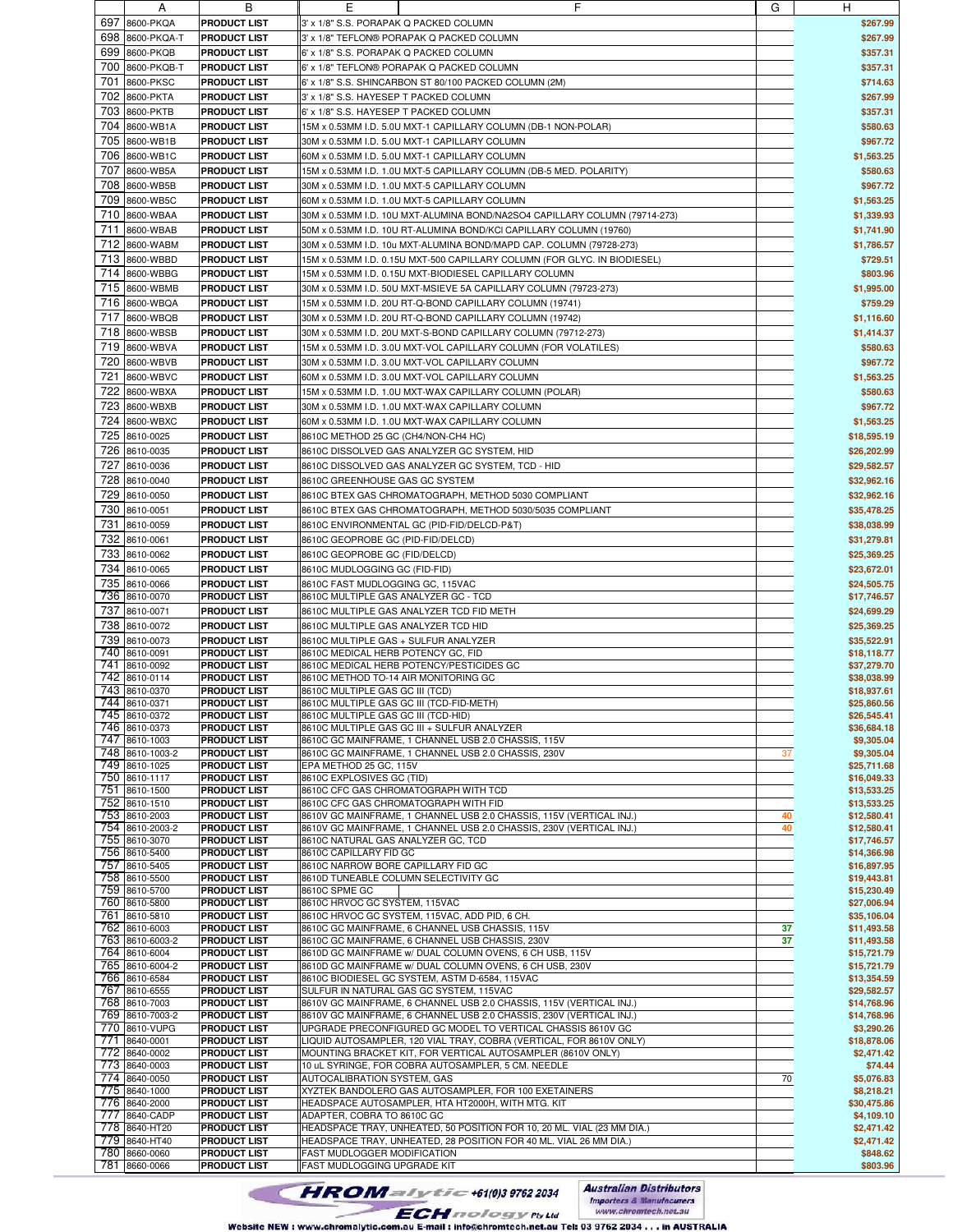|               | $\mathsf{A}$                   | D                                          | ᇅ                                                                                                             | п                    |
|---------------|--------------------------------|--------------------------------------------|---------------------------------------------------------------------------------------------------------------|----------------------|
|               | 782 8660-0082                  | <b>PRODUCT LIST</b>                        | METHANIZER RETROFIT KIT, IN JET VERSION                                                                       | \$1,697.24           |
|               | 783 8660-1000                  | <b>PRODUCT LIST</b>                        | LABOR                                                                                                         |                      |
|               | 784 8660-1351                  | <b>PRODUCT LIST</b>                        | PURGE AND TRAP HEAD UPGRADE, FOR TO-14 SYSTEM                                                                 | \$1,697.24           |
|               |                                |                                            |                                                                                                               |                      |
|               | 785 8660-1500                  | <b>PRODUCT LIST</b>                        | TUNE-UP, BASE RATE (SEE PAGE 13 FOR RATE SCALE)                                                               | \$1,295.26           |
|               | 786 8660-2000                  | <b>PRODUCT LIST</b>                        | TRAINING, HALF DAY RATE IN-HOUSE (4 HRS.)                                                                     | \$1,027.28           |
|               | 787 8660-2200                  | <b>PRODUCT LIST</b>                        | TRAINING, FULL DAY RATE IN-HOUSE (8 HRS.)                                                                     | \$2,039.66           |
|               | 788 8660-3000                  | <b>PRODUCT LIST</b>                        | <b>RENTAL</b>                                                                                                 |                      |
|               | 789 8660-6053                  | <b>PRODUCT LIST</b>                        | UPGRADE 1 CH. DATA SYSTEM TO 6 CH. USB VERSION (IN EXISTING GC/LC)                                            | \$4,734.40           |
|               | 790 8660-6055                  | <b>PRODUCT LIST</b>                        | UPGRADE 1 CH. USB DATA SYSTEM TO 6 CH. USB VERSION (IN NEW GC/LC)                                             | \$2,203.43           |
|               | 791 8660-9007                  | <b>PRODUCT LIST</b>                        | UPGRADE TCD TO CURRENT HIGH TEMPERATURE MODEL (HARDWARE ONLY)                                                 | \$1,697.24           |
|               |                                |                                            |                                                                                                               |                      |
|               | 792 8660-CADP                  | <b>PRODUCT LIST</b>                        | INSTALLATION OF 8610C GC COBRA ADAPTER, MODIFICATIONS (LABOR)                                                 | \$1,563.25           |
|               | 793 8670-3HTB                  | <b>PRODUCT LIST</b>                        | 3 ZONE HEATER CONTROL BOARD                                                                                   | \$848.62             |
|               | 794 8670-CB02                  | <b>PRODUCT LIST</b>                        | CIRCUIT BREAKER, 2 A (115VAC)                                                                                 | \$29.78              |
|               | 795 8670-CB05                  | <b>PRODUCT LIST</b>                        | CIRCUIT BREAKER, 5 A (230VAC)                                                                                 | \$29.78              |
|               | 796 8670-CB10                  | <b>PRODUCT LIST</b>                        | CIRCUIT BREAKER, 10 A (115VAC)                                                                                | \$29.78              |
|               | 797 8670-GRE1                  | <b>PRODUCT LIST</b>                        | GRAPHITE ELECTRODE ROPE, WITH CONNECTORS, FOR HYDROGEN GENERATOR                                              | \$178.66             |
|               |                                |                                            |                                                                                                               |                      |
|               | 798 8670-KBF1                  | <b>PRODUCT LIST</b>                        | KYNAR BARB FITTING, WATER, FOR HYDROGEN GENERATOR (REPLACES NYLON)                                            | \$44.66              |
|               | 799 8670-USB2                  | <b>PRODUCT LIST</b>                        | USB 2.0 A TO B CABLE, 6'                                                                                      | \$59.55              |
|               | 800 8670-0007                  | <b>PRODUCT LIST</b>                        | TCD CELL w/ FILAMENTS, HEATING ELEMENT, SRI MODEL                                                             | \$1,697.24           |
|               | 801 8670-0009                  | <b>PRODUCT LIST</b>                        | REPLACEMENT RGD REACTION TUBE, UNPACKED, WITH FRITS                                                           | \$178.66             |
|               | 802 8670-0011                  | <b>PRODUCT LIST</b>                        | TCD GAIN SWITCH                                                                                               | \$59.55              |
|               | 803 8670-0017                  | <b>PRODUCT LIST</b>                        | TID DETECTOR BEAD                                                                                             | \$684.85             |
|               |                                |                                            |                                                                                                               |                      |
|               | 804 8670-0024                  | <b>PRODUCT LIST</b>                        | HEATED INJECTOR BODY                                                                                          | \$848.62             |
|               | 805 8670-0025                  | <b>PRODUCT LIST</b>                        | HEATED INJECTOR HARDWARE, COMPLETE, WITHOUT EPC                                                               | \$1,697.24           |
|               | 806 8670-0026                  | <b>PRODUCT LIST</b>                        | HEATED INJECTION PORT CARRIER INLET                                                                           | \$178.66             |
|               | 807 8670-0030                  | <b>PRODUCT LIST</b>                        | HID HV ELECTRODE ASSEMBLY                                                                                     | \$133.99             |
|               | 808 8670-0031                  | <b>PRODUCT LIST</b>                        | HID DETECTOR BODY                                                                                             | \$431.75             |
|               | 809 8670-0034                  | <b>PRODUCT LIST</b>                        | HEATED SPLIT INJECTOR BODY                                                                                    | \$1,191.04           |
|               |                                |                                            |                                                                                                               |                      |
|               | 810 8670-0060                  | <b>PRODUCT LIST</b>                        | VALCO E ROTOR MID TEMP.                                                                                       | \$223.32             |
|               | 811 8670-0061                  | <b>PRODUCT LIST</b>                        | VALCO P ROTOR LOW TEMP.                                                                                       | \$223.32             |
|               | 812 8670-0062                  | <b>PRODUCT LIST</b>                        | VALCO T ROTOR HIGH TEMP.                                                                                      | \$223.32             |
|               | 813 8670-0063                  | <b>PRODUCT LIST</b>                        | 10 PORT VALVE HEAD, GAS SAMPLING (PLUMBED AND INSTALLED)                                                      | \$1,488.81           |
|               | 814 8670-0064                  | <b>PRODUCT LIST</b>                        | ELECTRIC VALVE ACTUATOR, FOR 10 PORT GAS SAMPLING VALVE                                                       | \$1,697.24           |
|               |                                |                                            | 10 PORT VALVE HEAD, GAS SAMPLING (REPLACEMENT PART)                                                           |                      |
|               | 815 8670-0065                  | <b>PRODUCT LIST</b>                        |                                                                                                               | \$1,176.16           |
|               | 816 8670-0066                  | <b>PRODUCT LIST</b>                        | CIRCUIT BOARD KIT, FOR ELECTRIC ACTUATOR, 115VAC                                                              | \$521.08             |
|               | 817 8670-0067                  | <b>PRODUCT LIST</b>                        | INJECTOR LINER, LOW DEAD VOLUME, FOR USE WITH GAS SAMPLING VALVE                                              | \$89.33              |
|               | 818 8670-0068                  | <b>PRODUCT LIST</b>                        | SYRINGE NEEDLE, REPLACEMENT, FOR LIQUID AUTOSAMPLER                                                           | \$133.99             |
|               | 819 8670-0069                  | <b>PRODUCT LIST</b>                        | 10 PORT GAS SAMPLING VALVE, ELECTRIC ACTUATOR, FOR SELF-INSTALL.                                              | \$1,980.11           |
|               | 820 8670-0070                  | <b>PRODUCT LIST</b>                        | AIR COMPRESSOR, REPLACEMENT, 115VAC                                                                           | \$521.08             |
|               | 821 8670-0071                  |                                            |                                                                                                               |                      |
|               |                                | <b>PRODUCT LIST</b>                        | PERISTALTIC PUMP TUBING, REPLACEMENT                                                                          | \$178.66             |
|               | 822 8670-0072                  | <b>PRODUCT LIST</b>                        | SPME INJECTOR SLEEVE (FOR HTD. INJ.)<br>61                                                                    | \$267.99             |
|               | 823 8670-0073                  | <b>PRODUCT LIST</b>                        | VACUUM PUMP INTERFACE, SELF INSTALL KIT                                                                       | \$1,027.28           |
|               | 824 8670-0074                  | <b>PRODUCT LIST</b>                        | VACUUM PUMP, REPLACEMENT                                                                                      | \$178.66             |
|               | 825 8670-0075                  | <b>PRODUCT LIST</b>                        | AIR LINE FILTER REPLACEMENT KIT, FOR INTERNAL AIR COMPRESSOR                                                  | \$267.99             |
|               | 826 8670-0078                  | <b>PRODUCT LIST</b>                        | ELECTRIC ACTUATOR, FOR 22 PORT 10 POSITION VALVE, 115VAC                                                      | \$2,530.97           |
|               |                                |                                            |                                                                                                               |                      |
|               | 827 8670-0079                  | <b>PRODUCT LIST</b>                        | 22 PORT 10 POSITION STREAM SELECTOR VALVE HEAD, REPLACEMENT                                                   | \$2,530.97           |
|               | 828 8670-0080                  | <b>PRODUCT LIST</b>                        | PHOTOMULTIPLIER (PMT) TUBE                                                                                    | \$1,697.24           |
|               | 829 8670-0081                  | <b>PRODUCT LIST</b>                        | FPD DETECTOR BODY                                                                                             | \$1,697.24           |
|               | 830 8670-0082                  | <b>PRODUCT LIST</b>                        | SULFUR WAVELENGTH FILTER, FOR 8610-8610B, 9300A ONLY                                                          | \$521.08             |
|               | 831 8670-0083                  | <b>PRODUCT LIST</b>                        | PHOSPHORUS WAVELENGTH FILTER, FOR 8610-8610C, 9300A ONLY                                                      | \$521.08             |
|               | 832 8670-0084                  | <b>PRODUCT LIST</b>                        | FPD FILTER ASSEMBLY WITH BUILT-IN SULFUR FILTER                                                               | \$1,027.28           |
|               |                                |                                            |                                                                                                               |                      |
|               | 833 8670-0085                  | <b>PRODUCT LIST</b>                        | FPD FILTER ASSEMBLY WITH BUILT-IN PHOSPHORUS FILTER                                                           | \$1,027.28           |
|               | 834 8670-0120                  | <b>PRODUCT LIST</b>                        | NPD BEAD (REPLACEMENT ONLY)                                                                                   | \$684.85             |
|               | 835 8670-0150                  | <b>PRODUCT LIST</b>                        | <b>FID IGNITOR</b>                                                                                            | \$133.99             |
|               | 836 8670-0154                  | <b>PRODUCT LIST</b>                        | FID COLLECTOR ELECTRODE (REPL. 8610C)                                                                         | \$44.66              |
|               | 837 8670-0155                  | <b>PRODUCT LIST</b>                        | FID COLLECTOR ELECTRODE CABLE (REPL. 8610C)                                                                   | \$59.55              |
|               |                                | <b>PRODUCT LIST</b>                        | FID COLLECTOR ELECTRODE ASSEMBLY, NEW STYLE 2010 Q4                                                           |                      |
|               | 838 8670-0156                  |                                            |                                                                                                               | \$44.66              |
|               | 839 8670-0157                  | <b>PRODUCT LIST</b>                        | FID HYDROGEN RESTRICTER                                                                                       | \$44.66              |
|               | 840 8670-0158                  | <b>PRODUCT LIST</b>                        | FID INSULATION PADDING, REPLACEMENT                                                                           | \$133.99             |
|               | 841 8670-0232                  | <b>PRODUCT LIST</b>                        | SERIAL CABLE, RS-232 (DB-9 CONNECTORS), 6'                                                                    | \$44.66              |
|               | 842 8670-0351                  | <b>PRODUCT LIST</b>                        | NAFION MEMBRANE REPLACEMENT FOR 50ML HYDROGEN GEN.                                                            | \$178.66             |
|               | 843 8670-0353                  | <b>PRODUCT LIST</b>                        | CELL, HYDROGEN GENERATOR, REPLACEMENT (NEW)                                                                   | \$2,024.78           |
|               |                                |                                            |                                                                                                               |                      |
|               | 844 8670-0354                  | <b>PRODUCT LIST</b>                        | CELL, HYDROGEN GENERATOR, REPLACEMENT (REBUILT)                                                               | \$1,191.04           |
|               | 845 8670-0355                  | <b>PRODUCT LIST</b>                        | H2-40 SAFETY UPGRADE KIT                                                                                      |                      |
|               | 846 8670-0356                  | <b>PRODUCT LIST</b>                        | H2-50 SAFETY UPGRADE KIT                                                                                      |                      |
|               | 847 8670-0357                  | <b>PRODUCT LIST</b>                        | GLASS CYLINDER REPLACEMENT KIT, FOR H2 GENERATOR                                                              | \$595.52             |
|               | 848 8670-0651                  | <b>PRODUCT LIST</b>                        | FAN MOTOR KIT, 8610C (SPECIFY 115VAC OR 230VAC)                                                               | \$357.31             |
|               | 849 8670-0652                  | <b>PRODUCT LIST</b>                        | FAN MOTOR KIT, 8610C, INCLUDES SPOT BLOWER (SPECIFY 115VAC OR 230VAC)                                         | \$431.75             |
|               | 850 8670-0655                  | <b>PRODUCT LIST</b>                        | FAN MOTOR KIT, 310/410 (SPECIFY 115VAC OR 230VAC)                                                             | \$357.31             |
|               |                                |                                            | TID DETECTOR BODY                                                                                             |                      |
|               | 851 8670-1017                  | <b>PRODUCT LIST</b>                        |                                                                                                               | \$521.08             |
|               | 852 8670-1023                  | <b>PRODUCT LIST</b>                        | FID DETECTOR INLET BULKHEAD FITTING                                                                           | \$431.75             |
|               | 853 8670-1024                  | <b>PRODUCT LIST</b>                        | FID DETECTOR BODY                                                                                             | \$521.08             |
|               | 854 8670-1025                  | <b>PRODUCT LIST</b>                        | FID DETECTOR BODY FOR METHANIZER                                                                              | \$684.85             |
|               | 855 8670-1026                  | <b>PRODUCT LIST</b>                        | NPD DETECTOR BODY                                                                                             | \$521.08             |
|               | 856 8670-1028                  | <b>PRODUCT LIST</b>                        | DELCD COOLING FAN, FOR RED LID                                                                                | \$59.55              |
|               |                                |                                            |                                                                                                               |                      |
|               | 857 8670-1029                  | <b>PRODUCT LIST</b>                        | DELCD HEATER / COLLECTOR ELECTRODE ASSEMBLY                                                                   | \$699.74             |
|               | 858 8670-1034                  | <b>PRODUCT LIST</b>                        | SILCOSTEEL LINER FOR SPLIT/SPLITLESS INJECTOR                                                                 | \$44.66              |
|               | 859 8670-1052                  | <b>PRODUCT LIST</b>                        | 64 BIT WINDOWS 7 COMPATIBLE PIC CHIP FOR EARLY MODEL 333                                                      | \$178.66             |
|               | 860 8670-1053                  | <b>PRODUCT LIST</b>                        | 64 BIT WINDOWS 7 COMPATIBLE PIC CHIP FOR EARLY MODEL 302                                                      | \$178.66             |
|               | 861 8670-1058                  | <b>PRODUCT LIST</b>                        | POWER SUPPLY FOR MODEL 333, 115VAC TO 15VDC                                                                   | \$59.55              |
|               | 862 8670-1058-2                | <b>PRODUCT LIST</b>                        | POWER SUPPLY FOR MODEL 333, 230VAC TO 15VDC                                                                   | \$178.66             |
|               |                                |                                            |                                                                                                               |                      |
|               | 863 8670-1081                  | <b>PRODUCT LIST</b>                        | METHANIZER TUBE REPLACEMENT- 6" x 1/8"<br>77                                                                  | \$178.66             |
|               | 864 8670-1082                  | <b>PRODUCT LIST</b>                        | METHANIZER IN-JET TUBE REPLACEMENT- 2" x 1/8"<br>77                                                           | \$178.66             |
|               | 865 8670-1083                  | <b>PRODUCT LIST</b>                        | METHANIZER TUBE, IN JET, UNPACKED                                                                             | \$178.66             |
|               | 866 8670-1084                  | <b>PRODUCT LIST</b>                        | HEATED/FAST COOLING 1/4" TRAP, FOR EXISTING GAS SAMPLING VALVE                                                | \$2,918.06           |
|               | 867 8670-1122                  | <b>PRODUCT LIST</b>                        | VOLTAGE TRANSFORMER, STEP UP/STEP DOWN, 115VAC-230VAC                                                         | \$476.42             |
|               |                                |                                            |                                                                                                               |                      |
|               | 868 8670-1173                  | <b>PRODUCT LIST</b>                        | NEEDLE, 115 MM, FOR METHOD 5035 SPARGE HEAD                                                                   | \$59.55              |
|               | 869 8670-1174                  | <b>PRODUCT LIST</b>                        | NEEDLE, 50 MM, FOR METHOD 5035 SPARGE HEAD                                                                    | \$59.55              |
|               | 870 8670-114A                  | <b>PRODUCT LIST</b>                        | DIFFERENTIAL AMPLIFIER IC, INA114AP                                                                           | \$59.55              |
|               |                                | <b>PRODUCT LIST</b>                        | DIFFERENTIAL AMPLIFIER IC, INA117P                                                                            | \$59.55              |
| 871 8670-117P |                                |                                            | PID CELL ASSEMBLY                                                                                             | \$863.51             |
|               |                                | <b>PRODUCT LIST</b>                        |                                                                                                               |                      |
|               | 872 8670-1240                  |                                            |                                                                                                               |                      |
|               | 873 8670-1242<br>874 8670-1243 | <b>PRODUCT LIST</b><br><b>PRODUCT LIST</b> | PID LAMP 10.6eV w/ SEAL, 106-TYPE (SMALL, NEW STYLE)<br>PID LAMP 10.2eV w/ SEAL. 103C-TYPE (LARGE. OLD STYLE) | \$863.51<br>\$863.51 |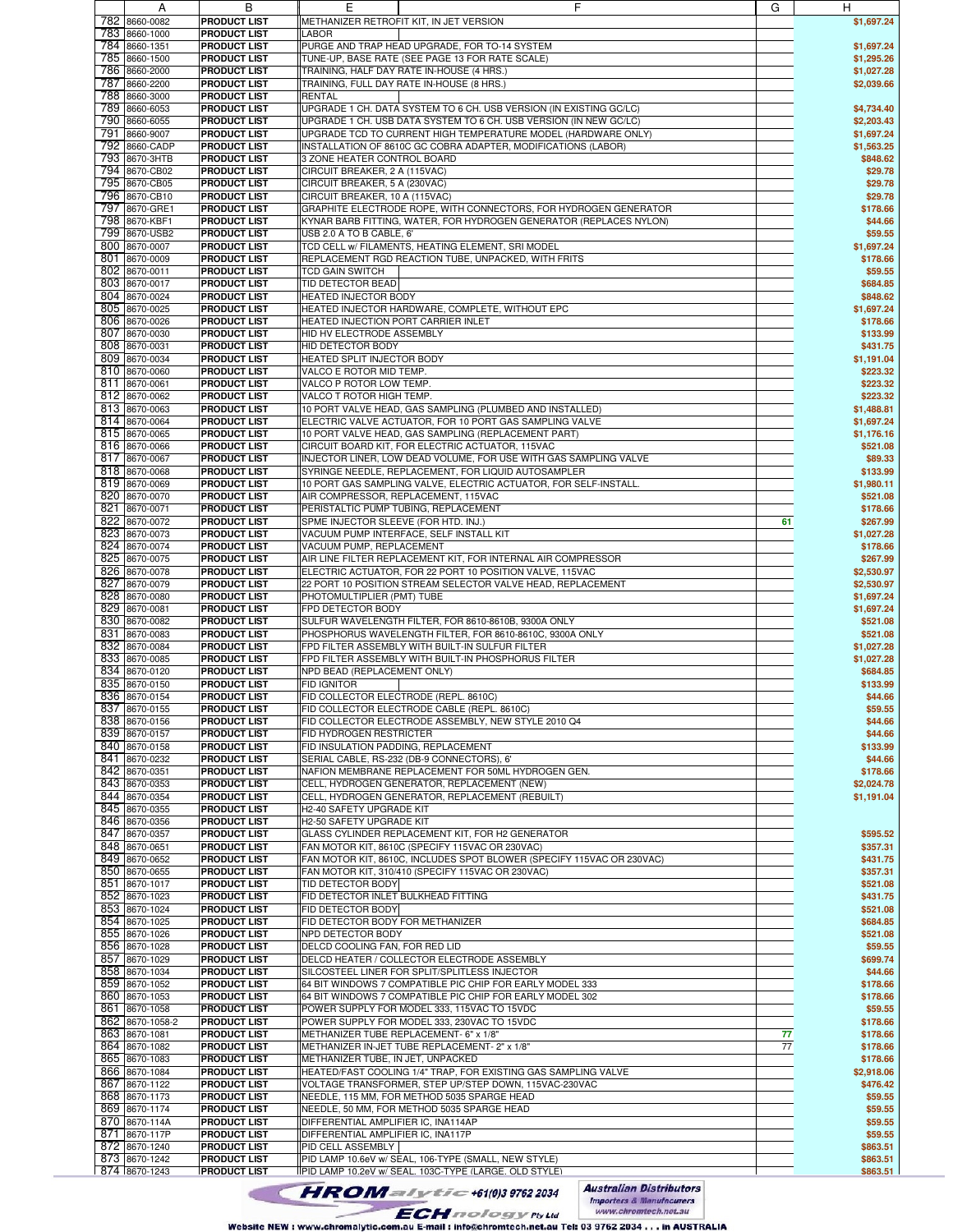|     |               | ь                   | ᆮ                                                                                | u  | H.          |
|-----|---------------|---------------------|----------------------------------------------------------------------------------|----|-------------|
|     | 875 8670-1244 | <b>PRODUCT LIST</b> | PID LAMP SEAL, TEFLON®, PACK OF 10                                               |    | \$178.66    |
|     | 876 8670-1245 | <b>PRODUCT LIST</b> | PID 45VDC BATTERY (REPLACEMENT)                                                  |    | \$59.55     |
|     |               |                     |                                                                                  |    |             |
|     | 877 8670-1246 | <b>PRODUCT LIST</b> | PID HV POWER SUPPLY TRANSFORMER, 8610 A, B MODEL                                 |    | \$178.66    |
|     | 878 8670-1247 | <b>PRODUCT LIST</b> | PID HV POWER SUPPLY CIRCUIT BOARD, 8610C, 310 MODEL                              |    | \$223.32    |
|     | 879 8670-1248 | <b>PRODUCT LIST</b> | PID DETECTOR INLET BULKHEAD FITTING                                              |    | \$431.75    |
|     |               |                     |                                                                                  |    |             |
|     | 880 8670-1249 | <b>PRODUCT LIST</b> | PID COLLECTOR ELECTRODE CABLE WITH BNC CONNECTOR                                 |    | \$89.33     |
| 881 | 8670-1300     | <b>PRODUCT LIST</b> | BLANK TRAP, 6" x 1/8" S.S.                                                       |    | \$44.66     |
|     | 882 8670-1305 | <b>PRODUCT LIST</b> | TENAX GR TRAP, 6" x 1/8" S.S.                                                    |    | \$133.99    |
|     |               |                     |                                                                                  |    |             |
|     | 883 8670-1315 | <b>PRODUCT LIST</b> | CARBOSIEVE II TRAP, 6" x 1/8" S.S.                                               |    | \$133.99    |
|     | 884 8670-1320 | <b>PRODUCT LIST</b> | CARBOPACK B TRAP, 6" x 1/8" S.S.                                                 |    | \$133.99    |
|     | 885 8670-1324 | <b>PRODUCT LIST</b> | POLISHING FILTER, 3" x 1/8" S.S.                                                 |    | \$133.99    |
|     |               |                     |                                                                                  |    |             |
|     | 886 8670-1330 | <b>PRODUCT LIST</b> | <b>TEFLON TEST TUBE SEALS (1 PAIR), FOR P&amp;T</b>                              |    | \$29.78     |
| 887 | 8670-1335     | <b>PRODUCT LIST</b> | SPARGE TEST TUBES (10 PACK)                                                      |    | \$29.78     |
|     |               |                     |                                                                                  |    |             |
|     | 888 8670-1340 | <b>PRODUCT LIST</b> | OXYGEN TRAP FILTER                                                               |    | \$253.10    |
|     | 889 8670-1341 | <b>PRODUCT LIST</b> | HYDROCARBON TRAP FILTER                                                          |    | \$178.66    |
|     | 890 8670-1345 | <b>PRODUCT LIST</b> | SPECIAL CRYOTRAP ACCESSORY                                                       |    | \$14,203.21 |
|     |               |                     |                                                                                  |    |             |
|     | 891 8670-1350 | <b>PRODUCT LIST</b> | PURGE & TRAP SPARGING HEAD w/ GAS INJ. PORT                                      |    | \$595.52    |
|     | 892 8670-1351 | <b>PRODUCT LIST</b> | SPARGE HEAD, 5030 INTERCHANGEABLE, REPLACEMENT                                   |    | \$1,027.28  |
|     | 893 8670-1352 | <b>PRODUCT LIST</b> | SPARGE HEAD, 5035 INTERCHANGEABLE, REPLACEMENT                                   |    | \$2,024.78  |
|     |               |                     |                                                                                  |    |             |
|     | 894 8670-1353 | <b>PRODUCT LIST</b> | SILICONE SEPTA, MOLDED PLUG, FOR ON-COLUMN INJECTOR (PACK OF 25)                 |    | \$133.99    |
|     | 895 8670-1354 | <b>PRODUCT LIST</b> | SILICONE SEPTA, STAMPED DISK, FOR HEATED INJECTOR (PACK OF 25)                   |    | \$133.99    |
|     | 896 8670-1358 | <b>PRODUCT LIST</b> | PORTER PRESSURE REGULATOR W/GAUGE                                                |    | \$684.85    |
|     |               |                     |                                                                                  |    |             |
|     | 897 8670-1400 | <b>PRODUCT LIST</b> | OVEN HEATER / SOCKET SET, 115 or 230V                                            |    | \$89.33     |
|     | 898 8670-1401 | <b>PRODUCT LIST</b> | OVEN HEATER ELEMENT, 8610A/B/9300A, REPLACEMENT                                  |    | \$357.31    |
|     |               |                     |                                                                                  |    |             |
|     | 899 8670-1402 | <b>PRODUCT LIST</b> | OVEN HEATER SOCKET FOR 8610A, B, 9300A GC's                                      |    | \$29.78     |
|     | 900 8670-1403 | <b>PRODUCT LIST</b> | OVEN HEATER ELEMENT FOR 8610C GC, 115V                                           |    | \$89.33     |
|     | 901 8670-1404 | <b>PRODUCT LIST</b> | OVEN HEATER ELEMENT FOR 8610C GC, 230V                                           |    | \$89.33     |
|     |               |                     |                                                                                  |    |             |
|     | 902 8670-1405 | <b>PRODUCT LIST</b> | OVEN HEATER ELEMENT FOR 310 GC, 230V                                             |    | \$89.33     |
|     | 903 8670-1406 | <b>PRODUCT LIST</b> | OVEN HEATER ELEMENT FOR 310 GC, 115V                                             |    | \$89.33     |
|     | 904 8670-1410 | <b>PRODUCT LIST</b> | HEATER CARTRIDGE, 100W, 115v, 1/4"x1 5/16", FOR DET. BLOCK, METH. (115V OR 230V) |    | \$133.99    |
|     |               |                     |                                                                                  |    |             |
|     | 905 8670-1411 | <b>PRODUCT LIST</b> | CARTRIDGE HEATER, 100W, 3/8"x2 3/4", FOR ECD HEATER BLOCK (115V OR 230V)         |    | \$133.99    |
|     | 906 8670-1412 | <b>PRODUCT LIST</b> | CARTRIDGE HEATER, 40W, 1/4"x1 1/4", FOR 5030 P&T SAMPLER (115V OR 230V)          |    | \$133.99    |
|     | 907 8670-1413 | <b>PRODUCT LIST</b> | CARTRIDGE HEATER, 40W, 1/4"x1 1/4", FOR HID HEATER BLOCK (24VDC)                 |    | \$133.99    |
|     |               |                     |                                                                                  |    |             |
|     | 908 8670-1414 | <b>PRODUCT LIST</b> | CARTRIDGE HEATER, 50W, 1/4"x1 1/4", FOR 510 METHANIZER HEATER (12VDC)            |    | \$133.99    |
|     | 909 8670-1415 | <b>PRODUCT LIST</b> | CARTRIDGE HEATER, 150W, 3/8"x2", FOR THERMAL DESORBER (115V OR 230V)             |    | \$133.99    |
|     | 910 8670-1416 | <b>PRODUCT LIST</b> | CARTRIDGE HEATER, 200W, 1/4"x1 1/2", FOR PELTIER, BIOD. DET. BLK. (115V OR 230V) |    | \$133.99    |
|     |               |                     |                                                                                  |    |             |
|     | 911 8670-1418 | <b>PRODUCT LIST</b> | 1/4" TO 1/8" VESPEL REDUCING FERRULE, PACK OF 10                                 |    | \$89.33     |
|     | 912 8670-1419 | <b>PRODUCT LIST</b> | 1/4" TO 1/8" TEFLON® REDUCING FERRULE, PACK OF 10                                |    | \$89.33     |
|     | 913 8670-1420 |                     |                                                                                  |    |             |
|     |               | <b>PRODUCT LIST</b> | 1/8" SPECIAL TEFLON® FERRULE, PK. OF 10, FOR DISSOLVED GAS EXTRACTOR TUBE        |    | \$178.66    |
|     | 914 8670-1450 | <b>PRODUCT LIST</b> | TRAP HEATER ASSEMBLY WITH T-COUPLE, FOR 6" x 1/8" S.S. TRAP                      |    | \$431.75    |
|     | 915 8670-1460 | <b>PRODUCT LIST</b> | TYPE K THERMOCOUPLE, 36"                                                         |    | \$178.66    |
|     |               |                     |                                                                                  |    |             |
|     | 916 8670-1506 | <b>PRODUCT LIST</b> | 1/16" S.S. FERRULE SET, PACK OF 10                                               |    | \$133.99    |
|     | 917 8670-1800 | <b>PRODUCT LIST</b> | 1/8" BRASS NUT, PACK OF 10                                                       |    | \$44.66     |
|     | 918 8670-1801 | <b>PRODUCT LIST</b> | 1/8" BRASS FERRULE SET, PACK OF 10                                               |    | \$59.55     |
|     |               |                     |                                                                                  |    |             |
|     | 919 8670-1802 | <b>PRODUCT LIST</b> | 1/8" BRASS "TEE" FITTING, WITH NUTS, FERRULES                                    |    | \$59.55     |
|     | 920 8670-1805 | <b>PRODUCT LIST</b> | 1/8" S.S. NUT, PACK OF 10                                                        |    | \$89.33     |
|     | 921 8670-1806 | <b>PRODUCT LIST</b> | 1/8" S.S. FERRULE SET, PACK OF 10                                                |    | \$89.33     |
|     |               |                     |                                                                                  |    |             |
|     | 922 8670-1814 | <b>PRODUCT LIST</b> | 1/4" TO 1/8" REDUCING FITTING, FOR CTR COLUMN, ETC.                              |    | \$59.55     |
|     | 923 8670-1815 | <b>PRODUCT LIST</b> | 1/4" TO 1/8" REDUCING FITTING, WITH 1/16" GAS LINE ENTRY                         |    | \$178.66    |
|     | 924 8670-1818 | <b>PRODUCT LIST</b> | 1/8" GRAPHITE STRAIGHT FERRULES, PACK OF 10                                      |    |             |
|     |               |                     |                                                                                  |    | \$59.55     |
|     | 925 8670-1828 | <b>PRODUCT LIST</b> | GRAPHITE REDUCING FERRULE, 1/8" - 0.5MM, PACK OF 10                              |    | \$74.44     |
|     | 926 8670-1853 | <b>PRODUCT LIST</b> | GRAPHITE REDUCING FERRULE, 1/8" - 0.8MM, PACK OF 10                              |    | \$59.55     |
| 927 |               |                     |                                                                                  |    |             |
|     | 8670-1855     | <b>PRODUCT LIST</b> | 1/4" GRAPHITE STRAIGHT FERRULE, PACK OF 10                                       |    | \$59.55     |
|     | 928 8670-2007 | <b>PRODUCT LIST</b> | REPLACEMENT CCD DETECTOR ELEMENT                                                 | 45 | \$178.66    |
|     | 929 8670-2029 | <b>PRODUCT LIST</b> | DELCD HEATER / COLLECTOR ELECTRODE ASSEMBLY. MULLITE                             |    | \$803.96    |
|     |               |                     |                                                                                  |    |             |
|     | 930 8670-2085 | <b>PRODUCT LIST</b> | DFPD-FID DETECTOR BODY                                                           |    | \$1,697.24  |
|     | 931 8670-2270 | <b>PRODUCT LIST</b> | AIR COMPRESSOR, REPLACEMENT, 230VAC                                              |    | \$521.08    |
|     | 932 8670-2300 | <b>PRODUCT LIST</b> | BLANK TRAP, 6" x 1/4" S.S.                                                       |    | \$178.66    |
|     |               |                     |                                                                                  |    |             |
|     | 933 8670-2305 | <b>PRODUCT LIST</b> | TENAX GR TRAP, 6" x 1/4" S.S.                                                    |    | \$416.87    |
|     | 934 8670-2315 | <b>PRODUCT LIST</b> | CARBOSIEVE II TRAP, 6" x 1/4" S.S.                                               |    | \$416.87    |
|     | 935 8670-2320 | <b>PRODUCT LIST</b> | CARBOPACK B TRAP, 6" x 1/4" S.S.                                                 |    | \$416.87    |
|     |               |                     |                                                                                  |    |             |
|     | 936 8670-2450 | <b>PRODUCT LIST</b> | TRAP HEATER ASSEMBLY WITH T-COUPLE, FOR 6" x 1/4" S.S. TRAP                      |    | \$535.97    |
|     | 937 8670-3500 | <b>PRODUCT LIST</b> | AUTOSAMPLER MOUNTING SYSTEM, FOR HTA                                             |    | \$3,394.48  |
|     | 938 8670-4055 | <b>PRODUCT LIST</b> | MODEL 202 4 CH. DATA SYSTEM BOARD, REPLACEMENT ONLY                              |    | \$1,250.60  |
|     | 939 8670-5052 |                     | UPGRADE 5030 P&T TO METHOD 5030/5035 COMPLIANT (NEW BUILD ONLY)                  |    | \$2,530.97  |
|     |               | <b>PRODUCT LIST</b> |                                                                                  |    |             |
|     | 940 8670-5600 | <b>PRODUCT LIST</b> | PROBE, REPLACEMENT, FOR HC/H2 LEAK DETECTOR                                      |    | \$133.99    |
|     | 941 8670-5850 | <b>PRODUCT LIST</b> | SAMPLE STREAM DRYER                                                              |    | \$848.62    |
|     |               | <b>PRODUCT LIST</b> |                                                                                  |    |             |
|     | 942 8670-5860 |                     | ON-LINE SAMPLER / SPARGER FOR HRVOC                                              |    | \$4,213.32  |
|     | 943 8670-6000 | <b>PRODUCT LIST</b> | DIGITAL FLOW CONTROLLER                                                          |    | \$595.52    |
|     | 944 8670-6010 | <b>PRODUCT LIST</b> | DIGITAL MASS FLOW CONTROLLER (PORTER)                                            |    | \$3,126.49  |
|     |               |                     |                                                                                  |    |             |
|     | 945 8670-6015 | <b>PRODUCT LIST</b> | FLUISTOR (EPC MODULE) WITH CONNECTOR, CURRENT 8610C                              |    | \$595.52    |
|     | 946 8670-6016 | <b>PRODUCT LIST</b> | EPC CIRCUIT BOARD                                                                |    | \$595.52    |
|     | 947 8670-6020 | <b>PRODUCT LIST</b> | PRESSURE SENSOR WITH CONNECTOR, FOR EPC                                          |    | \$267.99    |
|     |               |                     |                                                                                  |    |             |
|     | 948 8670-6021 | <b>PRODUCT LIST</b> | TANK PRES. REGULATOR w/ CGA FITTING                                              |    | \$431.75    |
|     | 949 8670-6022 | <b>PRODUCT LIST</b> | NORGREN GAS PRESSURE REGULATOR                                                   |    | \$133.99    |
|     | 950 8670-6023 | <b>PRODUCT LIST</b> | NORGREN PRESSURE REGULATOR w/ SENSOR                                             |    | \$267.99    |
|     |               |                     |                                                                                  |    |             |
|     | 951 8670-6024 | <b>PRODUCT LIST</b> | WATTS GAS PRESSURE REGULATOR                                                     |    | \$178.66    |
|     | 952 8670-6025 | <b>PRODUCT LIST</b> | WATTS PRESSURE REGULATOR w/ SENSOR                                               |    | \$297.76    |
|     | 953 8670-6026 | <b>PRODUCT LIST</b> | GAUGE FOR REGULATOR                                                              |    | \$74.44     |
|     |               |                     |                                                                                  |    |             |
|     | 954 8670-6030 | <b>PRODUCT LIST</b> | HYDROGEN RESTRICTOR, FOR GAS LINE USE AT REGULATOR                               |    | \$133.99    |
|     | 955 8670-6500 | <b>PRODUCT LIST</b> | OVEN CIRCULATING FAN                                                             |    | \$178.66    |
|     |               |                     |                                                                                  |    |             |
|     | 956 8670-6512 | <b>PRODUCT LIST</b> | CHASSIS FAN, 12VDC, FOR OVEN FAN MOTOR, 60 MM.                                   |    | \$89.33     |
|     | 957 8670-6513 | <b>PRODUCT LIST</b> | CHASSIS FAN, 12VDC, FOR DELCD COOLING (ON RED GC LID), 40 MM.                    |    | \$89.33     |
|     | 958 8670-6550 | <b>PRODUCT LIST</b> | GRAY OVEN COOLING FAN, WITH COOLING MUFFIN FAN                                   |    | \$431.75    |
|     |               |                     |                                                                                  |    |             |
|     | 959 8670-6554 | <b>PRODUCT LIST</b> | <b>HEATSINK FAN</b>                                                              |    | \$133.99    |
|     | 960 8670-6575 | <b>PRODUCT LIST</b> | CHASSIS FAN, 24VDC, FOR 8610C/310                                                |    | \$133.99    |
|     | 961 8670-6576 | <b>PRODUCT LIST</b> | CHASSIS FAN, 115VAC, FOR 8610C/310                                               |    | \$178.66    |
|     |               |                     |                                                                                  |    |             |
|     | 962 8670-6600 | <b>PRODUCT LIST</b> | COLUMN OVEN LID, 8610B                                                           |    | \$178.66    |
|     | 963 8670-8000 | <b>PRODUCT LIST</b> | SAMPLE LOOP (SPECIFY VOLUME BETWEEN 0.5mL and 3.0mL)                             |    | \$89.33     |
|     | 964 8670-9001 | <b>PRODUCT LIST</b> | GC MAINTENANCE KIT, 8610C 115V                                                   |    | \$848.62    |
|     |               |                     |                                                                                  |    |             |
|     | 965 8670-9002 | <b>PRODUCT LIST</b> | GC MAINTENANCE KIT, 8610C 230V                                                   |    | \$848.62    |
|     | 966 8670-9003 | <b>PRODUCT LIST</b> | GC MAINTENANCE KIT, 8610B 115V                                                   |    | \$684.85    |
|     | 967 8670-9004 | <b>PRODUCT LIST</b> | GC MAINTENANCE KIT. 8610B 230V                                                   |    | \$684.85    |
|     |               |                     |                                                                                  |    |             |

**Australian Distributors**<br>Importers & Manufacurers<br>www.chromtech.net.au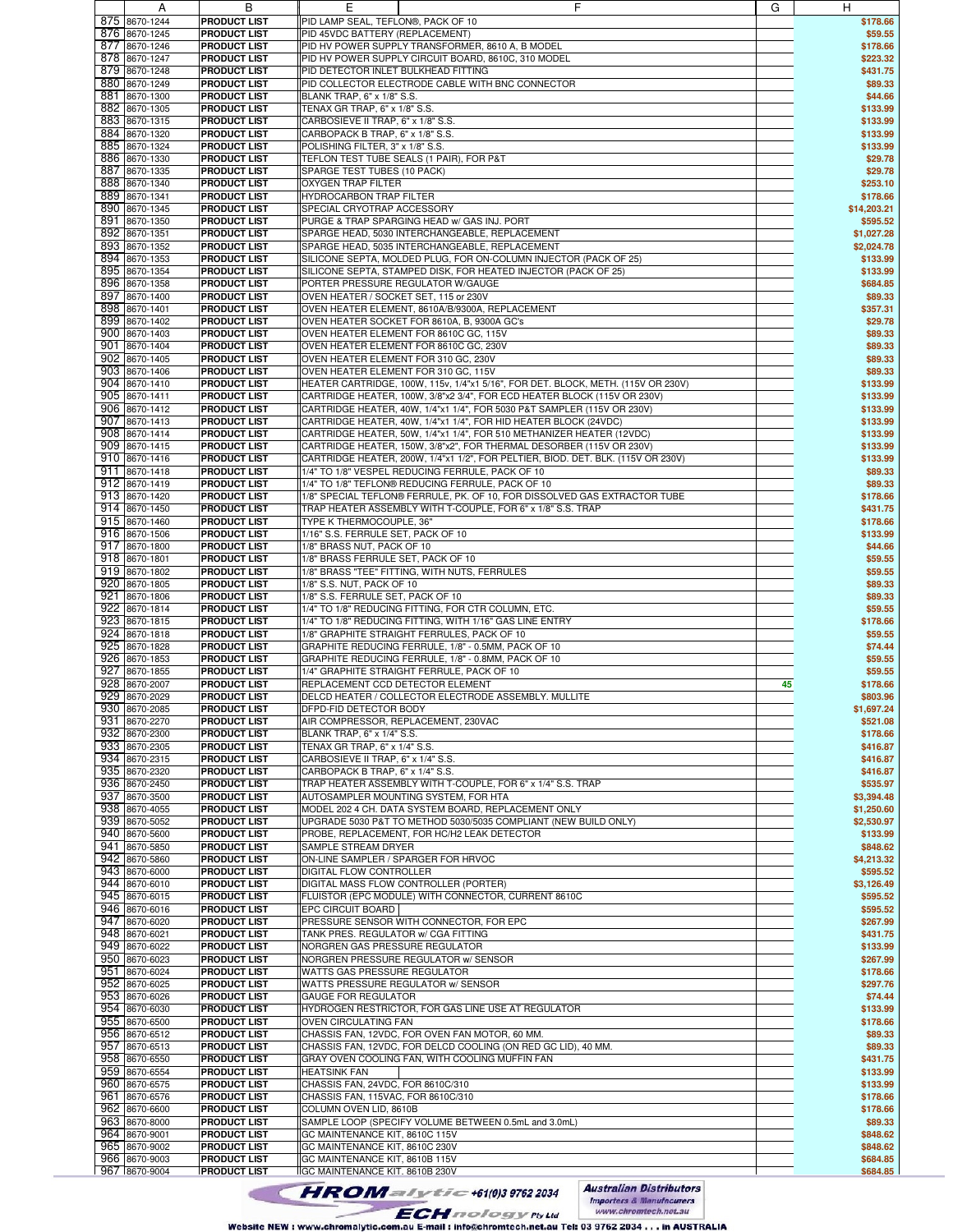| A              | В                   | Ε                                    | F                                                                       | G  | H           |
|----------------|---------------------|--------------------------------------|-------------------------------------------------------------------------|----|-------------|
| 968 8670-9005  | <b>PRODUCT LIST</b> | GC MAINTENANCE KIT, 310 115V         |                                                                         |    | \$848.62    |
| 969 8670-9006  | <b>PRODUCT LIST</b> | GC MAINTENANCE KIT, 310 230V         |                                                                         |    | \$848.62    |
|                | <b>PRODUCT LIST</b> |                                      |                                                                         |    | \$848.62    |
| 970 8670-9007  |                     | GC MAINTENANCE KIT, 8610V, 115V      |                                                                         |    |             |
| 971 8670-9008  | <b>PRODUCT LIST</b> |                                      | MAINTENANCE KIT, HYDROGEN GENERATOR (MINUS CELL)                        |    | \$729.51    |
| 972 8670-9010  | <b>PRODUCT LIST</b> | FID MAINTENANCE KIT                  |                                                                         |    | \$223.32    |
| 973 8670-9090  | <b>PRODUCT LIST</b> | SEPTUM NUT w/ GUIDE FOR 26GA. NEEDLE |                                                                         |    | \$59.55     |
| 974 8670-9093  | <b>PRODUCT LIST</b> | 0.53mm CAPILLARY COLUMN ADAPTER      |                                                                         |    | \$44.66     |
| 975 8670-9094  | <b>PRODUCT LIST</b> | <b>INJECTOR BODY</b>                 |                                                                         |    | \$431.75    |
| 976 8670-9095  | <b>PRODUCT LIST</b> | SEPTUM NUT W/ GUIDE FOR 20GA. NEEDLE |                                                                         |    | \$59.55     |
| 977 8670-9096  | <b>PRODUCT LIST</b> |                                      | SEPTUM NUT W/ GUIDE FOR 20GA. NEEDLE, FOR HEATED INJECTOR               |    | \$59.55     |
| 978 8670-9100  | <b>PRODUCT LIST</b> |                                      | TCD CELL STAINLESS STEEL, GOWMAC-TYPE                                   |    | \$1,697.24  |
|                |                     |                                      |                                                                         |    |             |
| 979 8670-9110  | <b>PRODUCT LIST</b> |                                      | O-RING FOR TCD FILAMENT, EACH (MIN. QTY 10)                             |    | \$14.89     |
| 980 8670-9120  | <b>PRODUCT LIST</b> |                                      | TCD FILAMENT, TUNGSTEN-RHENIUM (SPECIFY COPPER OR VITON SEAL)           |    | \$133.99    |
| 981 8670-9121  | <b>PRODUCT LIST</b> |                                      | TCD FILAMENT, GOLD PLATED, SET OF FOUR (AuW 13-300)                     |    | \$1.027.28  |
| 982 8670-9122  | <b>PRODUCT LIST</b> | O-RING, FOR TCD FILAMENT, PACK OF 10 |                                                                         |    | \$44.66     |
| 983 8670-9123  | <b>PRODUCT LIST</b> |                                      | NUT, TCD, FILAMENT RETAINING (WAS FILAMENT W/ CU SEAL)                  |    | \$29.78     |
| 984 8670-9124  | <b>PRODUCT LIST</b> |                                      | COPPER SEAL, FOR TCD FILAMENT, PACK OF 10                               |    | \$89.33     |
| 985 8670-9125  | <b>PRODUCT LIST</b> |                                      | TCD FILAMENT PROTECTION CIRCUIT (RETROFIT)                              |    | \$848.62    |
| 986 8670-9127  | <b>PRODUCT LIST</b> |                                      | TCD CELL w/ FILAMENTS, SRI MODEL (EXCHANGE)                             |    | \$1,027.28  |
| 987 8670-9304  |                     |                                      |                                                                         |    |             |
|                | <b>PRODUCT LIST</b> |                                      | HEATED TRANSFER LINE ADDITION, FOR NEW BUILD GC, RT. SIDE               |    | \$1,191.04  |
| 988 8670-9305  | <b>PRODUCT LIST</b> | HEATED TRANSFER LINE MOD. w/ PLUG    |                                                                         |    | \$521.08    |
| 989 8670-9306  | <b>PRODUCT LIST</b> |                                      | HEATED TRANSFER LINE, CAPILLARY TUBING                                  |    | \$89.33     |
| 990 8670-9550  | <b>PRODUCT LIST</b> | SYRINGE 10 UL                        |                                                                         |    | \$74.44     |
| 991 8670-9554  | <b>PRODUCT LIST</b> | SRI TUBING CUTTER FOR COPPER TUBING  |                                                                         |    | \$29.78     |
| 992 8670-9555  | <b>PRODUCT LIST</b> | TUBING COPPER 1/8", 50' ROLL         |                                                                         |    | \$89.33     |
| 993 8670-9556  | <b>PRODUCT LIST</b> | 1/16" S.S. TUBE FOR P&T SPARGE GAS   |                                                                         |    | \$44.66     |
| 994 8680-0052  | <b>PRODUCT LIST</b> |                                      | METHOD 5035 COMPLIANT VOA VIAL SPARGE ACCESSORY                         |    | \$6.089.22  |
| 995 8680-0352  | <b>PRODUCT LIST</b> | SPARE DESSICANT CANISTER             |                                                                         |    | \$1,027.28  |
| 996 8690-0005  | <b>PRODUCT LIST</b> | ULTRAVIOLET DETECTOR (UVD), 254NM    |                                                                         |    | \$4,734.40  |
| 997 8690-0007  | <b>PRODUCT LIST</b> | <b>TCD DETECTOR</b>                  |                                                                         |    | \$3,394.48  |
|                |                     |                                      |                                                                         | 46 |             |
| 998 8690-0008  | <b>PRODUCT LIST</b> | TCD DETECTOR, 1 FILAMENT             |                                                                         |    | \$2,203.43  |
| 999 8690-0009  | <b>PRODUCT LIST</b> | RGD DETECTOR (WITH EMPTY REACTOR)    |                                                                         |    | \$10,138.77 |
| 1000 8690-0010 | <b>PRODUCT LIST</b> | FID DETECTOR                         |                                                                         | 47 | \$3,394.48  |
| 1001 8690-0011 | <b>PRODUCT LIST</b> | <b>BLANK REACTION TUBE W/FRITS</b>   |                                                                         |    | \$89.33     |
| 1002 8690-0015 | <b>PRODUCT LIST</b> | NPD DETECTOR                         |                                                                         | 52 | \$5,076.83  |
| 1003 8690-0017 | <b>PRODUCT LIST</b> | TID DETECTOR                         |                                                                         | 53 | \$5,076.83  |
| 1004 8690-0020 | <b>PRODUCT LIST</b> | <b>ECD DETECTOR</b>                  |                                                                         | 56 | \$10,138.77 |
| 1005 8690-0023 | <b>PRODUCT LIST</b> |                                      | ADDITIONAL ON-COLUMN INJECTOR WITH EPC CIRCUIT                          | 59 | \$2,203.43  |
|                |                     |                                      |                                                                         |    |             |
| 1006 8690-0025 | <b>PRODUCT LIST</b> | <b>HEATED INJECTION PORT UPGRADE</b> |                                                                         | 61 | \$1,354.81  |
| 1007 8690-0027 | <b>PRODUCT LIST</b> |                                      | HELIUM PURGE, INJECTOR TO COLUMN, FOR MG#3                              |    | \$521.08    |
| 1008 8690-0028 | <b>PRODUCT LIST</b> |                                      | HEATED INJECTOR UPGRADE, WITH SOLENOID, AS THERMAL DESORBER             |    | \$2,203.43  |
| 1009 8690-0030 | <b>PRODUCT LIST</b> | HID DETECTOR, SRI DESIGN             |                                                                         | 50 | \$5,910.56  |
| 1010 8690-0034 | <b>PRODUCT LIST</b> |                                      | SPLIT / SPLITLESS INJECTOR, AUTOMATED VENT                              | 62 | \$2,530.97  |
| 1011 8690-0035 | <b>PRODUCT LIST</b> | GAS PHASE SPLITTER                   |                                                                         |    | \$1,354.81  |
| 1012 8690-0040 | <b>PRODUCT LIST</b> | PID DETECTOR                         |                                                                         | 51 | \$5,910.56  |
| 1013 8690-0045 | <b>PRODUCT LIST</b> | HEATED STATIC HEADSPACE INJECTOR     |                                                                         | 73 | \$10,138.77 |
| 1014 8690-0046 | <b>PRODUCT LIST</b> |                                      | HEATED STATIC HEADSPACE INJECTOR UPGRADE, TO EXISTING VALVE, VALVE OVEN |    |             |
|                |                     |                                      |                                                                         |    | \$6,774.07  |
| 1015 8690-0047 | <b>PRODUCT LIST</b> |                                      | 10 POSITION GREENHOUSE GAS AUTOSAMPLER                                  |    | \$7,846.01  |
| 1016 8690-0048 | <b>PRODUCT LIST</b> |                                      | GREENHOUSE GAS AUTOSAMPLER SUPPORT HARDWARE, INSTALLED ON NEW GC        |    | \$1,920.56  |
| 1017 8690-0051 | <b>PRODUCT LIST</b> |                                      | AUTOMATED PURGE AND TRAP CONCENTRATOR, METHOD 5030                      | 72 | \$10,987.39 |
| 1018 8690-0052 | <b>PRODUCT LIST</b> |                                      | AUTOMATED PURGE AND TRAP CONCENTRATOR, METHOD 5030/35                   | 72 | \$13,533.25 |
| 1019 8690-0053 | <b>PRODUCT LIST</b> |                                      | 10 SAMPLE PURGE AND TRAP AUTOSAMPLER, w/4 RELAY BD                      |    | \$11,836.01 |
| 1020 8690-0054 | <b>PRODUCT LIST</b> |                                      | 10 SAMPLE METHOD 5035 PURGE-AND-TRAP AUTOSAMPLER                        |    | \$11,836.01 |
| 1021 8690-0060 | <b>PRODUCT LIST</b> |                                      | 10 PORT GAS SAMPLING VALVE, MULTIGAS 3 PLUMBING, WITH SOLENOID          |    | \$4,213.32  |
| 1022 8690-0061 | <b>PRODUCT LIST</b> |                                      | 10 PORT GAS SAMPLING VALVE, PNEUMATIC ACTUATOR                          |    | \$4,213.32  |
| 1023 8690-0062 | <b>PRODUCT LIST</b> |                                      | 4 PORT LIQUID SAMPLING VALVE, ELECTRIC ACTUATOR                         |    |             |
| 1024 8690-0063 |                     |                                      |                                                                         |    | \$4,213.32  |
|                | <b>PRODUCT LIST</b> |                                      | 10 PORT GAS SAMPLING VALVE, MANUAL ACTUATOR                             | 64 | \$2,024.78  |
| 1025 8690-0064 | <b>PRODUCT LIST</b> |                                      | 4 PORT LIQUID SAMPLING VALVE, MANUAL ACTUATOR                           |    | \$2,024.78  |
| 1026 8690-0065 | <b>PRODUCT LIST</b> | AUTOMATED GAS SAMPLE VALVE, 10 PORT  |                                                                         | 64 | \$3,394.48  |
| 1027 8690-0066 | <b>PRODUCT LIST</b> |                                      | 10 INPUT HEATED STREAM SELECTOR W/ TRANSFER LINE                        |    | \$7,607.80  |
| 1028 8690-0067 | <b>PRODUCT LIST</b> |                                      | BLOCK HEATER w/ CARTRIDGE FOR GAS VALVE                                 |    | \$848.62    |
| 1029 8690-0068 | <b>PRODUCT LIST</b> |                                      | 10 STREAM SELECTOR VALVE, AUTOMATED, EXTERNAL, UNHEATED                 |    | \$4,734.40  |
| 1030 8690-0069 | <b>PRODUCT LIST</b> | SOLENOID-CONTROLLED GAS VALVE        |                                                                         |    | \$848.62    |
| 1031 8690-0070 | <b>PRODUCT LIST</b> |                                      | INTERNAL WHISPER-QUIET AIR COMPRESSOR, 115V                             | 79 | \$1,027.28  |
| 1032 8690-0071 | <b>PRODUCT LIST</b> | PERISTALTIC PUMP, REPLACEMENT        |                                                                         | 47 | \$684.85    |
| 1033 8690-0072 | <b>PRODUCT LIST</b> | SPLIT VENT VALVE                     |                                                                         |    | \$1,518.58  |
| 1034 8690-0073 | <b>PRODUCT LIST</b> |                                      | VACUUM PUMP INTERFACE, DATA SYSTEM CONTROLLED                           | 79 | \$1,027.28  |
| 1035 8690-0074 |                     |                                      |                                                                         |    |             |
|                | <b>PRODUCT LIST</b> |                                      | THERMOSTATTED VALVE OVEN, HIGH TEMP. (300℃ MAX.)                        |    | \$2,024.78  |
| 1036 8690-0075 | <b>PRODUCT LIST</b> |                                      | ON-LINE LIQUID SAMPLER FOR PURGE-AND-TRAP                               | 76 | \$5,910.56  |
| 1037 8690-0076 | <b>PRODUCT LIST</b> |                                      | NEEDLE VALVE, FOR THC FID (MUDLOGGING GC)                               |    | \$521.08    |
| 1038 8690-0077 | <b>PRODUCT LIST</b> |                                      | 22 PORT, 10 STREAM SELECTOR VALVE, AUTOMATED, STD. ALONE                | 64 | \$7,607.80  |
| 1039 8690-0078 | <b>PRODUCT LIST</b> |                                      | 22 PORT, 10 STREAM SELECTOR VALVE, ELECTRIC ACTUATOR, PLUMBED           |    | \$5,910.56  |
| 1040 8690-0079 | <b>PRODUCT LIST</b> |                                      | 22 PORT, 10 STREAM SELECTOR VALVE, ELECTRIC ACTUATOR, UNPLUMBED         |    | \$5,076.83  |
| 1041 8690-0080 | <b>PRODUCT LIST</b> | FPD DETECTOR                         |                                                                         | 55 | \$6,774.07  |
| 1042 8690-0081 | <b>PRODUCT LIST</b> |                                      | METHANIZER ACCESSORY BUILT ONTO EXISTING VALVE OVEN                     |    | \$2,530.97  |
| 1043 8690-0082 | <b>PRODUCT LIST</b> | METHANIZER ACCESSORY, IN JET         |                                                                         | 47 | \$1,697.24  |
| 1044 8690-0084 | <b>PRODUCT LIST</b> |                                      | HEATED / FAST COOLING ADSORBENT 1/8" TRAP FOR EXISTING GAS VALVE        | 67 | \$2,530.97  |
| 1045 8690-0085 | <b>PRODUCT LIST</b> |                                      | SIMULTANEOUS S/P FPD DETECTOR (DFPD)                                    | 55 | \$13,533.25 |
|                |                     |                                      |                                                                         |    |             |
| 1046 8690-0086 | <b>PRODUCT LIST</b> |                                      | PELTIER COOLING w/ ELECTRONICS, FOR EXISTING TRAP                       |    | \$2,530.97  |
| 1047 8690-0087 | <b>PRODUCT LIST</b> |                                      | DGA-TOGA PERMEATION LOOP ACCESSORY                                      | 68 | \$5,910.56  |
| 1048 8690-0088 | <b>PRODUCT LIST</b> | THERMOSTATTED VALVE OVEN             |                                                                         | 64 | \$1,354.81  |
| 1049 8690-0089 | <b>PRODUCT LIST</b> | UNHEATED INSULATED VALVE OVEN        |                                                                         |    | \$431.75    |
| 1050 8690-0090 | <b>PRODUCT LIST</b> |                                      | PELTIER COOLED TRAP, FOR GAS SAMPLING VALVE                             |    | \$5,076.83  |
| 1051 8690-0091 | <b>PRODUCT LIST</b> |                                      | THERMOSTATTED VALVE OVEN, NARROW, FOR 8610D GC                          |    | \$1,354.81  |
| 1052 8690-0092 | <b>PRODUCT LIST</b> | ENRICHMENT COIL ACCESSORY            |                                                                         |    | \$1,697.24  |
| 1053 8690-0093 | <b>PRODUCT LIST</b> |                                      | ONLINE MEMBRANE SAMPLER W/ SPARGER FOR COOLING TOWER WATER              |    | \$5,910.56  |
| 1054 8690-0094 | <b>PRODUCT LIST</b> | OXIDIZER ACCESSORY                   |                                                                         |    | \$4,109.10  |
| 1055 8690-0095 | <b>PRODUCT LIST</b> | REUSEABLE SHIPPING CONTAINER         |                                                                         |    | \$357.31    |
| 1056 8690-0096 | <b>PRODUCT LIST</b> | DISSOLVED GAS EXTRACTOR ASSEMBLY     |                                                                         |    | \$1,191.04  |
| 1057 8690-0097 |                     |                                      |                                                                         |    |             |
|                | <b>PRODUCT LIST</b> | TRAP PACKING ACCESSORY               |                                                                         |    | \$267.99    |
| 1058 8690-0151 | <b>PRODUCT LIST</b> |                                      | NAFION MEMBRANE REPLACEMENT FOR H2-40/50 HYDROGEN GEN.                  |    | \$178.66    |
| 1059 8690-0152 | <b>PRODUCT LIST</b> |                                      | NAFION TUBING, DRYER, FOR H2-40/50 HYDROGEN GENERATOR                   |    | \$357.31    |
| 1060 8690-0153 | <b>PRODUCT LIST</b> |                                      | WATER FILTER. FOR H2-40/50 HYDROGEN GENERATOR                           |    | \$59.55     |
|                |                     |                                      | <b>Australian Distributors</b>                                          |    |             |
|                |                     |                                      | $HROM = I \times 1 = +61(0)397622034$                                   |    |             |